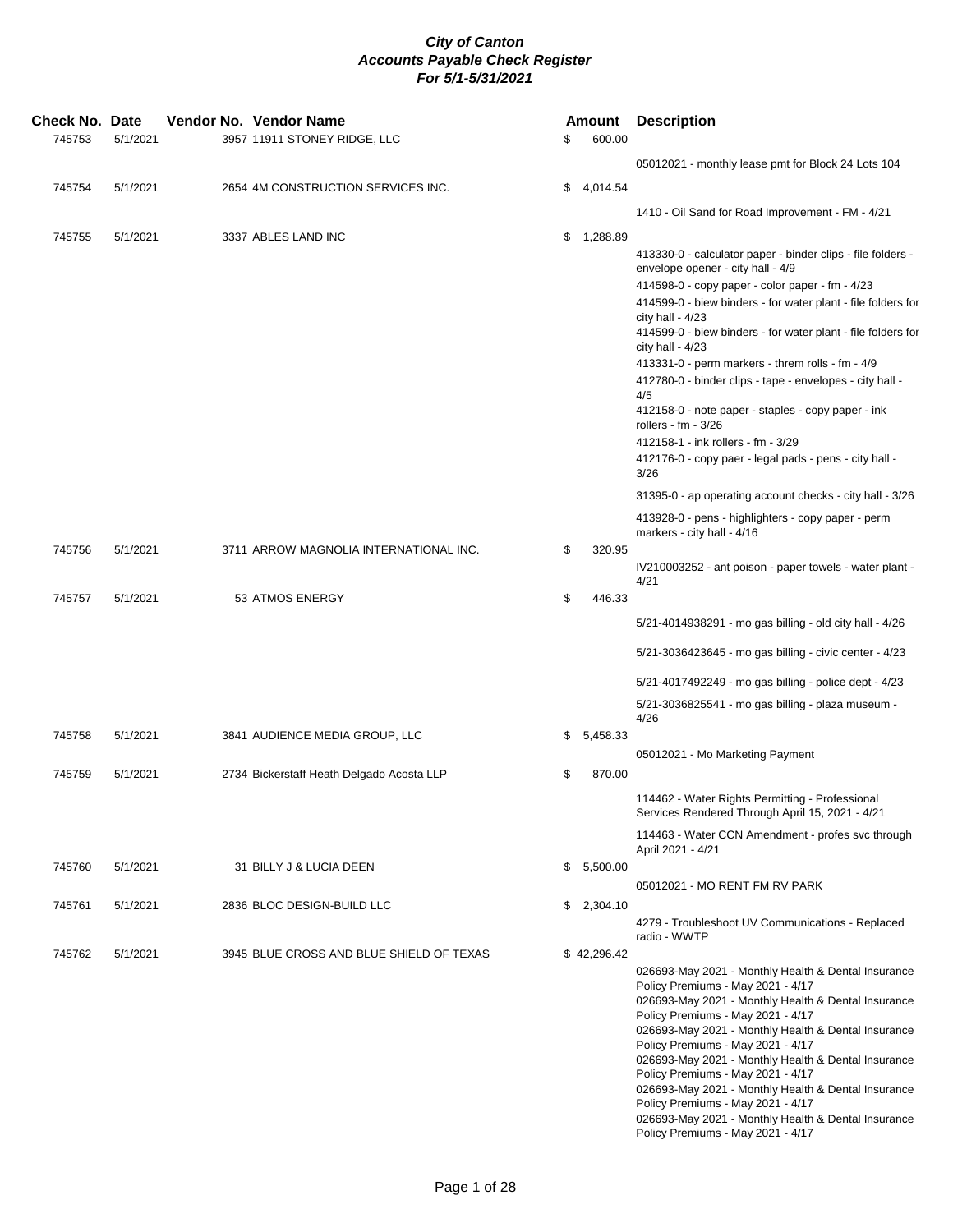| <b>Check No. Date</b> |          | Vendor No. Vendor Name                                       |    | <b>Amount</b> | <b>Description</b><br>026693-May 2021 - Monthly Health & Dental Insurance                |
|-----------------------|----------|--------------------------------------------------------------|----|---------------|------------------------------------------------------------------------------------------|
|                       |          |                                                              |    |               | Policy Premiums - May 2021 - 4/17                                                        |
|                       |          |                                                              |    |               | 026693-May 2021 - Monthly Health & Dental Insurance                                      |
|                       |          |                                                              |    |               | Policy Premiums - May 2021 - 4/17<br>026693-May 2021 - Monthly Health & Dental Insurance |
|                       |          |                                                              |    |               | Policy Premiums - May 2021 - 4/17                                                        |
|                       |          |                                                              |    |               | 026693-May 2021 - Monthly Health & Dental Insurance                                      |
|                       |          |                                                              |    |               | Policy Premiums - May 2021 - 4/17                                                        |
|                       |          |                                                              |    |               | 026693-May 2021 - Monthly Health & Dental Insurance<br>Policy Premiums - May 2021 - 4/17 |
|                       |          |                                                              |    |               | 026693-May 2021 - Monthly Health & Dental Insurance                                      |
|                       |          |                                                              |    |               | Policy Premiums - May 2021 - 4/17                                                        |
|                       |          |                                                              |    |               | 026693-May 2021 - Monthly Health & Dental Insurance                                      |
|                       |          |                                                              |    |               | Policy Premiums - May 2021 - 4/17<br>026693-May 2021 - Monthly Health & Dental Insurance |
|                       |          |                                                              |    |               | Policy Premiums - May 2021 - 4/17                                                        |
|                       |          |                                                              |    |               | 026693-May 2021 - Monthly Health & Dental Insurance                                      |
|                       |          |                                                              |    |               | Policy Premiums - May 2021 - 4/17                                                        |
|                       |          |                                                              |    |               | 026693-May 2021 - Monthly Health & Dental Insurance<br>Policy Premiums - May 2021 - 4/17 |
|                       |          |                                                              |    |               | 026693-May 2021 - Monthly Health & Dental Insurance                                      |
|                       |          |                                                              |    |               | Policy Premiums - May 2021 - 4/17                                                        |
|                       |          |                                                              |    |               | 026693-May 2021 - Monthly Health & Dental Insurance<br>Policy Premiums - May 2021 - 4/17 |
|                       |          |                                                              |    |               | 026693-May 2021 - Monthly Health & Dental Insurance                                      |
|                       |          |                                                              |    |               | Policy Premiums - May 2021 - 4/17                                                        |
|                       |          |                                                              |    |               | 026693-May 2021 - Monthly Health & Dental Insurance                                      |
|                       |          |                                                              |    |               | Policy Premiums - May 2021 - 4/17<br>026693-May 2021 - Monthly Health & Dental Insurance |
|                       |          |                                                              |    |               | Policy Premiums - May 2021 - 4/17                                                        |
|                       |          |                                                              |    |               | 026693-May 2021 - Monthly Health & Dental Insurance                                      |
|                       |          |                                                              |    |               | Policy Premiums - May 2021 - 4/17                                                        |
|                       |          |                                                              |    |               | 026693-May 2021 - Monthly Health & Dental Insurance<br>Policy Premiums - May 2021 - 4/17 |
|                       |          |                                                              |    |               | 026693-May 2021 - Monthly Health & Dental Insurance                                      |
|                       |          |                                                              |    |               | Policy Premiums - May 2021 - 4/17                                                        |
|                       |          |                                                              |    |               | 026693-May 2021 - Monthly Health & Dental Insurance<br>Policy Premiums - May 2021 - 4/17 |
|                       |          |                                                              |    |               | 026693-May 2021 - Monthly Health & Dental Insurance                                      |
|                       |          |                                                              |    |               | Policy Premiums - May 2021 - 4/17                                                        |
|                       |          |                                                              |    |               | 026693-May 2021 - Monthly Health & Dental Insurance                                      |
|                       |          |                                                              |    |               | Policy Premiums - May 2021 - 4/17<br>026693-May 2021 - Monthly Health & Dental Insurance |
|                       |          |                                                              |    |               | Policy Premiums - May 2021 - 4/17                                                        |
|                       |          |                                                              |    |               | 026693-May 2021 - Monthly Health & Dental Insurance                                      |
|                       |          |                                                              |    |               | Policy Premiums - May 2021 - 4/17<br>026693-May 2021 - Monthly Health & Dental Insurance |
|                       |          |                                                              |    |               | Policy Premiums - May 2021 - 4/17                                                        |
|                       |          |                                                              |    |               | 026693-May 2021 - Monthly Health & Dental Insurance                                      |
|                       |          |                                                              |    |               | Policy Premiums - May 2021 - 4/17                                                        |
|                       |          |                                                              |    |               | 026693-May 2021 - Monthly Health & Dental Insurance<br>Policy Premiums - May 2021 - 4/17 |
|                       |          |                                                              |    |               | 026693-May 2021 - Monthly Health & Dental Insurance                                      |
|                       |          |                                                              |    |               | Policy Premiums - May 2021 - 4/17                                                        |
| 745763                | 5/1/2021 | 211 BORDERS & LONG OIL, INC.                                 | \$ | 613.44        |                                                                                          |
|                       |          |                                                              |    |               | 82563 - 240 gal of diesel @ 2.556 - fire dept - 4/21                                     |
| 745764                | 5/1/2021 | 1741 BRENT STEWART                                           | \$ | 42.00         |                                                                                          |
|                       |          |                                                              |    |               | 05012021 - cell reimbursement                                                            |
| 745765                | 5/1/2021 | 3627 BURNETT FAMILY TIRE PROS                                | \$ | 155.00        |                                                                                          |
|                       |          |                                                              |    |               |                                                                                          |
|                       |          |                                                              |    |               | 8641 - unit 18 - mount and balance 2 tires - wwtp - 4/20                                 |
|                       |          |                                                              |    |               | 8676 - new tire for man lift trailer - fm - 4/21                                         |
| 745766                | 5/1/2021 | 3935 CANTON PROFESSIONAL FIREFIGHTER ASSOCIATION \$ 1,750.00 |    |               |                                                                                          |
|                       |          |                                                              |    |               | 05012021 - Fire Association Supplement                                                   |
| 745767                | 5/1/2021 | 110 CANTON SENIOR CITIZENS                                   | \$ | 200.00        |                                                                                          |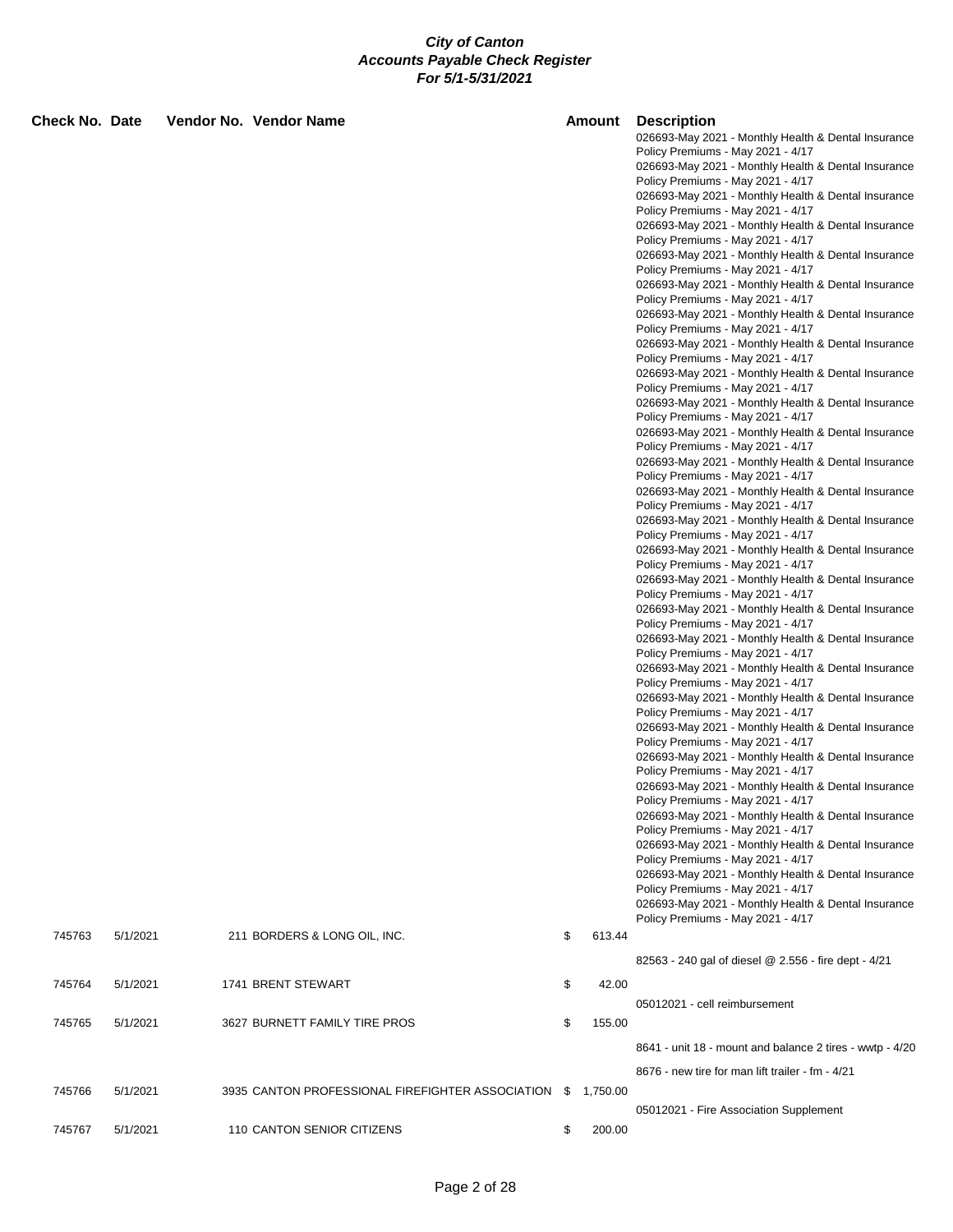| Check No. Date |          | Vendor No. Vendor Name                  | <b>Amount</b>  |          | <b>Description</b><br>05012021 - MO SR CITIZEN BOARD                                         |
|----------------|----------|-----------------------------------------|----------------|----------|----------------------------------------------------------------------------------------------|
| 745768         | 5/1/2021 | 1363 Canton XpressMed                   | \$             | 41.99    |                                                                                              |
| 745769         | 5/1/2021 | 1363 CARL EATON                         | \$             | 24.01    | 6-061670-05 Refund - Utility Billing Refund                                                  |
|                |          |                                         |                |          | 10-101810-09 Refund - Utility Billing Refund                                                 |
| 745770         | 5/1/2021 | 2928 CHAMPION EMS                       | \$             | 2,950.00 | 05012021 - MO AMBULANCE AGREEMENT                                                            |
| 745771         | 5/1/2021 | 2741 Crisp Analytica, L.L.C.            | \$             | 130.00   |                                                                                              |
|                |          |                                         |                |          | CAL21032458RL - water sample testing - water plant -<br>4/6                                  |
| 745772         | 5/1/2021 | 3560 DEARBORN NATIONAL LIFE INS COMPANY | \$<br>2,909.96 |          |                                                                                              |
|                |          |                                         |                |          | F019243-1 - May 2021 - Monthly Life and Vision<br>Insurance Policy Premiums - May 2021 - 4/9 |
|                |          |                                         |                |          | F019243-1 - May 2021 - Monthly Life and Vision<br>Insurance Policy Premiums - May 2021 - 4/9 |
|                |          |                                         |                |          | F019243-1 - May 2021 - Monthly Life and Vision<br>Insurance Policy Premiums - May 2021 - 4/9 |
|                |          |                                         |                |          | F019243-1 - May 2021 - Monthly Life and Vision<br>Insurance Policy Premiums - May 2021 - 4/9 |
|                |          |                                         |                |          | F019243-1 - May 2021 - Monthly Life and Vision<br>Insurance Policy Premiums - May 2021 - 4/9 |
|                |          |                                         |                |          | F019243-1 - May 2021 - Monthly Life and Vision<br>Insurance Policy Premiums - May 2021 - 4/9 |
|                |          |                                         |                |          | F019243-1 - May 2021 - Monthly Life and Vision<br>Insurance Policy Premiums - May 2021 - 4/9 |
|                |          |                                         |                |          | F019243-1 - May 2021 - Monthly Life and Vision<br>Insurance Policy Premiums - May 2021 - 4/9 |
|                |          |                                         |                |          | F019243-1 - May 2021 - Monthly Life and Vision<br>Insurance Policy Premiums - May 2021 - 4/9 |
|                |          |                                         |                |          | F019243-1 - May 2021 - Monthly Life and Vision<br>Insurance Policy Premiums - May 2021 - 4/9 |
|                |          |                                         |                |          | F019243-1 - May 2021 - Monthly Life and Vision<br>Insurance Policy Premiums - May 2021 - 4/9 |
|                |          |                                         |                |          | F019243-1 - May 2021 - Monthly Life and Vision<br>Insurance Policy Premiums - May 2021 - 4/9 |
|                |          |                                         |                |          | F019243-1 - May 2021 - Monthly Life and Vision<br>Insurance Policy Premiums - May 2021 - 4/9 |
|                |          |                                         |                |          | F019243-1 - May 2021 - Monthly Life and Vision<br>Insurance Policy Premiums - May 2021 - 4/9 |
|                |          |                                         |                |          | F019243-1 - May 2021 - Monthly Life and Vision<br>Insurance Policy Premiums - May 2021 - 4/9 |
|                |          |                                         |                |          | F019243-1 - May 2021 - Monthly Life and Vision<br>Insurance Policy Premiums - May 2021 - 4/9 |
|                |          |                                         |                |          | F019243-1 - May 2021 - Monthly Life and Vision<br>Insurance Policy Premiums - May 2021 - 4/9 |
|                |          |                                         |                |          | F019243-1 - May 2021 - Monthly Life and Vision<br>Insurance Policy Premiums - May 2021 - 4/9 |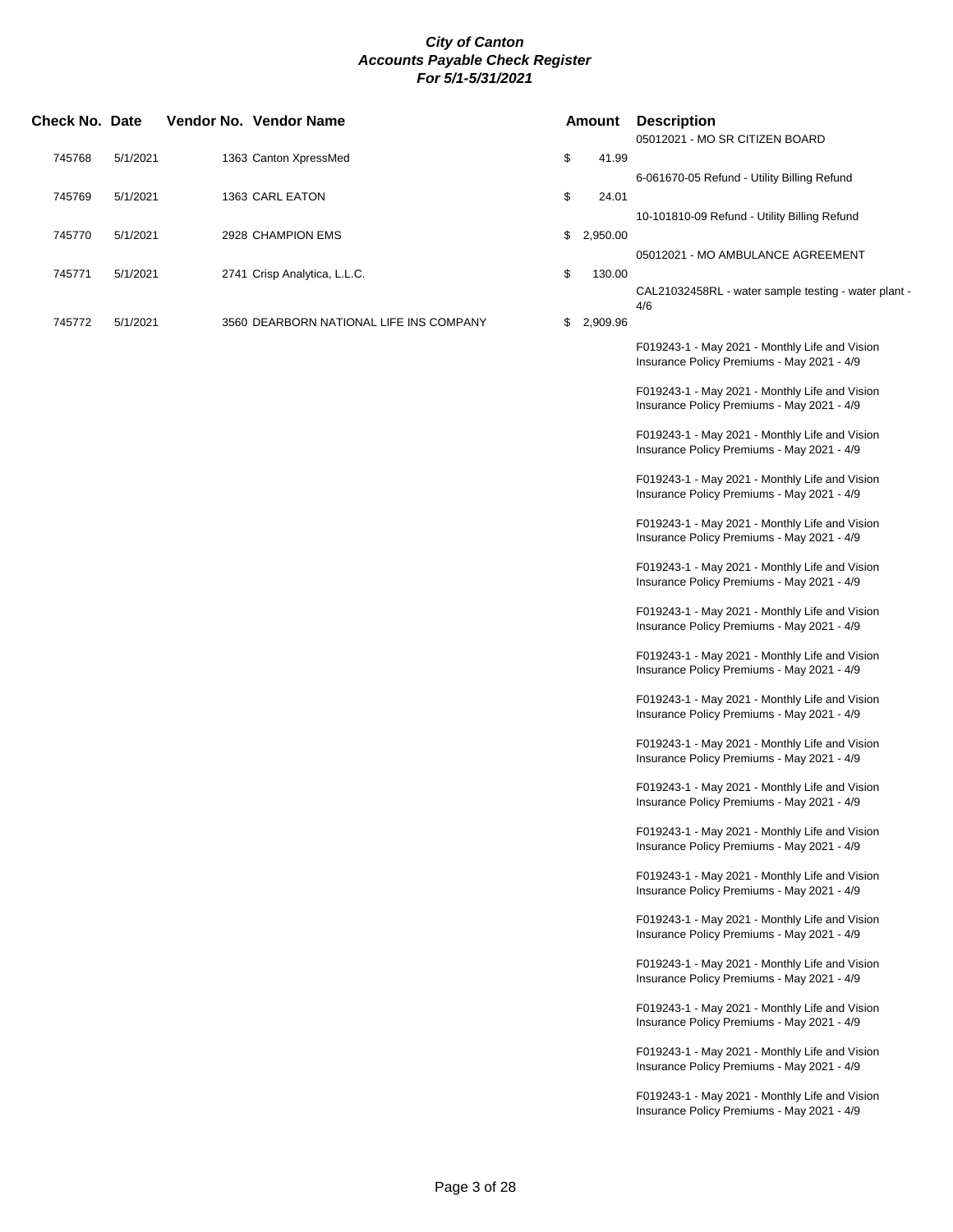| <b>Check No. Date</b> |          | Vendor No. Vendor Name                       | <b>Amount</b> |             | <b>Description</b>                                                                                                       |
|-----------------------|----------|----------------------------------------------|---------------|-------------|--------------------------------------------------------------------------------------------------------------------------|
|                       |          |                                              |               |             | F019243-1 - May 2021 - Monthly Life and Vision<br>Insurance Policy Premiums - May 2021 - 4/9                             |
|                       |          |                                              |               |             | F019243-1 - May 2021 - Monthly Life and Vision<br>Insurance Policy Premiums - May 2021 - 4/9                             |
|                       |          |                                              |               |             | F019243-1 - May 2021 - Monthly Life and Vision<br>Insurance Policy Premiums - May 2021 - 4/9                             |
|                       |          |                                              |               |             | F019243-1 - May 2021 - Monthly Life and Vision<br>Insurance Policy Premiums - May 2021 - 4/9                             |
|                       |          |                                              |               |             | F019243-1 - May 2021 - Monthly Life and Vision<br>Insurance Policy Premiums - May 2021 - 4/9                             |
|                       |          |                                              |               |             | F019243-1 - May 2021 - Monthly Life and Vision<br>Insurance Policy Premiums - May 2021 - 4/9                             |
|                       |          |                                              |               |             | F019243-1 - May 2021 - Monthly Life and Vision<br>Insurance Policy Premiums - May 2021 - 4/9                             |
|                       |          |                                              |               |             | F019243-1 - May 2021 - Monthly Life and Vision<br>Insurance Policy Premiums - May 2021 - 4/9                             |
|                       |          |                                              |               |             | F019243-1 - May 2021 - Monthly Life and Vision<br>Insurance Policy Premiums - May 2021 - 4/9                             |
| 745773                | 5/1/2021 | 622 DEBRA JOHNSON                            | \$            | 42.00       |                                                                                                                          |
|                       |          |                                              |               |             | 05012021 - Monthly Cell Reimbursement                                                                                    |
| 745774                | 5/1/2021 | 3791 DEEN KUBOTA LLC                         | \$            | 83.34       |                                                                                                                          |
|                       |          |                                              |               |             | 1036330 - unit 41 - main switch - fm - 4/19                                                                              |
| 745775                | 5/1/2021 | 3490 EAGLE FUEL & OIL LP                     |               | \$11,670.45 |                                                                                                                          |
|                       |          |                                              |               |             | 143011 - 5000 gal gasoline - 5/5                                                                                         |
|                       |          |                                              |               |             | 143011 - 5000 gal gasoline - 5/5                                                                                         |
|                       |          |                                              |               |             | 143011 - 5000 gal gasoline - 5/5                                                                                         |
|                       |          |                                              |               |             | 143011 - 5000 gal gasoline - 5/5                                                                                         |
|                       |          |                                              |               |             | 143011 - 5000 gal gasoline - 5/5                                                                                         |
|                       |          |                                              |               |             | 143011 - 5000 gal gasoline - 5/5                                                                                         |
|                       |          |                                              |               |             | 143011 - 5000 gal gasoline - 5/5                                                                                         |
|                       |          |                                              |               |             | 143011 - 5000 gal gasoline - 5/5                                                                                         |
|                       |          |                                              |               |             | 143011 - 5000 gal gasoline - 5/5                                                                                         |
|                       |          |                                              |               |             | 143011 - 5000 gal gasoline - 5/5                                                                                         |
|                       |          |                                              |               |             | 143011 - 5000 gal gasoline - 5/5                                                                                         |
| 745776                | 5/1/2021 | 3771 ED SUITE, LLC                           | \$            | 925.00      |                                                                                                                          |
|                       |          |                                              |               |             | 3059 - Annual web hosting renewal - cantontx.gov -<br>Annual domain name renewal - cantontx.gov - 4/21                   |
|                       |          |                                              |               |             | 3059 - Annual web hosting renewal - cantontx.gov -<br>Annual domain name renewal - cantontx.gov - 4/21                   |
| 745777                | 5/1/2021 | 716 EGL ELECTRIC COMPANY                     | \$            | 600.00      |                                                                                                                          |
|                       |          |                                              |               |             | 04202021 - ran 90 ft of pvc and hooked up two GFI<br>plugs across from city hallfor the farmers market -<br>admin - 4/20 |
| 745778                | 5/1/2021 | 1247 ELLIOTT ELECTRIC SUPPLY                 | \$            | 137.00      |                                                                                                                          |
|                       |          |                                              |               |             | 26-87901 - replacement led lighting - fire dept - 4/13                                                                   |
| 745779                | 5/1/2021 | 1013 E-SOFTSYS LLC                           | \$            | 710.00      |                                                                                                                          |
|                       |          |                                              |               |             | 53046 - booth tracker mo support - fm - 4/30                                                                             |
| 745780                | 5/1/2021 | 1363 FREE STATE ENTERPRISES / JOSH WILKERSON | \$            | 67.89       |                                                                                                                          |
|                       |          |                                              |               |             | 3-031720-01 Refund - Utility Billing Refund                                                                              |
|                       |          |                                              |               |             |                                                                                                                          |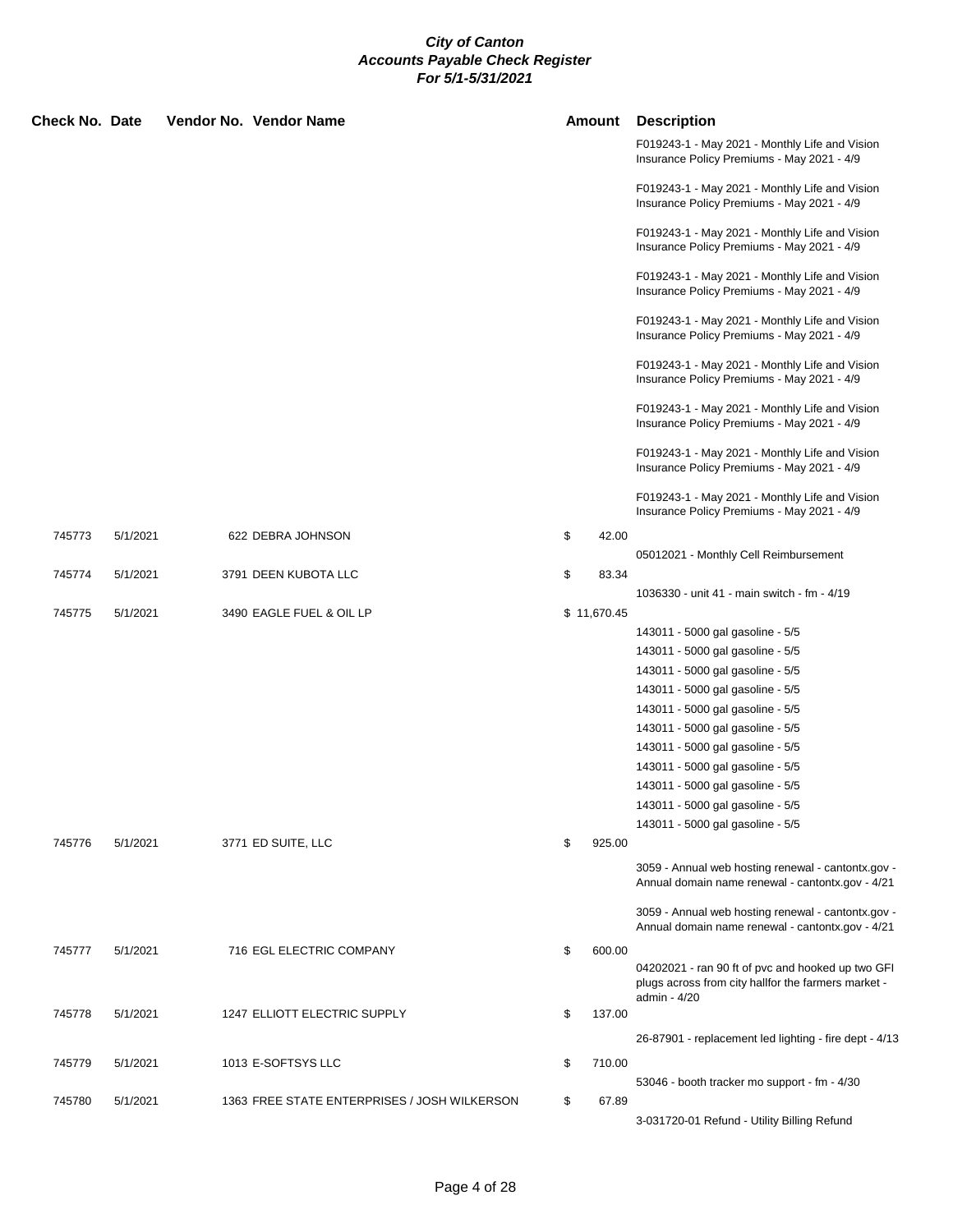| <b>Check No. Date</b><br>745781 | 5/1/2021 | Vendor No. Vendor Name<br>3602 FREEDOM CHEVROLET BUICK GMC BY ED MORSE | \$<br>Amount<br>150.75 | <b>Description</b>                                                                                                                               |
|---------------------------------|----------|------------------------------------------------------------------------|------------------------|--------------------------------------------------------------------------------------------------------------------------------------------------|
|                                 |          |                                                                        |                        | 676811 - unit 61 - engine repair - police dept -4/6                                                                                              |
| 745782                          | 5/1/2021 | 3489 FRONTIER                                                          | \$<br>145.07           | 5/21-903-567-2152-041212-5 - mo phone svc - port<br>lines - fm - $4/16$<br>5/21-903-567-0986-093004-5 - mo phone svc -<br>blackwell house - 4/16 |
| 745783                          | 5/1/2021 | 891 GT DISTRIBUTORS INC.                                               | \$<br>630.76           | INV0837942 - ballistic vest panels - gun hulster - police<br>dept - 4/16                                                                         |
| 745784                          | 5/1/2021 | 858 H AND H CLEANING SERVICE                                           | \$1,330.00             |                                                                                                                                                  |
|                                 |          |                                                                        |                        | 14431 - office cleaning - 4/1-4/29 - sr citzn bldg - 4/27                                                                                        |
|                                 |          |                                                                        |                        | 14430 - office cleaning - 4/2-4/30 - new and old city hall -<br>4/23<br>14430 - office cleaning - 4/2-4/30 - new and old city hall -<br>4/23     |
| 745785                          | 5/1/2021 | 107 HOYT BREATHING AIR PROD.                                           | \$<br>3,556.28         |                                                                                                                                                  |
|                                 |          |                                                                        |                        | 121823RVSD - SCBA Bottles - Fire Dept - 4/21<br>121873 - SCBA Air Packs - Fire Dept                                                              |
| 745786                          | 5/1/2021 | 1363 HUBERT (BUTCH) MILTON                                             | \$<br>19.33            |                                                                                                                                                  |
|                                 |          |                                                                        |                        | 5-051650-08 Refund - Utility Billing Refund                                                                                                      |
| 745787                          | 5/1/2021 | 4094 J & L LINE SERVICES LLC                                           | \$<br>2,873.33         |                                                                                                                                                  |
|                                 |          |                                                                        |                        | 1 - Set new pole at CYRA Ballfield                                                                                                               |
| 745788                          | 5/1/2021 | 113 J L PEACE                                                          | \$<br>25.00            | 05012021 - MO FIREMAN'S PENSION                                                                                                                  |
| 745789                          | 5/1/2021 | 4095 JAMES STRICKLAND                                                  | \$<br>30.00            |                                                                                                                                                  |
|                                 |          |                                                                        |                        | 04292021 - per-diem - deaf & hard of hearing - canine<br>encounters - training courses - police dept - 3/25                                      |
| 745790                          | 5/1/2021 | 4092 JASON HALL                                                        | \$<br>30.00            | 04262021 - per-diem for training - canine encounters -                                                                                           |
| 745791                          | 5/1/2021 | 3897 Jayla Bray                                                        | \$<br>42.00            | police dept - 4/26                                                                                                                               |
|                                 |          |                                                                        |                        | 05012021 - cell reimbursement                                                                                                                    |
| 745792                          | 5/1/2021 | 168 JIMMY PEACE                                                        | \$<br>25.00            | 05012021 - MO FIREMANS PENSION                                                                                                                   |
| 745793                          | 5/1/2021 | 1363 JLC Exavation LLC<br>3/12/2021                                    | \$1,976.17             |                                                                                                                                                  |
|                                 |          |                                                                        |                        | 99-99030-11 Refund - Utility Billing Refund                                                                                                      |
| 745794                          | 5/1/2021 | 1363 Jody & Angie Wycinski                                             | \$<br>27.98            |                                                                                                                                                  |
| 745795                          | 5/1/2021 | 302 JOEY PEACE                                                         | \$<br>25.00            | 2-022940-02 Refund - Utility Billing Refund                                                                                                      |
|                                 |          |                                                                        |                        | 05012021 - MO FIREMANS PENSION                                                                                                                   |
| 745796                          | 5/1/2021 | 2874 JP MARSH                                                          | \$<br>42.00            |                                                                                                                                                  |
|                                 |          |                                                                        |                        | 05012021 - monthly cell phone reimbursement                                                                                                      |
| 745797                          | 5/1/2021 | 1726 LA DEANIA JONES                                                   | \$<br>42.00            |                                                                                                                                                  |
|                                 |          |                                                                        |                        | 05012021 - monthly cell phone reimbursement                                                                                                      |
| 745798                          | 5/1/2021 | 3849 MEALS ON WHEELS                                                   | \$<br>50.00            |                                                                                                                                                  |
|                                 |          |                                                                        |                        | 05012021 - MEALS ON WHEELS                                                                                                                       |
| 745799                          | 5/1/2021 | 1132 MIKE KING                                                         | \$<br>42.00            |                                                                                                                                                  |
|                                 |          |                                                                        |                        | 05012021 - MONTHLY CELL REIMBURSEMENT                                                                                                            |
| 745800                          | 5/1/2021 | 59 MITCHELL WELDING SUPPLY                                             | \$<br>52.00            | 13643 - acityline and oxygen cylinder rentals - ww coll -<br>utilities - 4/25                                                                    |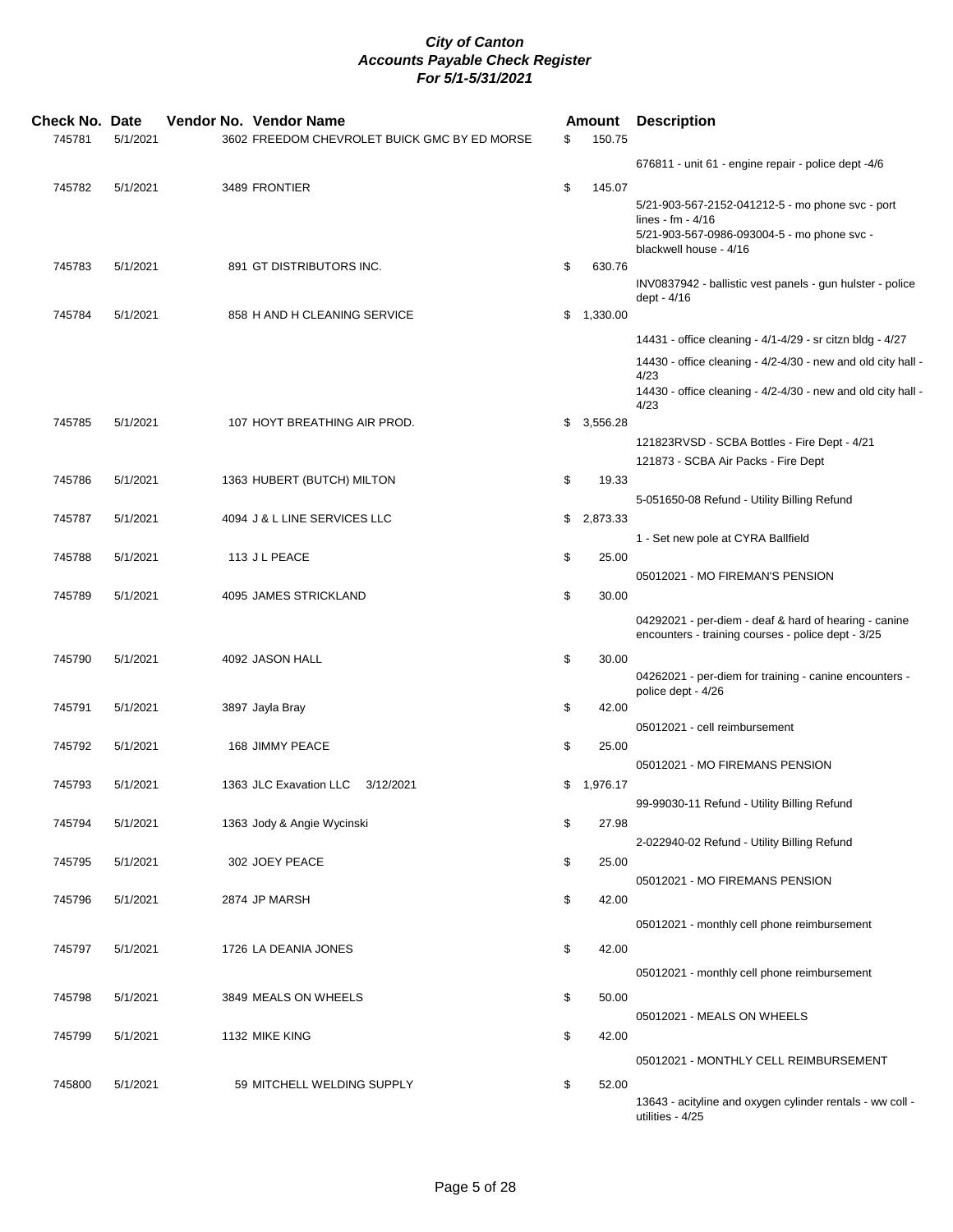| Check No. Date |          | Vendor No. Vendor Name           |    | Amount | <b>Description</b><br>13643 - acityline and oxygen cylinder rentals - ww coll -<br>utilities - 4/25                   |
|----------------|----------|----------------------------------|----|--------|-----------------------------------------------------------------------------------------------------------------------|
| 745801         | 5/1/2021 | 2796 MR D'S 10 MINUTE OIL CHANGE | \$ | 63.00  |                                                                                                                       |
|                |          |                                  |    |        | 163193 - state inspections - unit 5, 13, 17, 19, 121, E-2,<br>32 - utilities - fire dept - water plant - admin - 3/23 |
|                |          |                                  |    |        | 163258 - state inspections - unit 1 and unit 5 - utilities -<br>3/24                                                  |
|                |          |                                  |    |        | 163193 - state inspections - unit 5, 13, 17, 19, 121, E-2,<br>32 - utilities - fire dept - water plant - admin - 3/23 |
|                |          |                                  |    |        | 163193 - state inspections - unit 5, 13, 17, 19, 121, E-2,<br>32 - utilities - fire dept - water plant - admin - 3/23 |
|                |          |                                  |    |        | 163193 - state inspections - unit 5, 13, 17, 19, 121, E-2,<br>32 - utilities - fire dept - water plant - admin - 3/23 |
| 745802         | 5/1/2021 | 3604 NEW BENEFITS, LTD           | \$ | 845.84 |                                                                                                                       |
|                |          |                                  |    |        | BENIES1410-922498 - Fresh Benies - Membership<br>Fees - Period Ending March 31, 2021 - 4/1                            |
|                |          |                                  |    |        | BENIES1410-922498 - Fresh Benies - Membership<br>Fees - Period Ending March 31, 2021 - 4/1                            |
|                |          |                                  |    |        | BENIES1410-922498 - Fresh Benies - Membership<br>Fees - Period Ending March 31, 2021 - 4/1                            |
|                |          |                                  |    |        | BENIES1410-922498 - Fresh Benies - Membership<br>Fees - Period Ending March 31, 2021 - 4/1                            |
|                |          |                                  |    |        | BENIES1410-922498 - Fresh Benies - Membership<br>Fees - Period Ending March 31, 2021 - 4/1                            |
|                |          |                                  |    |        | BENIES1410-922498 - Fresh Benies - Membership<br>Fees - Period Ending March 31, 2021 - 4/1                            |
|                |          |                                  |    |        | BENIES1410-922498 - Fresh Benies - Membership<br>Fees - Period Ending March 31, 2021 - 4/1                            |
|                |          |                                  |    |        | BENIES1410-922498 - Fresh Benies - Membership<br>Fees - Period Ending March 31, 2021 - 4/1                            |
|                |          |                                  |    |        | BENIES1410-922498 - Fresh Benies - Membership<br>Fees - Period Ending March 31, 2021 - 4/1                            |
|                |          |                                  |    |        | BENIES1410-922498 - Fresh Benies - Membership<br>Fees - Period Ending March 31, 2021 - 4/1                            |
|                |          |                                  |    |        | BENIES1410-922498 - Fresh Benies - Membership<br>Fees - Period Ending March 31, 2021 - 4/1                            |
|                |          |                                  |    |        | BENIES1410-922498 - Fresh Benies - Membership<br>Fees - Period Ending March 31, 2021 - 4/1                            |
|                |          |                                  |    |        | BENIES1410-922498 - Fresh Benies - Membership<br>Fees - Period Ending March 31, 2021 - 4/1                            |
|                |          |                                  |    |        | BENIES1410-922498 - Fresh Benies - Membership<br>Fees - Period Ending March 31, 2021 - 4/1                            |
|                |          |                                  |    |        | BENIES1410-922498 - Fresh Benies - Membership<br>Fees - Period Ending March 31, 2021 - 4/1                            |
|                |          |                                  |    |        | BENIES1410-922498 - Fresh Benies - Membership<br>Fees - Period Ending March 31, 2021 - 4/1                            |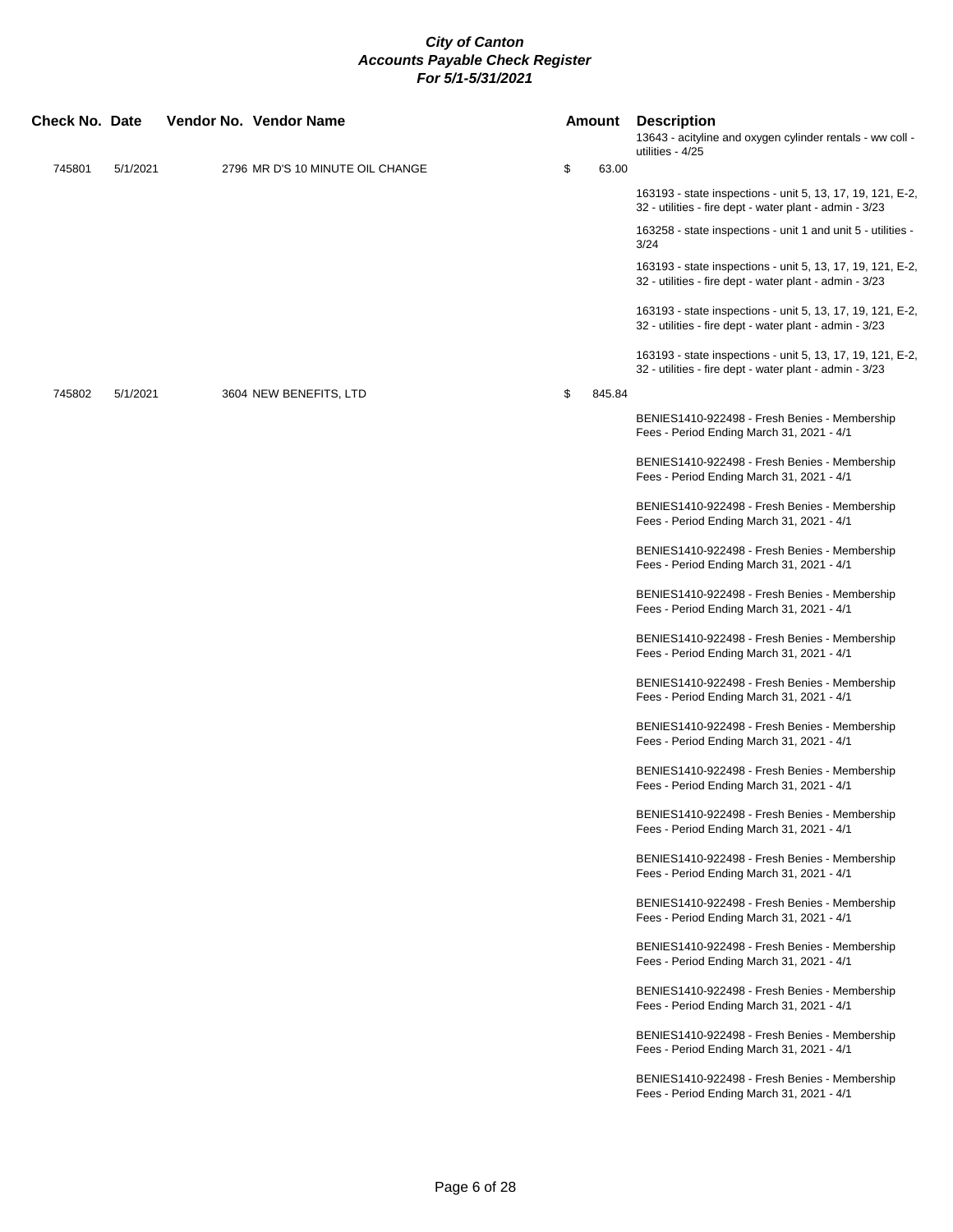| <b>Check No. Date</b> |          | Vendor No. Vendor Name            |    | Amount     | <b>Description</b>                                                                                                                                                                                                                             |
|-----------------------|----------|-----------------------------------|----|------------|------------------------------------------------------------------------------------------------------------------------------------------------------------------------------------------------------------------------------------------------|
|                       |          |                                   |    |            | BENIES1410-922498 - Fresh Benies - Membership<br>Fees - Period Ending March 31, 2021 - 4/1                                                                                                                                                     |
|                       |          |                                   |    |            | BENIES1410-922498 - Fresh Benies - Membership<br>Fees - Period Ending March 31, 2021 - 4/1                                                                                                                                                     |
| 745803                | 5/1/2021 | 4055 PETER LAMONT                 | \$ | 42.00      |                                                                                                                                                                                                                                                |
|                       |          |                                   |    |            | 05012021 - CELL PHONE REIMBURSEMENT                                                                                                                                                                                                            |
| 745804                | 5/1/2021 | 3009 PLAINSMAN TIRE CO            | \$ | 266.59     | 493315 - unit 18 - side marker lamps and two tires - ww<br>coll - 4/14<br>494134 - unit 57 - put tube in tire - utilities - 4/20                                                                                                               |
| 745805                | 5/1/2021 | 1363 Rachel Ramos & Michael Tyler | \$ | 39.29      |                                                                                                                                                                                                                                                |
|                       |          |                                   |    |            | 2-021010-010 Refund - Utility Billing Refund                                                                                                                                                                                                   |
| 745806                | 5/1/2021 | 1363 RANDY ETHERIDGE              | \$ | 33.19      |                                                                                                                                                                                                                                                |
|                       |          |                                   |    |            | 5-051070-09 Refund - Utility Billing Refund                                                                                                                                                                                                    |
| 745807                | 5/1/2021 | 3135 RICK'S MOWING SERVICE        | \$ | 800.00     |                                                                                                                                                                                                                                                |
|                       |          |                                   |    |            | 05012021 - Cemetery Mowing                                                                                                                                                                                                                     |
| 745808                | 5/1/2021 | 322 RUBY NORMAN                   | \$ | 16.67      |                                                                                                                                                                                                                                                |
|                       |          |                                   |    |            | 05012021 - FIREMAN'S PENSION                                                                                                                                                                                                                   |
| 745809                | 5/1/2021 | 3082 SHARE CORPORATION            | \$ | 883.10     |                                                                                                                                                                                                                                                |
|                       |          |                                   |    |            | 165148 - tool sets - utilities - 4/14<br>165297 - wasp killer - disinfectant - shop towels - gloves<br>- water plant - 4/15                                                                                                                    |
|                       |          |                                   |    |            | 165296 - work gloves - streets - utilities - 4/15                                                                                                                                                                                              |
|                       |          |                                   |    |            | 165296 - work gloves - streets - utilities - 4/15                                                                                                                                                                                              |
| 745810                | 5/1/2021 | 3748 SHARP TESTING SERVICES, INC  | \$ | 1,676.80   | 2007-3720 - Hydrostatic Tests - Ground ladder Test -<br>Fire Dept - 4/21                                                                                                                                                                       |
| 745811                | 5/1/2021 | 3230 STAPLES ADVANTAGE            | \$ | 427.41     | 8061995882 - coffee - kleenex - paper towels - city hall -<br>4/20                                                                                                                                                                             |
|                       |          |                                   |    |            | 8062003260 - printer toner - water plant - 4/21                                                                                                                                                                                                |
| 745812                | 5/1/2021 | 1363 STEPHANIE MICHELLE BAKER     | \$ | 44.48      |                                                                                                                                                                                                                                                |
|                       |          |                                   |    |            | 8-081940-015 Refund - Utility Billing Refund                                                                                                                                                                                                   |
| 745813                | 5/1/2021 | 2468 SYSLOGIC TECHNOLOGY SERVICES |    | \$2,275.00 |                                                                                                                                                                                                                                                |
|                       |          |                                   |    |            | 05012021 - Mo IT Support Payment                                                                                                                                                                                                               |
|                       |          |                                   |    |            | 05012021 - Mo IT Support Payment                                                                                                                                                                                                               |
|                       |          |                                   |    |            | 4520a - new keyboard - police dept - 4/28                                                                                                                                                                                                      |
|                       |          |                                   |    |            | 05012021 - Mo IT Support Payment                                                                                                                                                                                                               |
|                       |          |                                   |    |            | 05012021 - Mo IT Support Payment                                                                                                                                                                                                               |
|                       |          |                                   |    |            | 05012021 - Mo IT Support Payment                                                                                                                                                                                                               |
|                       |          |                                   |    |            | 05012021 - Mo IT Support Payment                                                                                                                                                                                                               |
|                       |          |                                   |    |            | 05012021 - Mo IT Support Payment<br>05012021 - Mo IT Support Payment                                                                                                                                                                           |
|                       |          |                                   |    |            | 05012021 - Mo IT Support Payment                                                                                                                                                                                                               |
| 745814                | 5/1/2021 | 4093 TARRANT COUNTY COLLEGE       | \$ | 50.00      |                                                                                                                                                                                                                                                |
|                       |          |                                   |    |            | 04262021 - tuition - deaf & hard of hearing - canine<br>encounters - may 3, 2021 - jason hall - police dept -<br>4/26<br>04262021 - tuition - deaf & hard of hearing - canine<br>encounters - may 3, 2021 - jason hall - police dept -<br>4/26 |
| 745815                | 5/1/2021 | 4093 TARRANT COUNTY COLLEGE       | \$ | 50.00      |                                                                                                                                                                                                                                                |
|                       |          |                                   |    |            | 04262021-2 - tuition - deaf & hard of hearing and canine<br>encounters courses - James Strickland - may 3, 2021 -<br>police dept - 4/26                                                                                                        |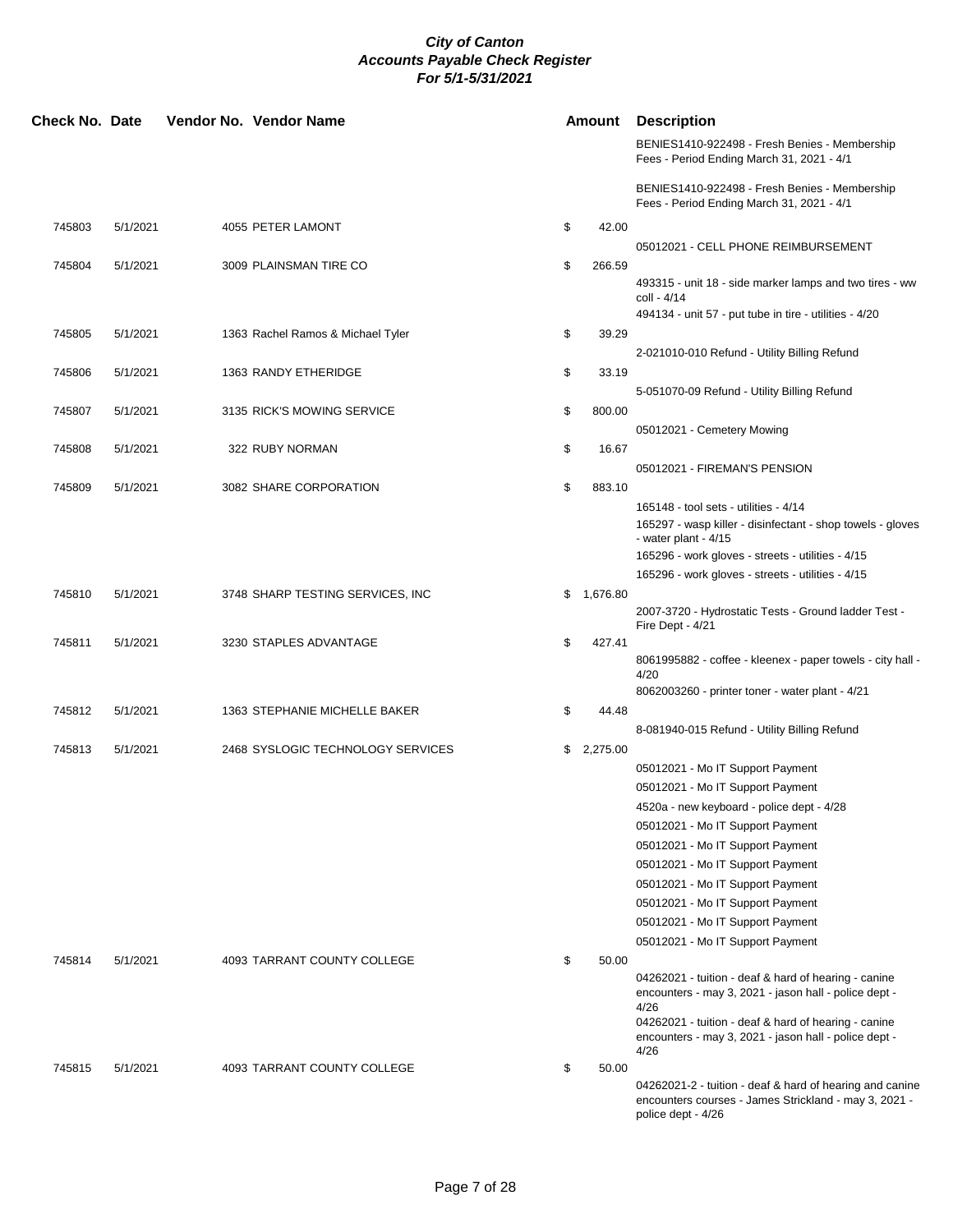| police dept - 4/26<br>745816<br>5/1/2021<br>3832 TERI PRUITT<br>\$<br>42.00<br>05012021 - Mo Cell Reimbursement<br>\$<br>745817<br>5/1/2021<br>241 TRACTOR SUPPLY CREDIT PLAN<br>303.17<br>300880773 - winch cradle for new trailor - police dept -<br>4/12<br>300874631 - hose kit - fm - 3/25<br>300881683 - tire patch kit - streets - 4/15<br>745818<br>5/1/2021<br>89 TXU ENERGY<br>\$22,850.15<br>054202813925 - mo electric bill - fm - log cabin - civic<br>center - cemetery - farmers market - tc 1-4 - 4/16<br>052003178206 - mo electric bill - wwtp - 4/21<br>054202813924 - mo electric bill - police dept - 4/13 | 04262021-2 - tuition - deaf & hard of hearing and canine<br>encounters courses - James Strickland - may 3, 2021 - |
|---------------------------------------------------------------------------------------------------------------------------------------------------------------------------------------------------------------------------------------------------------------------------------------------------------------------------------------------------------------------------------------------------------------------------------------------------------------------------------------------------------------------------------------------------------------------------------------------------------------------------------|-------------------------------------------------------------------------------------------------------------------|
|                                                                                                                                                                                                                                                                                                                                                                                                                                                                                                                                                                                                                                 |                                                                                                                   |
|                                                                                                                                                                                                                                                                                                                                                                                                                                                                                                                                                                                                                                 |                                                                                                                   |
|                                                                                                                                                                                                                                                                                                                                                                                                                                                                                                                                                                                                                                 |                                                                                                                   |
|                                                                                                                                                                                                                                                                                                                                                                                                                                                                                                                                                                                                                                 |                                                                                                                   |
|                                                                                                                                                                                                                                                                                                                                                                                                                                                                                                                                                                                                                                 |                                                                                                                   |
|                                                                                                                                                                                                                                                                                                                                                                                                                                                                                                                                                                                                                                 |                                                                                                                   |
|                                                                                                                                                                                                                                                                                                                                                                                                                                                                                                                                                                                                                                 |                                                                                                                   |
|                                                                                                                                                                                                                                                                                                                                                                                                                                                                                                                                                                                                                                 |                                                                                                                   |
| 054202813925 - mo electric bill - fm - log cabin - civic<br>center - cemetery - farmers market - tc 1-4 - 4/16                                                                                                                                                                                                                                                                                                                                                                                                                                                                                                                  |                                                                                                                   |
| 052003178205 - mo electric bill - wwtp - 4/21                                                                                                                                                                                                                                                                                                                                                                                                                                                                                                                                                                                   |                                                                                                                   |
| 054202813925 - mo electric bill - fm - log cabin - civic<br>center - cemetery - farmers market - tc 1-4 - 4/16                                                                                                                                                                                                                                                                                                                                                                                                                                                                                                                  |                                                                                                                   |
| 054202813925 - mo electric bill - fm - log cabin - civic<br>center - cemetery - farmers market - tc 1-4 - 4/16                                                                                                                                                                                                                                                                                                                                                                                                                                                                                                                  |                                                                                                                   |
| 054202813925 - mo electric bill - fm - log cabin - civic<br>center - cemetery - farmers market - tc 1-4 - 4/16                                                                                                                                                                                                                                                                                                                                                                                                                                                                                                                  |                                                                                                                   |
| 054202813925 - mo electric bill - fm - log cabin - civic<br>center - cemetery - farmers market - tc 1-4 - 4/16                                                                                                                                                                                                                                                                                                                                                                                                                                                                                                                  |                                                                                                                   |
| 054202813925 - mo electric bill - fm - log cabin - civic<br>center - cemetery - farmers market - tc 1-4 - 4/16                                                                                                                                                                                                                                                                                                                                                                                                                                                                                                                  |                                                                                                                   |
| 054202813925 - mo electric bill - fm - log cabin - civic<br>center - cemetery - farmers market - tc 1-4 - 4/16                                                                                                                                                                                                                                                                                                                                                                                                                                                                                                                  |                                                                                                                   |
| 054477770436 - mo electric bill - ww coll - 4/13                                                                                                                                                                                                                                                                                                                                                                                                                                                                                                                                                                                |                                                                                                                   |
| 054005621951 - mo electric bill - blackwell house - sr<br>citzn bldg - plaza museum - 4/13<br>054005621951 - mo electric bill - blackwell house - sr<br>citzn bldg - plaza museum - 4/13                                                                                                                                                                                                                                                                                                                                                                                                                                        |                                                                                                                   |
| 055977466743 - mo electric bill - animal shelter - 4/13                                                                                                                                                                                                                                                                                                                                                                                                                                                                                                                                                                         |                                                                                                                   |
| 054005621951 - mo electric bill - blackwell house - sr                                                                                                                                                                                                                                                                                                                                                                                                                                                                                                                                                                          |                                                                                                                   |
| citzn bldg - plaza museum - 4/13                                                                                                                                                                                                                                                                                                                                                                                                                                                                                                                                                                                                |                                                                                                                   |
| 054202813925 - mo electric bill - fm - log cabin - civic<br>center - cemetery - farmers market - tc 1-4 - 4/16                                                                                                                                                                                                                                                                                                                                                                                                                                                                                                                  |                                                                                                                   |
| 745819<br>5/1/2021<br>\$1,285.00<br>4076 UBEO, LLC                                                                                                                                                                                                                                                                                                                                                                                                                                                                                                                                                                              |                                                                                                                   |
| 29220834 - mo copier and printer maintenance and<br>lease payment - city hall - 4/27                                                                                                                                                                                                                                                                                                                                                                                                                                                                                                                                            |                                                                                                                   |
| 745820<br>5/1/2021<br>\$<br>474.80<br>844 USA BLUE BOOK                                                                                                                                                                                                                                                                                                                                                                                                                                                                                                                                                                         |                                                                                                                   |
| 509173 - pvc pipe - water plant - 2/22<br>2966 VZCM INC<br>500.00<br>745821<br>5/1/2021<br>\$                                                                                                                                                                                                                                                                                                                                                                                                                                                                                                                                   |                                                                                                                   |
| 05012021 - Monthly Maintenance                                                                                                                                                                                                                                                                                                                                                                                                                                                                                                                                                                                                  |                                                                                                                   |
| 745822<br>5/1/2021<br>3798 ZITO MEDIA<br>\$<br>75.89<br>5/21-390-342694 - mo cable billing - fire dept -4/30                                                                                                                                                                                                                                                                                                                                                                                                                                                                                                                    |                                                                                                                   |
| 5/1/2021<br>3798 ZITO MEDIA<br>\$<br>79.67<br>745823                                                                                                                                                                                                                                                                                                                                                                                                                                                                                                                                                                            |                                                                                                                   |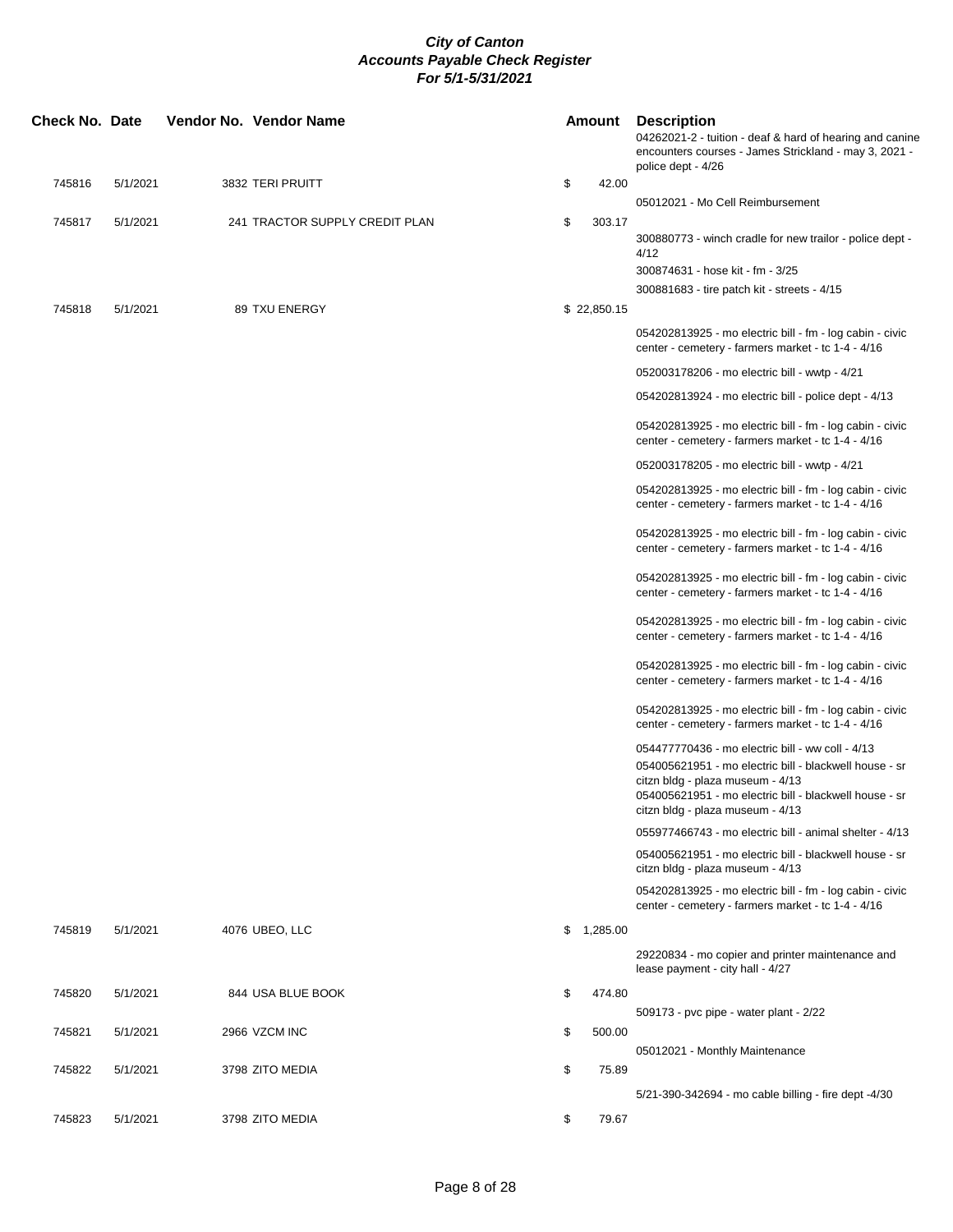| Check No. Date |           | Vendor No. Vendor Name              | Amount       | <b>Description</b>                                                                                                                   |
|----------------|-----------|-------------------------------------|--------------|--------------------------------------------------------------------------------------------------------------------------------------|
|                |           |                                     |              | 5/21-390-342696 - mo cable billing - police dept -4/30                                                                               |
| 745824         | 5/7/2021  | 3011 AMANDA WHEELER                 | \$<br>130.50 | 05052021 - independent contract labor - 5/3-5/4 - fm -                                                                               |
| 745825         | 5/7/2021  | 3235 AMY L YOUNG                    | \$<br>130.50 | 5/5                                                                                                                                  |
|                |           |                                     |              | 05052021 - independent contract labor - 5/3-5/4 - fm -<br>5/5                                                                        |
| 745826         | 5/7/2021  | 3092 CHARLES BROWN                  | \$<br>130.50 | 05052021 - independent contract labor - 5/3-5/4 - fm -<br>5/5                                                                        |
| 745827         | 5/7/2021  | 1903 CHARLES CUNNINGHAM             | \$<br>130.50 | 05052021 - independent contract labor - 5/3-5/4 - fm -                                                                               |
| 745828         | 5/7/2021  | 4074 CHARLOTTE TINSLEY              | \$<br>94.25  | 5/5<br>05052021 - independent contract labor - 5/3-5/4 - fm -                                                                        |
| 745829         | 5/7/2021  | 232 CITY OF CANTON GENERAL FUND     | \$<br>20.60  | 5/5                                                                                                                                  |
| 745830         | 5/7/2021  | 3236 DENNIS W YOUNG                 | \$<br>130.50 | 05052021 - muni court over deposit - 5/5                                                                                             |
|                |           |                                     |              | 05052021 - independent contract labor - 5/3-5/4 - fm -<br>5/5                                                                        |
| 745831         | 5/7/2021  | 3001 DONALD W WHEELER               | \$<br>130.50 | 05052021 - independent contract labor - 5/3-5/4 - fm -<br>5/5                                                                        |
| 745832         | 5/7/2021  | 3150 ELLEN WHEELER                  | \$<br>130.50 | 05052021 - independent contract labor - 5/3-5/4 - fm -<br>5/5                                                                        |
| 745833         | 5/7/2021  | 3493 HALEY FOWLER                   | \$<br>130.50 | 05052021 - independent contract labor - 5/3-5/4 - fm -                                                                               |
| 745834         | 5/7/2021  | 3163 LINDA ANN WHEELER              | \$<br>130.50 | 5/5                                                                                                                                  |
| 745835         | 5/11/2021 | 134 MY CREDIT UNION                 | \$<br>425.00 | 05052021 - independent contract labor - 5/3-5/4 - fm -<br>5/5                                                                        |
|                |           |                                     |              | 05112021 - EMPLOYEE DIRECT SAVINGS DEPOSIT                                                                                           |
|                |           |                                     |              | 05112021 - EMPLOYEE DIRECT SAVINGS DEPOSIT                                                                                           |
|                |           |                                     |              | 05112021 - EMPLOYEE DIRECT SAVINGS DEPOSIT                                                                                           |
|                |           |                                     |              | 05112021 - EMPLOYEE DIRECT SAVINGS DEPOSIT                                                                                           |
|                |           |                                     |              | 05112021 - EMPLOYEE DIRECT SAVINGS DEPOSIT                                                                                           |
| 745836         | 5/11/2021 | 3487 OFFICE OF THE ATTORNEY GENERAL | \$<br>190.15 | 05112021 - Child Support - No.FM17-00289 - Robert                                                                                    |
| 745837         | 5/11/2021 | 3487 OFFICE OF THE ATTORNEY GENERAL | \$<br>182.31 | Eric Tabraham - Baily Fawn Ottaberry                                                                                                 |
|                |           |                                     |              | 05112021 - REM ID# 00136738301800078 - FIPS Code<br>4800000 - Jose Carlos Castillo/Lalicia Lynn Harder                               |
| 745838         | 5/11/2021 | 2736 State Disbursement Unit        | \$<br>138.46 | 05112021 - cause #CV38856/dana/j phillips                                                                                            |
| 745839         | 5/10/2021 | 3722 AACA PARTS & SUPPLIES          | \$<br>99.00  |                                                                                                                                      |
| 745840         | 5/10/2021 | 4101 ACEK9                          | \$<br>168.00 | 6471505 - refridgerant for a/c units - fm - 4/8                                                                                      |
|                |           |                                     |              | 276128 - Annual renewal - program sends messages to<br>cell phone reporting temperature of inside k-9 vehicle -<br>police dept - 4/8 |
| 745841         | 5/10/2021 | 3400 AMERICAN HEALTH RESOURCES      | \$9,164.73   |                                                                                                                                      |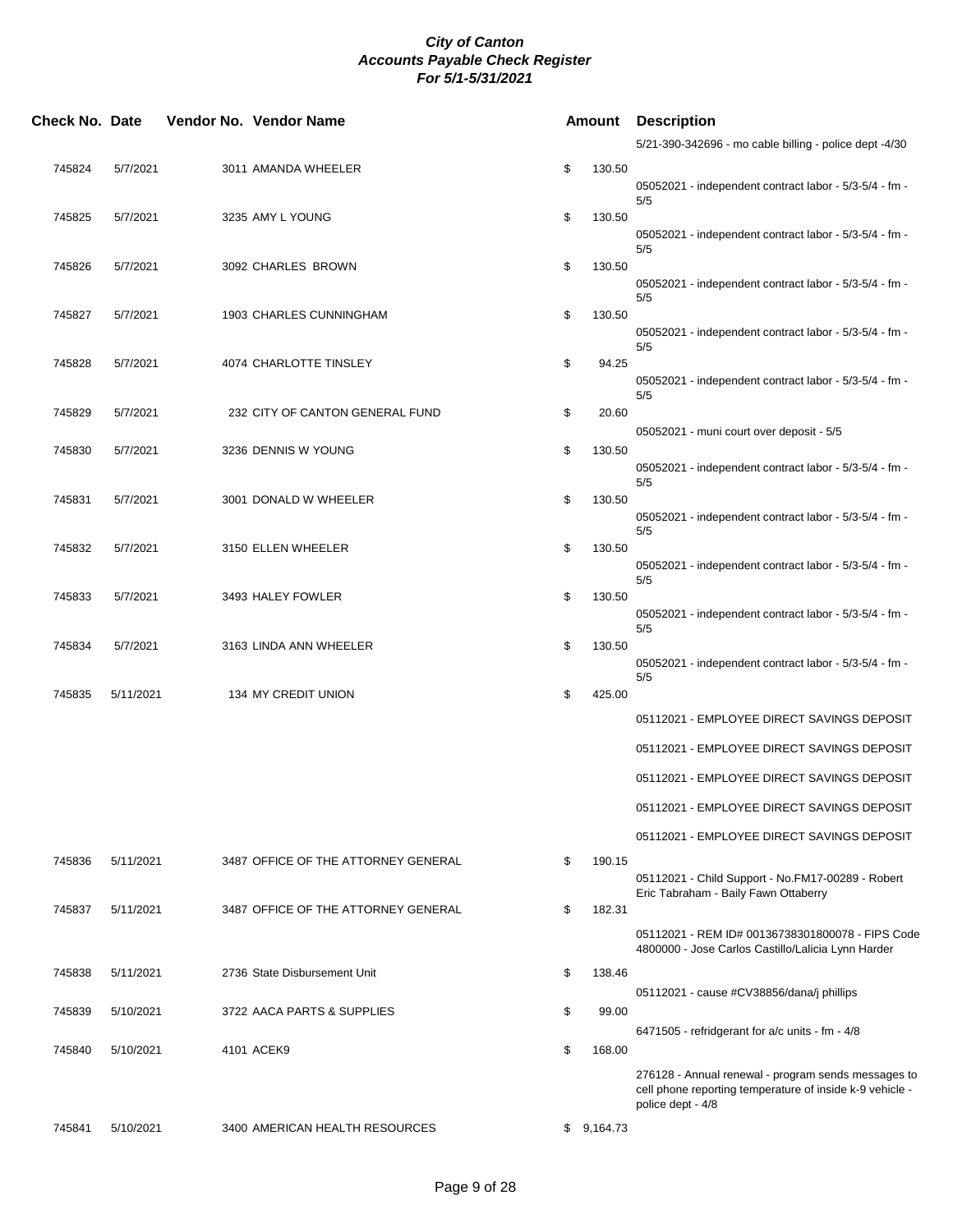| <b>Check No. Date</b> |           | Vendor No. Vendor Name                    |     | Amount     | <b>Description</b>                                                                                                                                                                                                                                                                                                                                                                                                                                                                                                                                                                                                                                        |
|-----------------------|-----------|-------------------------------------------|-----|------------|-----------------------------------------------------------------------------------------------------------------------------------------------------------------------------------------------------------------------------------------------------------------------------------------------------------------------------------------------------------------------------------------------------------------------------------------------------------------------------------------------------------------------------------------------------------------------------------------------------------------------------------------------------------|
|                       |           |                                           |     |            | 05032021-Flex Plan - Flex Plan - April 2021 - 5/3                                                                                                                                                                                                                                                                                                                                                                                                                                                                                                                                                                                                         |
|                       |           |                                           |     |            | 05032021-Flex Plan - Flex Plan - April 2021 - 5/3                                                                                                                                                                                                                                                                                                                                                                                                                                                                                                                                                                                                         |
|                       |           |                                           |     |            | 05032021-Flex Plan - Flex Plan - April 2021 - 5/3                                                                                                                                                                                                                                                                                                                                                                                                                                                                                                                                                                                                         |
|                       |           |                                           |     |            | 05032021-Funding - Funding for New Claims - April<br>2021 - Admin - 5/3                                                                                                                                                                                                                                                                                                                                                                                                                                                                                                                                                                                   |
|                       |           |                                           |     |            | 05032021-Flex Plan - Flex Plan - April 2021 - 5/3                                                                                                                                                                                                                                                                                                                                                                                                                                                                                                                                                                                                         |
|                       |           |                                           |     |            | 05032021-Claims Paid in Excess - Claims Paid in<br>Excess of Deposit - April 2021 - 5/3<br>05032021-Claims Paid in Excess - Claims Paid in<br>Excess of Deposit - April 2021 - 5/3<br>05032021-Claims Paid in Excess - Claims Paid in<br>Excess of Deposit - April 2021 - 5/3                                                                                                                                                                                                                                                                                                                                                                             |
|                       |           |                                           |     |            | 05032021-Flex Plan - Flex Plan - April 2021 - 5/3                                                                                                                                                                                                                                                                                                                                                                                                                                                                                                                                                                                                         |
|                       |           |                                           |     |            | 05032021-Flex Plan - Flex Plan - April 2021 - 5/3                                                                                                                                                                                                                                                                                                                                                                                                                                                                                                                                                                                                         |
|                       |           |                                           |     |            | 05032021-Flex Plan - Flex Plan - April 2021 - 5/3                                                                                                                                                                                                                                                                                                                                                                                                                                                                                                                                                                                                         |
|                       |           |                                           |     |            | 05032021-Flex Plan - Flex Plan - April 2021 - 5/3                                                                                                                                                                                                                                                                                                                                                                                                                                                                                                                                                                                                         |
|                       |           |                                           |     |            | 05032021-Claims Paid in Excess - Claims Paid in<br>Excess of Deposit - April 2021 - 5/3                                                                                                                                                                                                                                                                                                                                                                                                                                                                                                                                                                   |
|                       |           |                                           |     |            | 05032021-Flex Plan - Flex Plan - April 2021 - 5/3                                                                                                                                                                                                                                                                                                                                                                                                                                                                                                                                                                                                         |
|                       |           |                                           |     |            | 05032021-Claims Paid in Excess - Claims Paid in<br>Excess of Deposit - April 2021 - 5/3<br>05032021-Claims Paid in Excess - Claims Paid in<br>Excess of Deposit - April 2021 - 5/3<br>05032021-Claims Paid in Excess - Claims Paid in<br>Excess of Deposit - April 2021 - 5/3<br>05032021-Claims Paid in Excess - Claims Paid in<br>Excess of Deposit - April 2021 - 5/3<br>05032021-Claims Paid in Excess - Claims Paid in<br>Excess of Deposit - April 2021 - 5/3<br>05032021-Claims Paid in Excess - Claims Paid in<br>Excess of Deposit - April 2021 - 5/3<br>05032021-Claims Paid in Excess - Claims Paid in<br>Excess of Deposit - April 2021 - 5/3 |
| 745842                | 5/10/2021 | 3 ANA-LAB CORP.                           | \$  | 223.00     |                                                                                                                                                                                                                                                                                                                                                                                                                                                                                                                                                                                                                                                           |
|                       |           |                                           |     |            | A0516042 - water sample testing - water plant - 4/30                                                                                                                                                                                                                                                                                                                                                                                                                                                                                                                                                                                                      |
| 745843                | 5/10/2021 | 196 ANALYTICAL ENVIRONMENTAL LABORATORIES | SS. | 792.00     |                                                                                                                                                                                                                                                                                                                                                                                                                                                                                                                                                                                                                                                           |
| 745844                | 5/10/2021 | 3848 ARCOSA AGGREGATES, INC               | \$  | 363.50     | 27868 - water sample tesing - wwtp - 4/24                                                                                                                                                                                                                                                                                                                                                                                                                                                                                                                                                                                                                 |
|                       |           |                                           |     |            | 7140680140 - 26.63 tons flex base @ 13.65 - cyra -                                                                                                                                                                                                                                                                                                                                                                                                                                                                                                                                                                                                        |
| 745845                | 5/10/2021 | 4069 AROMA IMPRESSIONS                    | \$  | 84.99      | 4/26                                                                                                                                                                                                                                                                                                                                                                                                                                                                                                                                                                                                                                                      |
|                       |           |                                           |     |            | 282821 - aroma impressions fragrance service - diffuser<br>in kennel area - animal shelter - 4/20                                                                                                                                                                                                                                                                                                                                                                                                                                                                                                                                                         |
| 745846                | 5/10/2021 | 53 ATMOS ENERGY                           | \$  | 160.35     |                                                                                                                                                                                                                                                                                                                                                                                                                                                                                                                                                                                                                                                           |
|                       |           |                                           |     |            | 5/21-4022412726 - mo gas billing - comm bldg - 5/12                                                                                                                                                                                                                                                                                                                                                                                                                                                                                                                                                                                                       |
|                       |           |                                           |     |            | 5/21-3036424751 - mo gas billing - fire dept - 5/12                                                                                                                                                                                                                                                                                                                                                                                                                                                                                                                                                                                                       |
| 745847                | 5/10/2021 | 15 BILLIE ROSE FLORAL                     | \$  | 68.00      |                                                                                                                                                                                                                                                                                                                                                                                                                                                                                                                                                                                                                                                           |
|                       |           |                                           |     |            | 015568 - funeral flowers - michael martin mother - fm -<br>4/30                                                                                                                                                                                                                                                                                                                                                                                                                                                                                                                                                                                           |
| 745848                | 5/10/2021 | 367 BROWN & HOFMEISTER, LLP               |     | \$8,174.50 |                                                                                                                                                                                                                                                                                                                                                                                                                                                                                                                                                                                                                                                           |
|                       |           |                                           |     |            | 0120-000-42196 - legal fees - admin - 5/4<br>0120-004-42197 - legal fees - city vs new beginnings<br>fellowship church - admin - 4/30                                                                                                                                                                                                                                                                                                                                                                                                                                                                                                                     |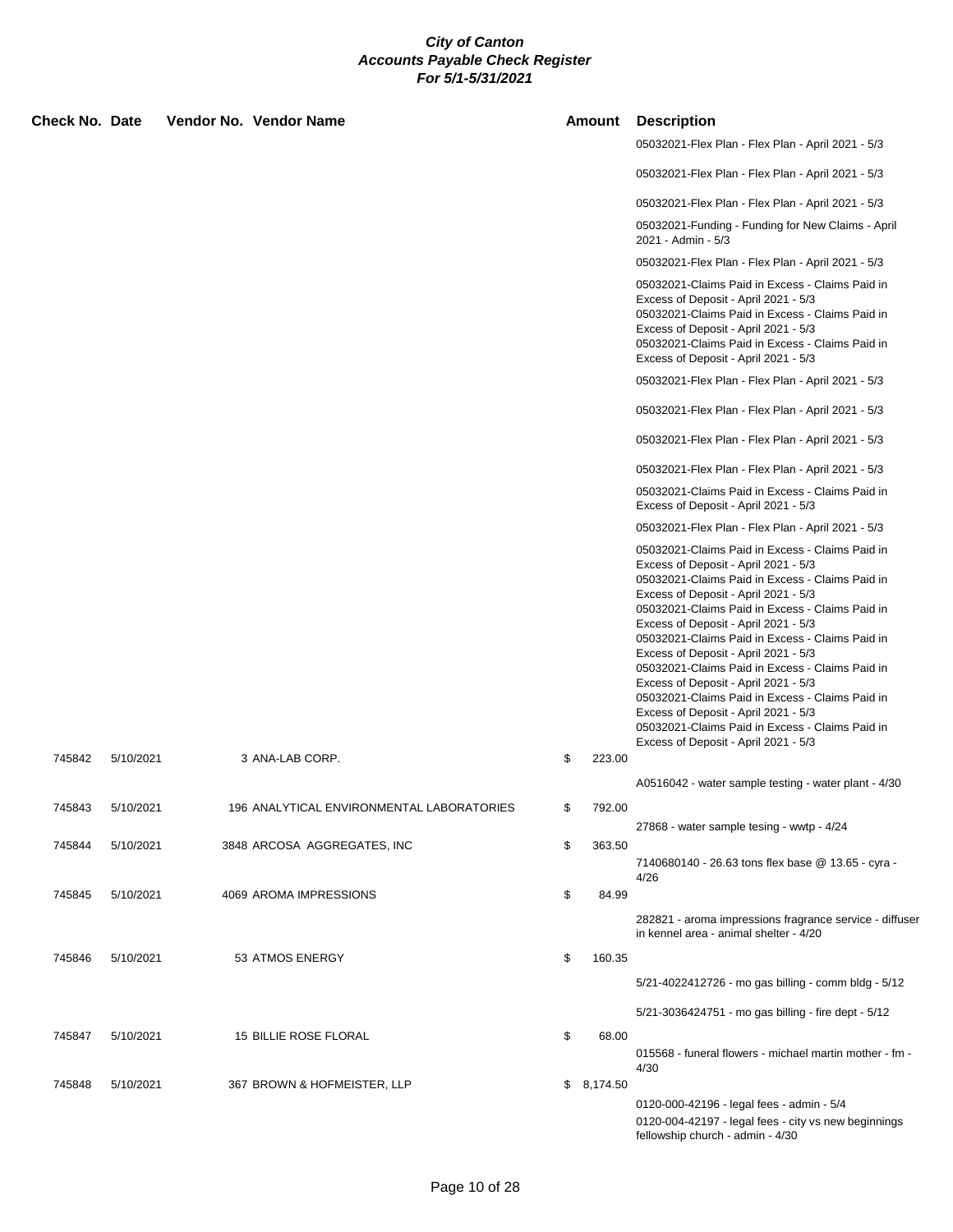| Check No. Date |           | Vendor No. Vendor Name       |    | Amount     | <b>Description</b><br>0120-005-42198 - legal fees - city vs jerry I harrell -<br>admin - 4/30<br>0120-000-42196 - legal fees - admin - 5/4                                              |
|----------------|-----------|------------------------------|----|------------|-----------------------------------------------------------------------------------------------------------------------------------------------------------------------------------------|
|                |           |                              |    |            | 0120-000-42196 - legal fees - admin - 5/4                                                                                                                                               |
|                |           |                              |    |            | 0120-000-42196 - legal fees - admin - 5/4                                                                                                                                               |
|                |           |                              |    |            | 0120-000-42196 - legal fees - admin - 5/4                                                                                                                                               |
|                |           |                              |    |            | 0120-000-42196 - legal fees - admin - 5/4                                                                                                                                               |
|                |           |                              |    |            | 0120-000-42196 - legal fees - admin - 5/4                                                                                                                                               |
| 745849         | 5/10/2021 | 1454 BUDGET BUSINESS SYSTEMS | \$ | 391.94     |                                                                                                                                                                                         |
|                |           |                              |    |            | 038442 - mo copier meter billing - police dept - 5/3                                                                                                                                    |
|                |           |                              |    |            | 038785 - printer toner - police dept - 4/27                                                                                                                                             |
|                |           |                              |    |            | 038441 - mo copier meter billing - muni court - 5/3                                                                                                                                     |
|                |           |                              |    |            | 038439 - mo copier meter reading - fire dept - 5/3                                                                                                                                      |
|                |           |                              |    |            |                                                                                                                                                                                         |
| 745850         | 5/10/2021 | 173 CANTON LIONS CLUB        | \$ | 543.19     | 038440 - mo copier billing - fm - 5/3                                                                                                                                                   |
|                |           |                              |    |            |                                                                                                                                                                                         |
|                |           |                              |    |            | 04302021 - independent parking contractor - fm - 4/30                                                                                                                                   |
| 745851         | 5/10/2021 | 311 CANTON LUMBER COMPANY    | \$ | 299.25     | 2104-082453 - foil foam - insulation - foil tape - roofing<br>nails - police dept - 4/20                                                                                                |
|                |           |                              |    |            | 2104-082457 - returned - roof nails - police dept - 4/20                                                                                                                                |
|                |           |                              |    |            | 2104-082456 - brick - police dept - 4/20                                                                                                                                                |
| 745852         | 5/10/2021 | 16 CANTON PARTS PLUS         |    | \$1,380.83 |                                                                                                                                                                                         |
|                |           |                              |    |            | 273476 - brake rotors and brake pads - unit 21 - police<br>dept - 4/27<br>273514 - battery protector and batter cleaner - unit 10 -<br>utilities - 4/28                                 |
|                |           |                              |    |            | 273513 - unit E-1 - replaced battery - fire dept - 4/28                                                                                                                                 |
|                |           |                              |    |            | 273539 - motor oil and oil filter - unit 31 - animal control -<br>4/28                                                                                                                  |
|                |           |                              |    |            | 272235 - oil filters - for bobcat welder - utilities - 4/8                                                                                                                              |
|                |           |                              |    |            | 272236 - new battery for bobcat welder - utilities - 4/8                                                                                                                                |
|                |           |                              |    |            | 272177 - warranty for fuel pump - unit 22 - police dept -<br>4/6                                                                                                                        |
|                |           |                              |    |            | 272579 - oil filter - air filters - motor oil - led clearnce<br>light kit - unit 18 - ww coll - 4/13<br>273146 - unit 62 - front disc brake rotors - brake pads -<br>police dept - 4/22 |
|                |           |                              |    |            | 272654 - led clearance light kit - unit 18 - ww coll - 4/14                                                                                                                             |
|                |           |                              |    |            | 272490 - atf domestic multi veh - motor oil - tacky<br>grease - shop supplies - 4/12                                                                                                    |
|                |           |                              |    |            | 266768 - socket tool set - utilities - 4/13<br>272867 - unit 15 - motor oil - brake cleaner - funnel - fm -<br>4/19                                                                     |
|                |           |                              |    |            | 272865 - unit 35 - relay - fm - 4/19                                                                                                                                                    |
|                |           |                              |    |            | 272146 - unit 10 - led clearance light kit - utilities - 4/7                                                                                                                            |
|                |           |                              |    |            | 272927 - air filters - wwtp - 4/19                                                                                                                                                      |
|                |           |                              |    |            | 272928 - quart can - utilities - 4/20                                                                                                                                                   |
|                |           |                              |    |            | 272929 - carb cleaner - sea foam motor treatment - pint                                                                                                                                 |
|                |           |                              |    |            | can - wwtp - 4/19                                                                                                                                                                       |
| 745854         | 5/10/2021 | 240 CANTON ROTARY CLUB       | \$ | 263.28     |                                                                                                                                                                                         |
|                |           |                              |    |            | 04292021 - independent parking contractor - fm - 4/29                                                                                                                                   |
| 745855         | 5/10/2021 | 19 CANTON VETERINARY CLINIC  | \$ | 109.25     |                                                                                                                                                                                         |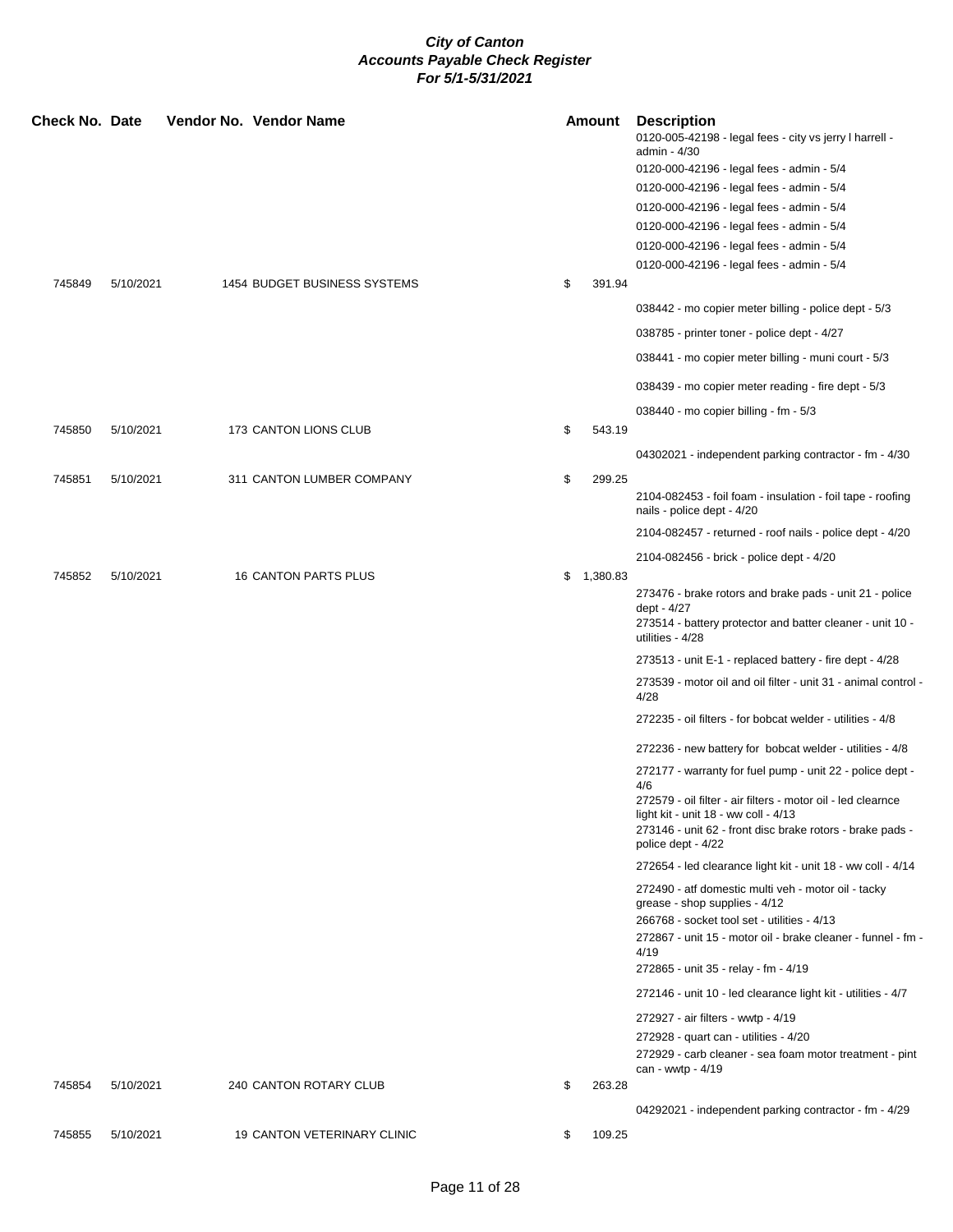| <b>Check No. Date</b> |           | Vendor No. Vendor Name             |    | <b>Amount</b> | <b>Description</b><br>591622 - dog food - heartworm prevent - for mido -<br>police dept - 4/27                                                         |
|-----------------------|-----------|------------------------------------|----|---------------|--------------------------------------------------------------------------------------------------------------------------------------------------------|
| 745856                | 5/10/2021 | 135 CARTER EQUIPMENT               | \$ | 759.02        |                                                                                                                                                        |
|                       |           |                                    |    |               | 9234 - parts for sludge conveyor - waste pack seal -<br>flange mount bearing - upper shaft segmant with key -<br>wwtp - 4/20                           |
| 745857                | 5/10/2021 | 1668 CHAMELEON INDUSTRIES INC      | \$ | 4,584.70      |                                                                                                                                                        |
|                       |           |                                    |    |               | 1232335 - 48260 gal Aluminum Sulfate - Water Plant -<br>5/7                                                                                            |
| 745858                | 5/10/2021 | 2716 CHRISTUS TMF HEALTH & FITNESS | \$ | 220.00        |                                                                                                                                                        |
|                       |           |                                    |    |               | 05102021 - Mo Gym Membership Dues - April 2021 -<br>5/1                                                                                                |
|                       |           |                                    |    |               | 05102021 - Mo Gym Membership Dues - April 2021 -<br>5/1                                                                                                |
|                       |           |                                    |    |               | 05102021 - Mo Gym Membership Dues - April 2021 -<br>5/1                                                                                                |
|                       |           |                                    |    |               | 05102021 - Mo Gym Membership Dues - April 2021 -<br>5/1                                                                                                |
|                       |           |                                    |    |               | 05102021 - Mo Gym Membership Dues - April 2021 -<br>5/1                                                                                                |
|                       |           |                                    |    |               | 05102021 - Mo Gym Membership Dues - April 2021 -<br>5/1                                                                                                |
|                       |           |                                    |    |               | 05102021 - Mo Gym Membership Dues - April 2021 -<br>5/1                                                                                                |
|                       |           |                                    |    |               | 05102021 - Mo Gym Membership Dues - April 2021 -<br>5/1                                                                                                |
|                       |           |                                    |    |               | 05102021 - Mo Gym Membership Dues - April 2021 -<br>5/1                                                                                                |
|                       |           |                                    |    |               | 05102021 - Mo Gym Membership Dues - April 2021 -                                                                                                       |
|                       |           |                                    |    |               | 5/1<br>05102021 - Mo Gym Membership Dues - April 2021 -<br>5/1                                                                                         |
| 745859                | 5/10/2021 | 3471 COMMUNITY INTERNET PROVIDERS  | \$ | 85.94         |                                                                                                                                                        |
| 745860                | 5/10/2021 | 3694 CP&Y INC                      | \$ | 483.20        | 140115 - mo internet svc - old city hall - 5/1                                                                                                         |
|                       |           |                                    |    |               |                                                                                                                                                        |
|                       |           |                                    |    |               | CCAN1900532.00-15 - Water Rights Permit Phase 2 -<br>FY 2020 - Engineering Assessments - Professional<br>Services Rendered Through April 30, 2021 -5/6 |
| 745861                | 5/10/2021 | 33 CRANDALL TRUCKING CO., INC.     | \$ | 713.39        |                                                                                                                                                        |
|                       |           |                                    |    |               | C-4569 - 26.63 tons flex base pea gravel delivered -<br>cyra - 4/26                                                                                    |
| 745862                | 5/10/2021 | 1038 DOUGLAS W BELZER              | \$ | 600.00        |                                                                                                                                                        |
|                       |           |                                    |    |               | 185 - food service inspections - city - fm - 5/1                                                                                                       |
|                       |           |                                    |    |               | 185 - food service inspections - city - fm - 5/1                                                                                                       |
| 745863                | 5/10/2021 | 32 DPC INDUSTRIES, INC.            |    | \$9,737.95    |                                                                                                                                                        |
|                       |           |                                    |    |               | 797001105-21 - costic soda - water plant - 4/12<br>797001183-21 - 750lb Chlorine, 150# Cyl - Water Plant -                                             |
| 745864                | 5/10/2021 | 3716 EAST TEXAS ALARM              | \$ | 48.50         | 5/3                                                                                                                                                    |
|                       |           |                                    |    |               | 1300956 - mo security alarm monitoring - comm bldg -<br>5/1                                                                                            |
| 745865                | 5/10/2021 | 3191 EPIC INDUSTRIAL INC           |    | \$14,000.00   |                                                                                                                                                        |
|                       |           |                                    |    |               | 12069 - Duke's Lift Station - Pumps - Electrical Service<br>Hook-Up - Furnish and Install of VFD's - Pay Req No 1                                      |
| 745866                | 5/10/2021 | 3551 EXCEED ENGINEERING LLC        |    | \$16,000.00   |                                                                                                                                                        |
|                       |           |                                    |    |               | 121001a - Elevated Storage Tank Mod - Enginerring<br>and Design                                                                                        |
|                       |           |                                    |    |               | 121001a - Elevated Storage Tank Mod - Enginerring<br>and Design                                                                                        |
| 745867                | 5/10/2021 | 4003 FRENTRESS ENGINEERING LLC     |    | \$4,750.00    |                                                                                                                                                        |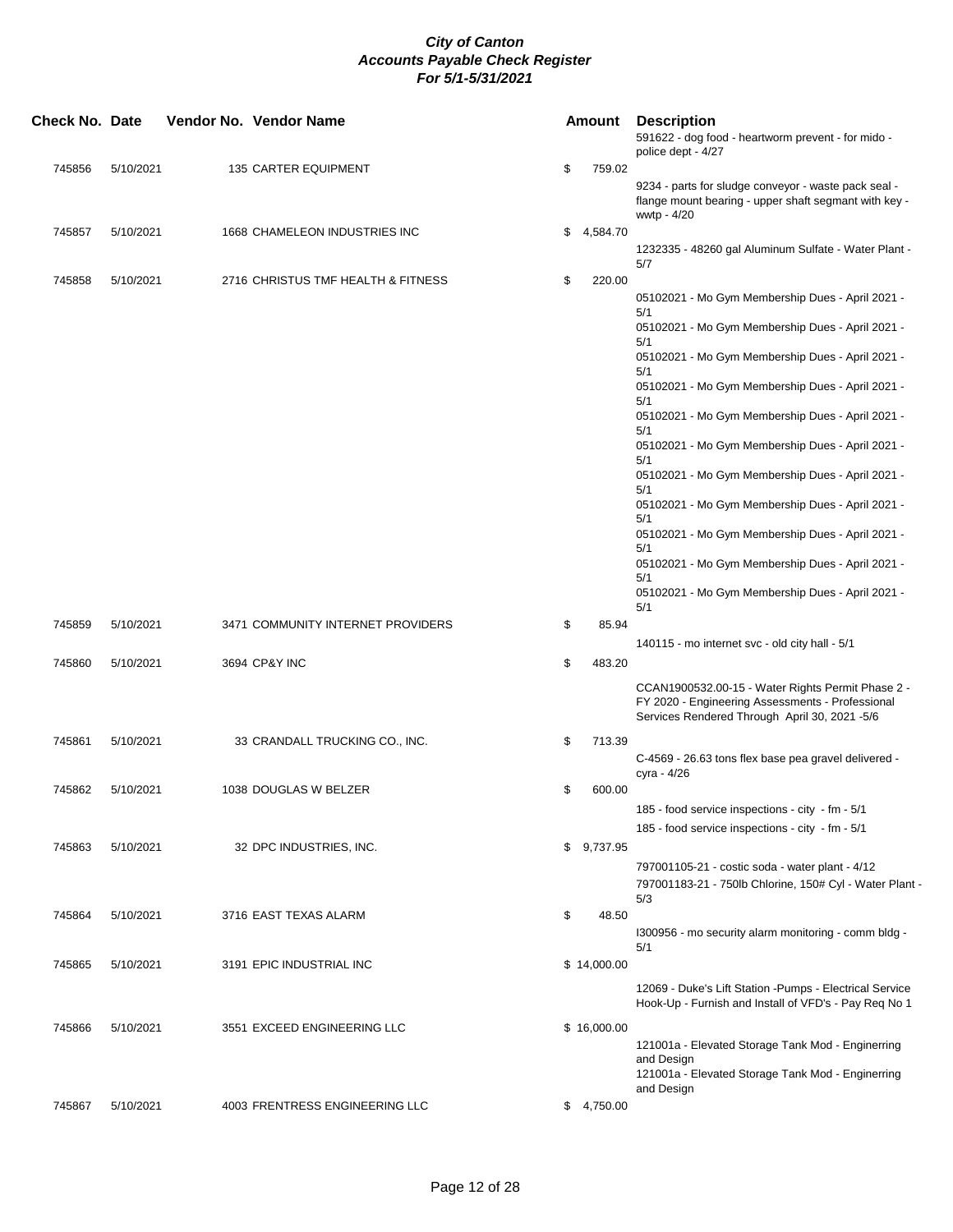| <b>Check No. Date</b> |           |  | Vendor No. Vendor Name                 |    | <b>Amount</b> | <b>Description</b>                                                                                                                                                                                                                                                         |
|-----------------------|-----------|--|----------------------------------------|----|---------------|----------------------------------------------------------------------------------------------------------------------------------------------------------------------------------------------------------------------------------------------------------------------------|
|                       |           |  |                                        |    |               | 1296 - Sidewalk Grant - Mainstreet Sidewalk<br>Improvements - Engineering Service - Milestone 4 -<br>Completion of Construction Staking - 5/5                                                                                                                              |
| 745868                | 5/10/2021 |  | 3489 FRONTIER                          | \$ | 286.96        | 5/21-210-022-8874-123083-5 - mo svc - emergency<br>alert - fm - 4/25<br>5/21-903-567-1191-070913-5 - mo fax line svc - fire<br>dept - 5/1                                                                                                                                  |
|                       |           |  |                                        |    |               | 5/21-210-030-4284-090696-5 - mo data lines - fm - 4/25                                                                                                                                                                                                                     |
|                       |           |  |                                        |    |               | 5/21-903-567-6686-012684-5 - mo phone svc - sr citzn<br>bldg - 4/25<br>5/21-903-567-2920-042011-5 - mo svc - cc machine<br>lines - $fm - 4/28$<br>5/21-210-022-8875-060280-5 - mo svc - data lines - fm -<br>4/25                                                          |
| 745869                | 5/10/2021 |  | 3240 FUSION, LLC                       | \$ | 69.40         |                                                                                                                                                                                                                                                                            |
|                       |           |  |                                        |    |               | 211210185 - mo phone svc - fire dept - 5/1                                                                                                                                                                                                                                 |
| 745870                | 5/10/2021 |  | 1162 GARY R TRAYLOR & ASSOCIATES, INC. | \$ | 1,425.00      | 8952 - 2020 TXCDBG - Pecan Street Grant -<br><b>Administrative Services Rendered</b>                                                                                                                                                                                       |
| 745871                | 5/10/2021 |  | 3585 GENERATOR SUPERCENTER INC         | \$ | 660.00        | 7452-3 - annual maintentance contract renewal - police<br>dept - 4/21                                                                                                                                                                                                      |
| 745872                | 5/10/2021 |  | 161 GIRL SCOUTS                        |    | \$1,071.60    |                                                                                                                                                                                                                                                                            |
|                       |           |  |                                        |    |               | 05022021 - independent parking contractor - fm - 5/2                                                                                                                                                                                                                       |
| 745873                | 5/10/2021 |  | 4096 HANNAH WALKER                     |    | \$1,000.00    | 05062021 - Rayford Hutcherson Scholarship - check #1<br>of 4 - FM - 5/6                                                                                                                                                                                                    |
| 745874                | 5/10/2021 |  | 2709 HBC BUILDING CENTER               |    | \$2,228.17    |                                                                                                                                                                                                                                                                            |
|                       |           |  |                                        |    |               | 59650 - hardware - eye bolts - fm - 4/29                                                                                                                                                                                                                                   |
|                       |           |  |                                        |    |               | 59669 - brass nipples - utilities - 4/29                                                                                                                                                                                                                                   |
|                       |           |  |                                        |    |               | 59573 - electrical tape - water plant - 4/26                                                                                                                                                                                                                               |
|                       |           |  |                                        |    |               | 59386 - gas treatment - water plant - 4/15                                                                                                                                                                                                                                 |
|                       |           |  |                                        |    |               | 59341 - weed eater gas mixture - utilities - 4/13<br>59363 - paint - foam roller - fire dept - 4/14                                                                                                                                                                        |
|                       |           |  |                                        |    |               | 59454 - stain - ext bit - foam rollers - paint tray - solvent<br>tray liner - $fm - 4/20$                                                                                                                                                                                  |
|                       |           |  |                                        |    |               | 59288 - new water heater - library - 4/10                                                                                                                                                                                                                                  |
|                       |           |  |                                        |    |               | 59277 - couplings - cyra - 4/9                                                                                                                                                                                                                                             |
|                       |           |  |                                        |    |               | 59290 - water heater pan - library - 4/10<br>59520 - stain - foam roller - paint brush - antique alley<br>stage - fm - 4/22                                                                                                                                                |
|                       |           |  |                                        |    |               | 59485 - caution tape - fm - 4/21<br>59332 - fertilizer - fire dept - 4/13                                                                                                                                                                                                  |
|                       |           |  |                                        |    |               | 59632 - drill bit - screws - parks - 4/28                                                                                                                                                                                                                                  |
|                       |           |  |                                        |    |               | 59404 - paint fup - truefuel - fire dept remodel project -<br>4/16<br>59365 - spray paint - sand paper - utilities - 4/14                                                                                                                                                  |
|                       |           |  |                                        |    |               | 59269 - tiedown ratchet pack - pond colorant - dawn ab<br>orange - $fm - 4/8$<br>59459 - chain saw chains - fm - 4/20                                                                                                                                                      |
|                       |           |  |                                        |    |               | 59185 - fuel filter - flex couplings - adapters - pvc<br>nipples - hose clamps - plugs - connectors - electrical<br>wire - popane cylinder - cone strainer - pipe seal tape -<br>propane torch head - plastic pail - bushings - brade tube<br>- mix container - wwtp - 4/6 |
|                       |           |  |                                        |    |               | 59275 - drill bits - screws - cyra - 4/9                                                                                                                                                                                                                                   |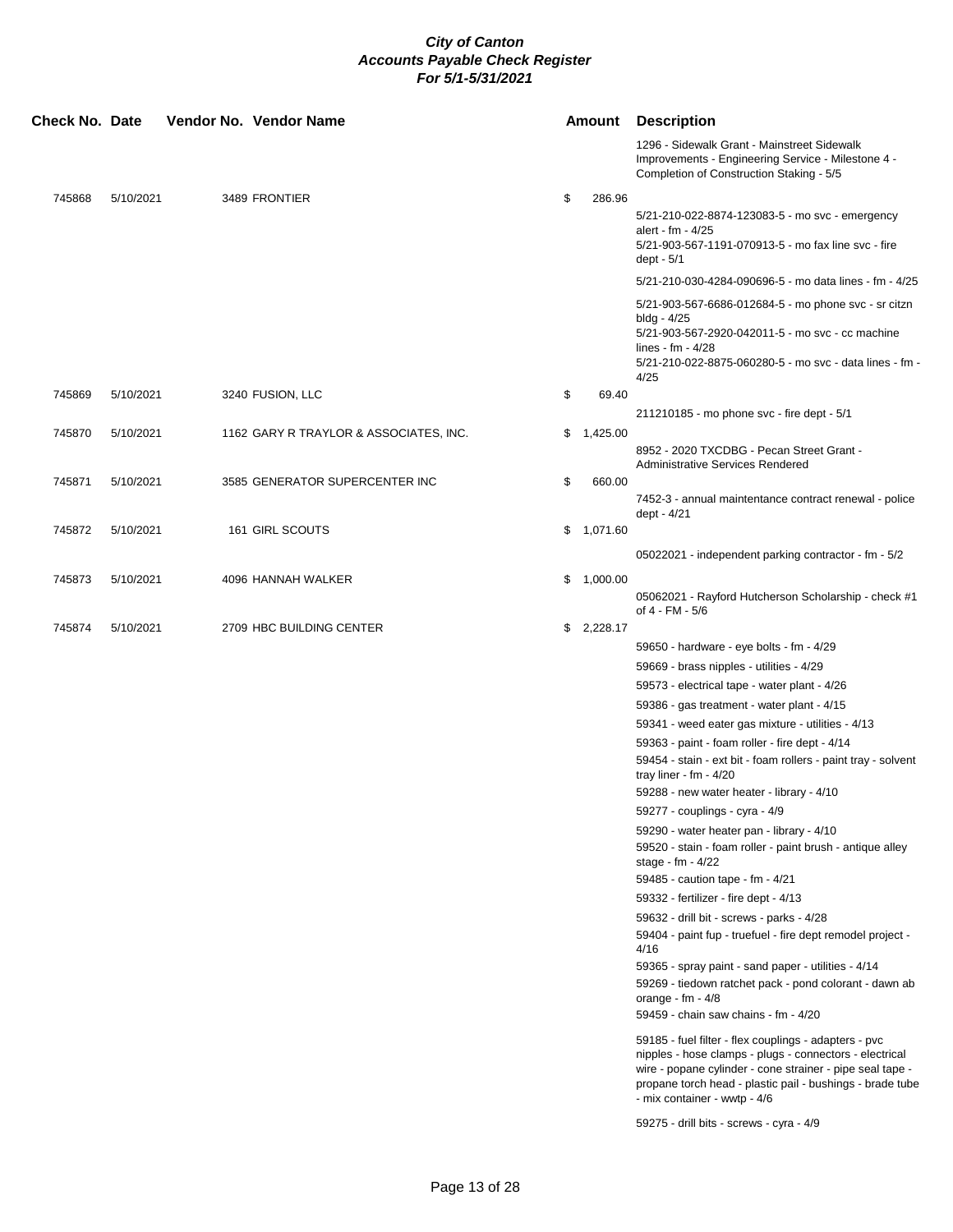| Check No. Date |           |  | Vendor No. Vendor Name            |    | <b>Amount</b> | <b>Description</b><br>59348 - paint - masking tape - paint brush - paint roller -<br>fire dept - $4/14$<br>59444 - sawhorses - fire dept - 4/19 |
|----------------|-----------|--|-----------------------------------|----|---------------|-------------------------------------------------------------------------------------------------------------------------------------------------|
|                |           |  |                                   |    |               | 59516 - leaf blower for utility barn - 4/22                                                                                                     |
|                |           |  |                                   |    |               | 59301 - hose clamps - airport - 4/12                                                                                                            |
|                |           |  |                                   |    |               | 59616 - flag tape - women and mens signs - fm - 4/28                                                                                            |
|                |           |  |                                   |    |               | 59562 - dcl bulb replacement - fm - 4/23<br>59441 - tape rule - batteries - spd term - for truck - fm -                                         |
|                |           |  |                                   |    |               | 4/19                                                                                                                                            |
|                |           |  |                                   |    |               | 59602 - painters caulk - fire dept - 4/27<br>59405 - pvc primer - couplings - pvc cement - elbows -<br>bushings - $fm - 4/16$                   |
|                |           |  |                                   |    |               | 59651 - batteries - animal shelter - 4/29                                                                                                       |
| 745876         | 5/10/2021 |  | 46 HICKMAN ELECTRIC & PUMP        | \$ | 58.00         | 6947 - tubing for chlorinators - water plant - 5/5                                                                                              |
| 745877         | 5/10/2021 |  | 2682 HOOTENS LLC                  | \$ | 126.61        |                                                                                                                                                 |
|                |           |  |                                   |    |               | 2104-202130 - strap assy 4in binder - lumber - cyra -<br>4/23                                                                                   |
| 745878         | 5/10/2021 |  | 107 HOYT BREATHING AIR PROD.      | \$ | 219.45        |                                                                                                                                                 |
|                |           |  |                                   |    |               | 121912 - battery board maint - fire dept - 5/6                                                                                                  |
| 745879         | 5/10/2021 |  | 3787 I-20 CHRYSLER DODGE JEEP RAM | \$ | 91.70         |                                                                                                                                                 |
| 745880         | 5/10/2021 |  | 4099 KELSI LUCE                   | \$ | 500.00        | 4622 - unit 21 - seat belt - police dept - 5/4                                                                                                  |
|                |           |  |                                   |    |               |                                                                                                                                                 |
|                |           |  |                                   |    |               | 05072021 - Sanitation Solutions Scholarship - 5/7                                                                                               |
| 745882         | 5/10/2021 |  | 3580 MORROW CONSTRUCTION INC      |    | \$49,850.00   | 05042021 - 2021 Duke's Lift Station-Pumps - Pay Req<br>No 1 - 5/4                                                                               |
| 745883         | 5/10/2021 |  | 3542 MUNICIPALSAVINGS.COM         |    | \$1,094.75    |                                                                                                                                                 |
|                |           |  |                                   |    |               | 4535 - Hydropaks - WWTP - 4/26                                                                                                                  |
| 745884         | 5/10/2021 |  | 4097 NATALI SWEAT                 | \$ | 1,000.00      |                                                                                                                                                 |
|                |           |  |                                   |    |               | 05062021 - FM Scholarship - check #1 of 4 - FM - 5/6                                                                                            |
| 745885         | 5/10/2021 |  | 3604 NEW BENEFITS, LTD            | \$ | 834.34        |                                                                                                                                                 |
|                |           |  |                                   |    |               | BENIES1410-933083 - Fresh Benies - Membership<br>Renewals - Period ending April 30, 2021 - 5/1                                                  |
|                |           |  |                                   |    |               | BENIES1410-933083 - Fresh Benies - Membership<br>Renewals - Period ending April 30, 2021 - 5/1                                                  |
|                |           |  |                                   |    |               | BENIES1410-933083 - Fresh Benies - Membership<br>Renewals - Period ending April 30, 2021 - 5/1                                                  |
|                |           |  |                                   |    |               | BENIES1410-933083 - Fresh Benies - Membership<br>Renewals - Period ending April 30, 2021 - 5/1                                                  |
|                |           |  |                                   |    |               | BENIES1410-933083 - Fresh Benies - Membership<br>Renewals - Period ending April 30, 2021 - 5/1                                                  |
|                |           |  |                                   |    |               | BENIES1410-933083 - Fresh Benies - Membership<br>Renewals - Period ending April 30, 2021 - 5/1                                                  |
|                |           |  |                                   |    |               | BENIES1410-933083 - Fresh Benies - Membership<br>Renewals - Period ending April 30, 2021 - 5/1                                                  |
|                |           |  |                                   |    |               | BENIES1410-933083 - Fresh Benies - Membership<br>Renewals - Period ending April 30, 2021 - 5/1                                                  |
|                |           |  |                                   |    |               | BENIES1410-933083 - Fresh Benies - Membership<br>Renewals - Period ending April 30, 2021 - 5/1                                                  |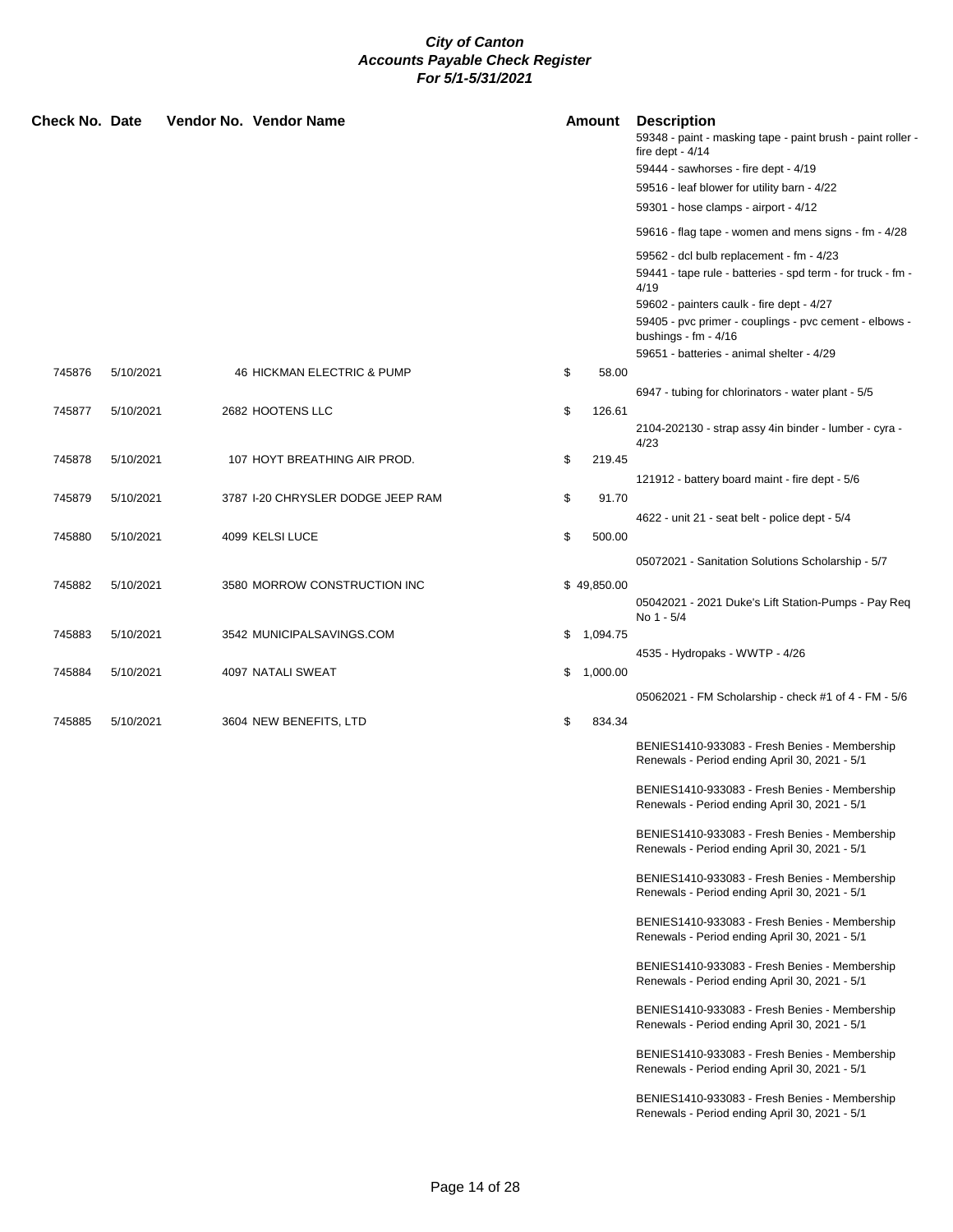| <b>Check No. Date</b> |           | Vendor No. Vendor Name       |            | <b>Amount Description</b>                                                                                                                                 |
|-----------------------|-----------|------------------------------|------------|-----------------------------------------------------------------------------------------------------------------------------------------------------------|
|                       |           |                              |            | BENIES1410-933083 - Fresh Benies - Membership<br>Renewals - Period ending April 30, 2021 - 5/1                                                            |
|                       |           |                              |            | BENIES1410-933083 - Fresh Benies - Membership<br>Renewals - Period ending April 30, 2021 - 5/1                                                            |
|                       |           |                              |            | BENIES1410-933083 - Fresh Benies - Membership<br>Renewals - Period ending April 30, 2021 - 5/1                                                            |
|                       |           |                              |            | BENIES1410-933083 - Fresh Benies - Membership<br>Renewals - Period ending April 30, 2021 - 5/1                                                            |
|                       |           |                              |            | BENIES1410-933083 - Fresh Benies - Membership<br>Renewals - Period ending April 30, 2021 - 5/1                                                            |
|                       |           |                              |            | BENIES1410-933083 - Fresh Benies - Membership<br>Renewals - Period ending April 30, 2021 - 5/1                                                            |
|                       |           |                              |            | BENIES1410-933083 - Fresh Benies - Membership<br>Renewals - Period ending April 30, 2021 - 5/1                                                            |
|                       |           |                              |            | BENIES1410-933083 - Fresh Benies - Membership<br>Renewals - Period ending April 30, 2021 - 5/1                                                            |
|                       |           |                              |            | BENIES1410-933083 - Fresh Benies - Membership<br>Renewals - Period ending April 30, 2021 - 5/1                                                            |
| 745886                | 5/10/2021 | 294 O'REILLY AUTOMOTIVE INC. | \$1,272.01 |                                                                                                                                                           |
|                       |           |                              |            | 0891-180576 - molding tape - fire dept - 4/13                                                                                                             |
|                       |           |                              |            | 0891-176645 - terminal - utilities - 3/30                                                                                                                 |
|                       |           |                              |            | 0891-177188 - credit returned - relay - utilities - 4/1                                                                                                   |
|                       |           |                              |            | 0891-177187 - credit return - therm gasket - utilities -<br>4/1                                                                                           |
|                       |           |                              |            | 0891-177186 - credit return - 02 sensor - utilities - 4/1                                                                                                 |
|                       |           |                              |            | 0891-176276 - ful pump assembly - sender asm - unit<br>22 - police dept - 3/25<br>0891-177185 - credit returned - sender assembly -<br>police dept - 3/25 |
|                       |           |                              |            | 0891-178867 - idler pulley - unit 22 - police dept - 4/7                                                                                                  |
|                       |           |                              |            | 0891-178304 - capsule - utilities - 4/5                                                                                                                   |
|                       |           |                              |            | 0891-178449 - credit return - unit 22 - fuel pump<br>assembly - police dept - 4/6<br>0891-180664 - unit 126 - oil filter - motor oil - dev svc -<br>4/14  |
|                       |           |                              |            | 0891-181243 - wiper blades - fm - 4/16                                                                                                                    |
|                       |           |                              |            | 0891-182978 - idler pulley - pulley - unit 125 - utilities -<br>4/23                                                                                      |
|                       |           |                              |            | 0891-182736 - hose connect - unit 125 - utilities - 4/22                                                                                                  |
|                       |           |                              |            | 0891-182830 - coolant hose - heater hose - heater<br>fitting - unit 125 - utilities - 4/22                                                                |
|                       |           |                              |            | 0891-182414 - mini lamps - utilities - 4/21                                                                                                               |
|                       |           |                              |            | 0891-183871 - butt splice - utilities - 4/27                                                                                                              |
|                       |           |                              |            | 0891-182239 - fuel cap - unit 18 - wwtp - 4/20                                                                                                            |
|                       |           |                              |            | 0891-179009 - hub assembly - unit 21 - police dept - 4/8                                                                                                  |
|                       |           |                              |            | 0891-182417 - new battery - police dept - 4/21                                                                                                            |
|                       |           |                              |            | 0891-184121-2 - bat carrier - utilities - 5/5                                                                                                             |
|                       |           |                              |            | 0891-181966 - battery - police dept - 4/19<br>0891-182415 - warranty returns - batteries - police dept -<br>4/21                                          |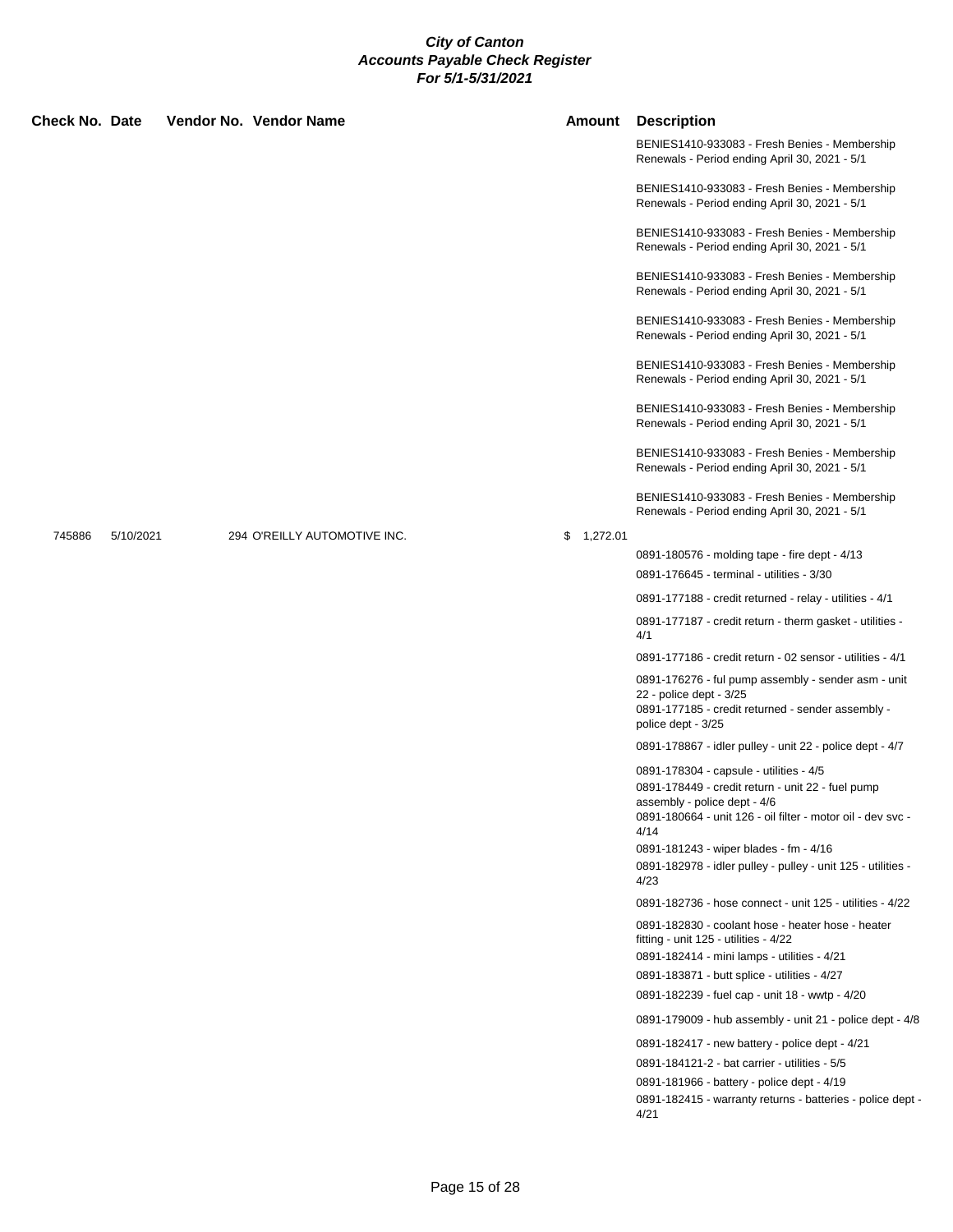| <b>Check No. Date</b> |           |  | Vendor No. Vendor Name               | Amount       | <b>Description</b><br>0891-179461 - ball joints - tie rods - control arm<br>assembs - unit 22 - police dept - 4/12<br>0891-179375 - control arm assembls - unit 22 - police<br>dept - 4/9 |
|-----------------------|-----------|--|--------------------------------------|--------------|-------------------------------------------------------------------------------------------------------------------------------------------------------------------------------------------|
|                       |           |  |                                      |              | 0891-180077 - push rivet - unit 22 - police dept - 4/12                                                                                                                                   |
|                       |           |  |                                      |              | 0891-180238 - rivets - unit 22 - police dept - 4/12                                                                                                                                       |
|                       |           |  |                                      |              | 0891-176630 - bullet term - utilities - 3/30                                                                                                                                              |
| 745888                | 5/10/2021 |  | 3036 ORKIN PEST CONTROL              | \$<br>616.00 |                                                                                                                                                                                           |
|                       |           |  |                                      |              | 212271813 - mo pest control - fire dept - 4/26                                                                                                                                            |
|                       |           |  |                                      |              | 212271310 - mo pest control - plaza museum - 4/26                                                                                                                                         |
|                       |           |  |                                      |              | 211176628-May 2021 - mo pest control - vz co library -<br>4/26                                                                                                                            |
|                       |           |  |                                      |              | 212271814 - mo pest control - civic center - 4/26                                                                                                                                         |
|                       |           |  |                                      |              | 212271298 - mo pest control - blackwell house - 4/26                                                                                                                                      |
|                       |           |  |                                      |              | 212272352 - mo pest control - tc 4 food court - 4/26                                                                                                                                      |
|                       |           |  |                                      |              | 212271299 - mo pest control - sr citzn bldg - 4/26                                                                                                                                        |
|                       |           |  |                                      |              | 211174857-May - mo pest control - old city hall - 4/26                                                                                                                                    |
|                       |           |  |                                      |              | 212271812 - mo pest control - police dept - 4/26                                                                                                                                          |
|                       |           |  |                                      |              |                                                                                                                                                                                           |
|                       |           |  |                                      |              | 212271425 - mo pest control - new city hall - 4/26                                                                                                                                        |
|                       |           |  | 2979 PATTERSON VETERINARY SUPPLY INC | 940.78       | 212271827 - mo pest control - log cabin - 4/26                                                                                                                                            |
| 745889                | 5/10/2021 |  |                                      | \$           | 3011949341 - bravecto chews - pentobarbital - animal<br>shelter - $4/16$                                                                                                                  |
| 745890                | 5/10/2021 |  | 2936 PEOPLES                         | \$3,940.74   |                                                                                                                                                                                           |
|                       |           |  |                                      |              | 05102021 - Mo Internet Svc                                                                                                                                                                |
|                       |           |  |                                      |              | 05102021 - Mo Internet Svc                                                                                                                                                                |
|                       |           |  |                                      |              | 05102021 - Mo Internet Svc                                                                                                                                                                |
|                       |           |  |                                      |              | 05102021 - Mo Internet Svc                                                                                                                                                                |
|                       |           |  |                                      |              | 05102021 - Mo Internet Svc                                                                                                                                                                |
|                       |           |  |                                      |              | 05102021 - Mo Internet Svc<br>05102021 - Mo Internet Svc                                                                                                                                  |
|                       |           |  |                                      |              | 05102021 - Mo Internet Svc                                                                                                                                                                |
|                       |           |  |                                      |              | 05102021 - Mo Internet Svc                                                                                                                                                                |
|                       |           |  |                                      |              | 05102021 - Mo Internet Svc                                                                                                                                                                |
|                       |           |  |                                      |              | 05102021 - Mo Internet Svc                                                                                                                                                                |
|                       |           |  |                                      |              | 05102021 - Mo Internet Svc                                                                                                                                                                |
|                       |           |  |                                      |              | 05102021 - Mo Internet Svc                                                                                                                                                                |
|                       |           |  |                                      |              | 0010451101 - Credit - Mo Internet Svc - credits - Police<br>Dept - 5/1                                                                                                                    |
|                       |           |  |                                      |              | 05102021 - Mo Internet Svc                                                                                                                                                                |
| 745891                | 5/10/2021 |  | 3009 PLAINSMAN TIRE CO               | \$<br>440.00 | 05102021 - Mo Internet Svc                                                                                                                                                                |
|                       |           |  |                                      |              | 496758 - 4 new tires - unit 21 - streets - 5/3                                                                                                                                            |
| 745892                | 5/10/2021 |  | 84 POSTMASTER                        | \$<br>92.00  |                                                                                                                                                                                           |
|                       |           |  |                                      |              | 05032021 - PO Box 665 - Annual Renewal - PO BOX<br>665 - FM - 5/3                                                                                                                         |
| 745893                | 5/10/2021 |  | 3978 QUADIENT FINANCE USA, INC.      | \$<br>600.00 | 7900-0040-511605367 - 5/2021 - Refill Postage - City<br>Hall - 4/29                                                                                                                       |
| 745894                | 5/10/2021 |  | 771 RED BUD SUPPLY, INC              | \$<br>330.35 |                                                                                                                                                                                           |
|                       |           |  |                                      |              | 169499 - street signs - streets - 8/25                                                                                                                                                    |
| 745895                | 5/10/2021 |  | 3076 REFRIGERATED SPECIALIST INC     | \$<br>402.25 |                                                                                                                                                                                           |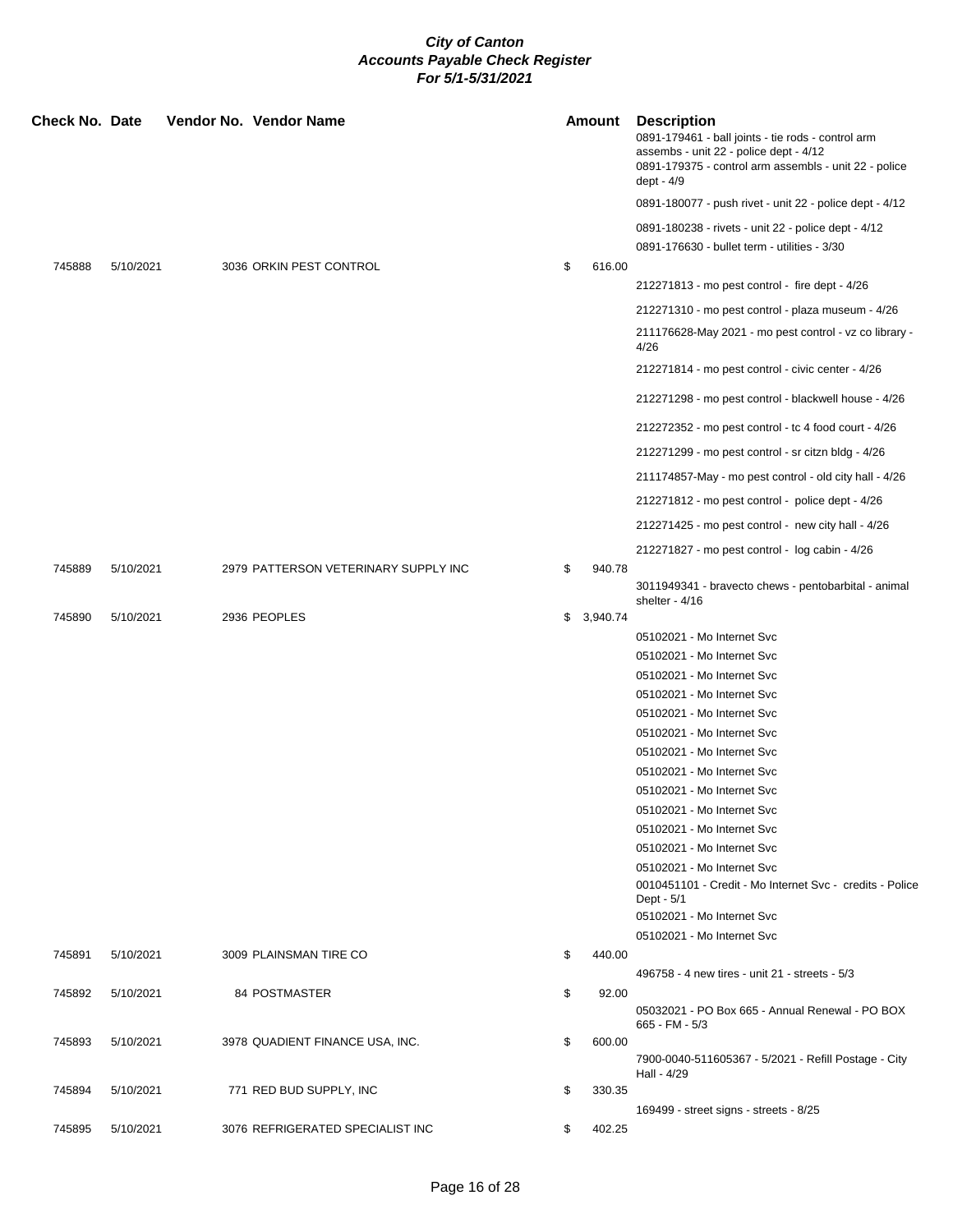| <b>Check No. Date</b> |           | Vendor No. Vendor Name             |    | Amount       | <b>Description</b><br>S480219 - ice machine repair - fm - 4/26                        |
|-----------------------|-----------|------------------------------------|----|--------------|---------------------------------------------------------------------------------------|
| 745896                | 5/10/2021 | 3755 RUDD ALARMS                   | \$ | 70.00        |                                                                                       |
|                       |           |                                    |    |              | 31459 - mo fire alarm svc - city hall - 5/1                                           |
|                       |           |                                    |    |              | 31383 - mo security alarm svc - city hall - 5/1                                       |
| 745897                | 5/10/2021 | 2157 SANITATION SOLUTIONS          |    | \$ 63,077.39 |                                                                                       |
|                       |           |                                    |    |              | 3429431 - mo garbage svc - 5/1                                                        |
|                       |           |                                    |    |              | 3429431 - mo garbage svc - 5/1                                                        |
|                       |           |                                    |    |              | 3429431 - mo garbage svc - 5/1                                                        |
|                       |           |                                    |    |              | 3429431 - mo garbage svc - 5/1                                                        |
|                       |           |                                    |    |              | 3429431 - mo garbage svc - 5/1                                                        |
|                       |           |                                    |    |              | 3429431 - mo garbage svc - 5/1                                                        |
|                       |           |                                    |    |              | 3429431 - mo garbage svc - 5/1                                                        |
|                       |           |                                    |    |              | 3429431 - mo garbage svc - 5/1                                                        |
|                       |           |                                    |    |              | 3429431 - mo garbage svc - 5/1                                                        |
|                       |           |                                    |    |              | 3429431 - mo garbage svc - 5/1                                                        |
|                       |           |                                    |    |              | 3429431 - mo garbage svc - 5/1                                                        |
|                       |           |                                    |    |              | 3429431 - mo garbage svc - 5/1                                                        |
|                       |           |                                    |    |              | 3429431 - mo garbage svc - 5/1                                                        |
| 745898                | 5/10/2021 | 394 SIERRA PACKAGING, INC          | \$ | 4,339.70     |                                                                                       |
|                       |           |                                    |    |              | 208984 - Bathroom Supplies - FM - 4/15                                                |
|                       |           |                                    |    |              | 208984-01 - Bathroom Supplies - FM - 4/29                                             |
| 745899                | 5/10/2021 | <b>66 SITE SANITATION SERVICE</b>  |    | \$1,740.00   |                                                                                       |
|                       |           |                                    |    |              | 100-521 - mo portable toilet rental and maintenance -                                 |
|                       |           |                                    |    |              | parks - fm - cyra - 5/11                                                              |
|                       |           |                                    |    |              | 100-521 - mo portable toilet rental and maintenance -<br>parks - fm - cyra - 5/11     |
|                       |           |                                    |    |              | 100-521 - mo portable toilet rental and maintenance -                                 |
|                       |           |                                    |    |              | parks - fm - cyra - 5/11                                                              |
|                       |           |                                    |    |              | 100-521 - mo portable toilet rental and maintenance -                                 |
| 745900                | 5/10/2021 | 3508 SMARTPHONE METER READING      | \$ | 479.00       | parks - fm - cyra - $5/11$                                                            |
|                       |           |                                    |    |              | SPMR3210 - SPMR SmartPhone License and Support -                                      |
|                       |           |                                    |    |              | Utility Billing - 4/30                                                                |
| 745901                | 5/10/2021 | 2468 SYSLOGIC TECHNOLOGY SERVICES  | \$ | 1,250.00     |                                                                                       |
|                       |           |                                    |    |              | 4559a - replaced wireless access points at police dept -                              |
| 745902                | 5/10/2021 | 4098 TEXAS ASPHALT                 |    | \$12,000.00  | 5/3                                                                                   |
|                       |           |                                    |    |              | 129 - Road work at First Monday - 5/6                                                 |
| 745903                | 5/10/2021 | 4086 TEXAS J & D CONSTRUCTION, LTD |    | \$339,218.55 |                                                                                       |
|                       |           |                                    |    |              |                                                                                       |
|                       |           |                                    |    |              | 03062021 - 2020 Water System Improvements - Tx<br>DOT Water Main - Pay Req No 2 - 3/6 |
|                       |           |                                    |    |              |                                                                                       |
| 745904                | 5/10/2021 | 3869 TEXAS TRADING COMPANY         |    | \$14,000.00  |                                                                                       |
|                       |           |                                    |    |              | 05042021 - Remove existing brick wall - rebuild new                                   |
|                       |           |                                    |    |              | wall - Pay Req No 1 - police dept - 4/27                                              |
| 745905                | 5/10/2021 | 79 TRINITY VALLEY ELEC COOP        | \$ | 89.47        |                                                                                       |
|                       |           |                                    |    |              | 5/21-30043297002 - mo electric bill - artesian well - 5/6                             |
|                       |           |                                    |    |              | 5/21-30043297004 - mo electric bill - burnet trl - 5/6                                |
|                       |           |                                    |    |              |                                                                                       |
| 745906                | 5/10/2021 | 4076 UBEO, LLC                     |    | \$1,285.00   |                                                                                       |
|                       |           |                                    |    |              | 29220834 - mo copier and printer maintenance and<br>lease payment - city hall         |
| 745907                | 5/10/2021 | 2475 UNDERGROUND UTILITY SUPPLY    |    | \$2,263.47   |                                                                                       |
|                       |           |                                    |    |              | 231560 - water meters - pvc couplings - utilities - 4/9                               |
|                       |           |                                    |    |              |                                                                                       |
|                       |           |                                    |    |              | 232111 - chlorine tubing - ball valves - water plant - 4/21                           |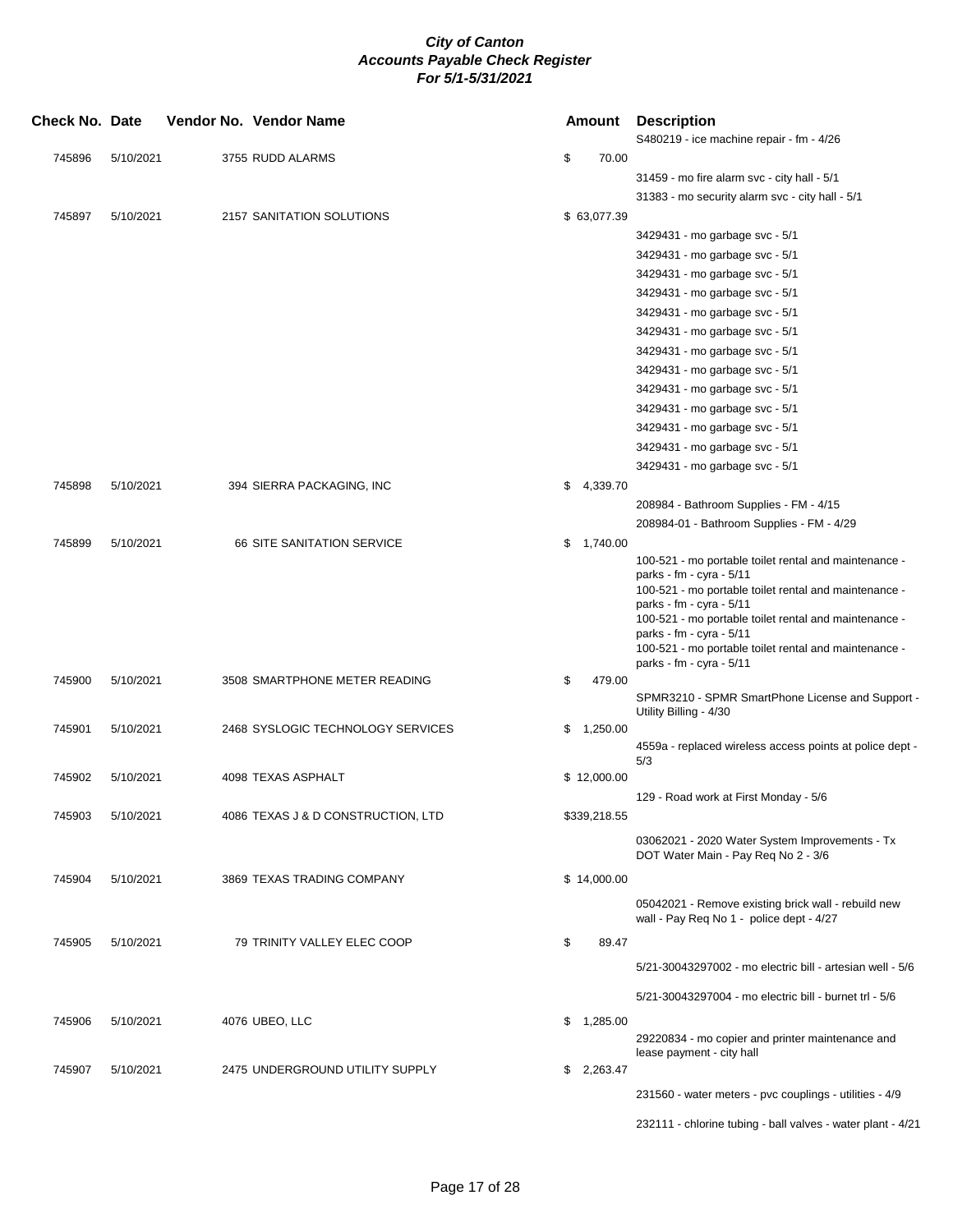| <b>Check No. Date</b> |           |  | Vendor No. Vendor Name |  | Amount     | <b>Description</b><br>232117 - sewer cleanout plugs and adapters - ww coll -<br>4/21<br>232112 - sewer gloves - ww coll - 4/21                                                                                                                                                               |
|-----------------------|-----------|--|------------------------|--|------------|----------------------------------------------------------------------------------------------------------------------------------------------------------------------------------------------------------------------------------------------------------------------------------------------|
| 745908                | 5/10/2021 |  | 3070 UNIFIRST          |  | \$1,936.89 | 231560 - water meters - pvc couplings - utilities - 4/9<br>828 3984064 - weekly rug and supply svc - uniform svc -                                                                                                                                                                           |
|                       |           |  |                        |  |            | utilities - streets - 3/25                                                                                                                                                                                                                                                                   |
|                       |           |  |                        |  |            | 828 3981953 - weekly uniform svc - fm - parks - 3/18                                                                                                                                                                                                                                         |
|                       |           |  |                        |  |            | 828 3981954 - weekly rug svc - civic center - 3/18<br>828 3981957 - weekly rug svc - and uniform svc - wwtp -<br>3/18                                                                                                                                                                        |
|                       |           |  |                        |  |            | 828 3981957 - weekly rug svc - and uniform svc - wwtp -<br>3/18                                                                                                                                                                                                                              |
|                       |           |  |                        |  |            | 828 3984069 - weekly rug svc - and uniform svc - wwtp -<br>3/25                                                                                                                                                                                                                              |
|                       |           |  |                        |  |            | 828 3979837 - weekly uniform svc - supplies and rug<br>svc - utilities - streets - 3/11                                                                                                                                                                                                      |
|                       |           |  |                        |  |            | 828 3984065 - weekly uniform svc - fm - parks - 3/25                                                                                                                                                                                                                                         |
|                       |           |  |                        |  |            | 828 3979837 - weekly uniform svc - supplies and rug<br>svc - utilities - streets - 3/11                                                                                                                                                                                                      |
|                       |           |  |                        |  |            | 828 3984065 - weekly uniform svc - fm - parks - 3/25                                                                                                                                                                                                                                         |
|                       |           |  |                        |  |            | 828 3984064 - weekly rug and supply svc - uniform svc -<br>utilities - streets - 3/25                                                                                                                                                                                                        |
|                       |           |  |                        |  |            | 828 3981953 - weekly uniform svc - fm - parks - 3/18                                                                                                                                                                                                                                         |
|                       |           |  |                        |  |            | 828 3984064 - weekly rug and supply svc - uniform svc -<br>utilities - streets - 3/25<br>828 3984069 - weekly rug svc - and uniform svc - wwtp -<br>3/25<br>828 3974068 - weekly rug svc - and uniform svc - water<br>plant - 3/25<br>828 3974068 - weekly rug svc - and uniform svc - water |
|                       |           |  |                        |  |            | plant - 3/25<br>828 3984066 - weekly rug svc - civic center - 3/25                                                                                                                                                                                                                           |
|                       |           |  |                        |  |            | 828 3984067 - weekly rug svc - city hall - 3/25                                                                                                                                                                                                                                              |
|                       |           |  |                        |  |            | 828 3981956 - weekly rug svc - and uniform svc - water<br>plant - 3/18<br>828 3977689 - weekly uniform and rug and supplies svc                                                                                                                                                              |
|                       |           |  |                        |  |            | - utilities - streets - 3/4<br>828 3981955 - weekly rug svc - city hall - 3/18                                                                                                                                                                                                               |
|                       |           |  |                        |  |            | 828 3979838 - weekly uniform svc - fm - parks - 3/11                                                                                                                                                                                                                                         |
|                       |           |  |                        |  |            | 828 3979838 - weekly uniform svc - fm - parks - 3/11                                                                                                                                                                                                                                         |
|                       |           |  |                        |  |            | 828 3979842 - weekly rug svc - and uniform svc - wwtp -<br>3/11                                                                                                                                                                                                                              |
|                       |           |  |                        |  |            | 828 3979842 - weekly rug svc - and uniform svc - wwtp -<br>3/11                                                                                                                                                                                                                              |
|                       |           |  |                        |  |            | 828 3977693 - weekly rug svc - and uniform svc - water<br>plant - $3/4$                                                                                                                                                                                                                      |
|                       |           |  |                        |  |            | 828 3977693 - weekly rug svc - and uniform svc - water<br>plant - $3/4$<br>828 3981956 - weekly rug svc - and uniform svc - water                                                                                                                                                            |
|                       |           |  |                        |  |            | plant - 3/18<br>828 3977689 - weekly uniform and rug and supplies svc                                                                                                                                                                                                                        |
|                       |           |  |                        |  |            | - utilities - streets - 3/4<br>828 3977689 - weekly uniform and rug and supplies svc                                                                                                                                                                                                         |
|                       |           |  |                        |  |            | - utilities - streets - 3/4<br>828 3979839 - weekly rug and mop svc - civic center -                                                                                                                                                                                                         |
|                       |           |  |                        |  |            | 3/11<br>828 3979837 - weekly uniform svc - supplies and rug<br>svc - utilities - streets - 3/11                                                                                                                                                                                              |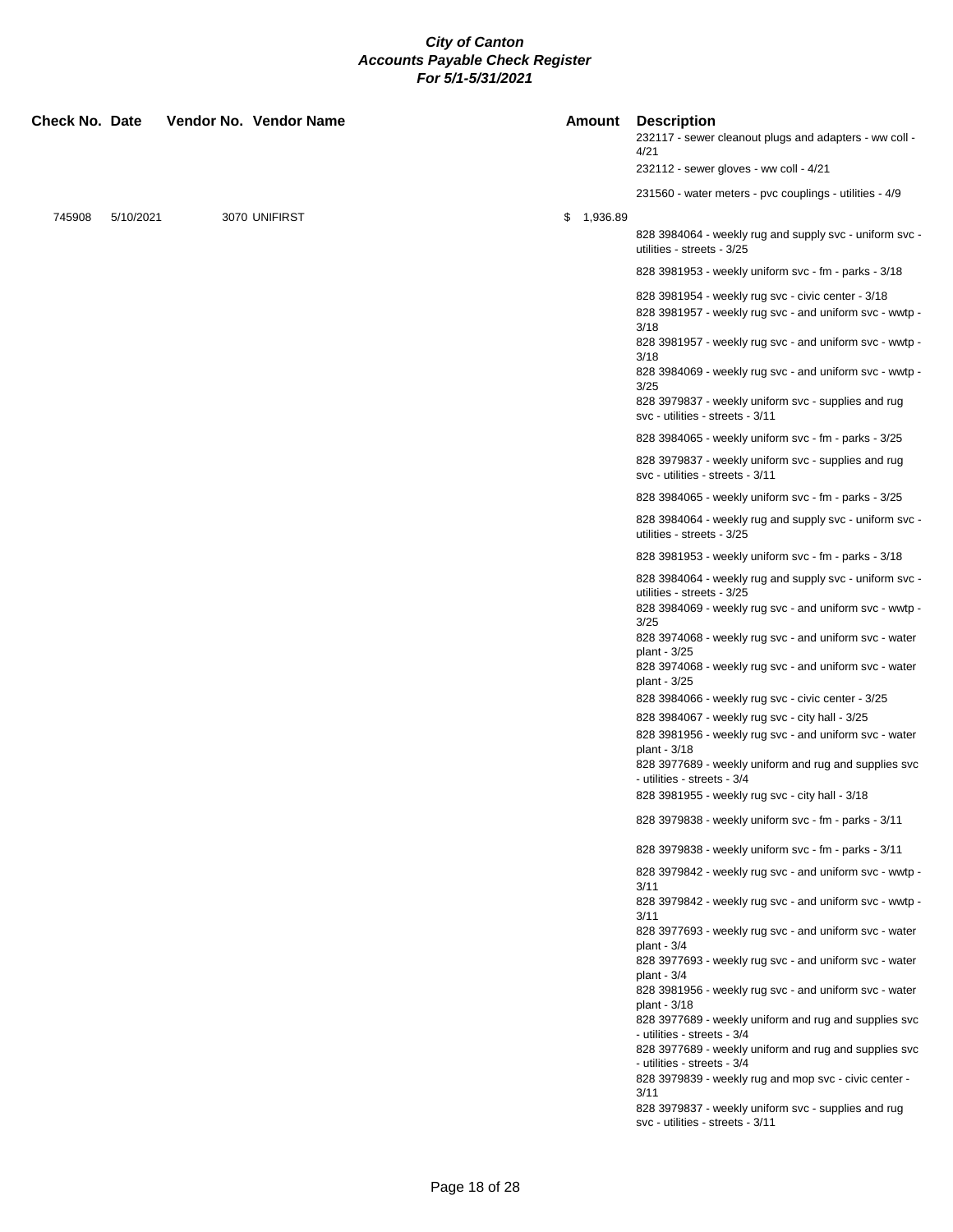| Check No. Date |           | Vendor No. Vendor Name             |    | Amount     | <b>Description</b><br>828 3979841 - weekly uniform svc - rug svc - water<br>plant - 3/11<br>828 3979841 - weekly uniform svc - rug svc - water<br>plant - 3/11<br>828 3979840 - weekly rug svc - city hall - 3/11<br>828 3981952 - weekly rug and supplies svc - uniform<br>svc - utilities - streets - 3/18<br>828 3981952 - weekly rug and supplies svc - uniform<br>svc - utilities - streets - 3/18<br>828 3981952 - weekly rug and supplies svc - uniform<br>svc - utilities - streets - 3/18                                                                                                                                                                                                                                                                                                                                                                                                                                                                                                                                                                                                |
|----------------|-----------|------------------------------------|----|------------|---------------------------------------------------------------------------------------------------------------------------------------------------------------------------------------------------------------------------------------------------------------------------------------------------------------------------------------------------------------------------------------------------------------------------------------------------------------------------------------------------------------------------------------------------------------------------------------------------------------------------------------------------------------------------------------------------------------------------------------------------------------------------------------------------------------------------------------------------------------------------------------------------------------------------------------------------------------------------------------------------------------------------------------------------------------------------------------------------|
| 745910         | 5/10/2021 | 892 US BANK                        | \$ | 650.00     | 828 3977692 - weekly rug svc - city hall - 3/4<br>6104358 - Mandatory Redemptions - Paying Agent                                                                                                                                                                                                                                                                                                                                                                                                                                                                                                                                                                                                                                                                                                                                                                                                                                                                                                                                                                                                  |
|                |           |                                    |    |            | Fees - Canton Tx Util Sys Rev Bonds Ser 2010 - 4/23<br>6104358 - Mandatory Redemptions - Paying Agent<br>Fees - Canton Tx Util Sys Rev Bonds Ser 2010 - 4/23                                                                                                                                                                                                                                                                                                                                                                                                                                                                                                                                                                                                                                                                                                                                                                                                                                                                                                                                      |
| 745911         | 5/10/2021 | 3065 US BANK EQUIPMENT FINANCE     | \$ | 95.16      | 441389632 - mo copier lease payment - police dept -<br>4/20                                                                                                                                                                                                                                                                                                                                                                                                                                                                                                                                                                                                                                                                                                                                                                                                                                                                                                                                                                                                                                       |
| 745912         | 5/10/2021 | 3065 US BANK EQUIPMENT FINANCE     | \$ | 168.28     | 441710258 - mo copier lease payemnt - fire dept - 4/23                                                                                                                                                                                                                                                                                                                                                                                                                                                                                                                                                                                                                                                                                                                                                                                                                                                                                                                                                                                                                                            |
| 745913         | 5/10/2021 | 3065 US BANK EQUIPMENT FINANCE     | \$ | 257.84     | 442062170 - mo copier lease payemnt - fm - 4/23                                                                                                                                                                                                                                                                                                                                                                                                                                                                                                                                                                                                                                                                                                                                                                                                                                                                                                                                                                                                                                                   |
| 745914         | 5/10/2021 | 3964 VADIM MUNICIPAL SOFTWARE INC. |    | \$1,231.32 | 316491 - eprint utilitiy billing services - utilities - 5/4                                                                                                                                                                                                                                                                                                                                                                                                                                                                                                                                                                                                                                                                                                                                                                                                                                                                                                                                                                                                                                       |
| 745915         | 5/10/2021 | 822 VAN ZANDT COUNTY CLERK         | \$ | 809.35     | 11032020 - ES&S Fees(coding, layout, ballots, s&h) -<br>election costs November 11, 2020 election - admin -<br>11/3                                                                                                                                                                                                                                                                                                                                                                                                                                                                                                                                                                                                                                                                                                                                                                                                                                                                                                                                                                               |
| 745916         | 5/10/2021 | 17 VAN ZANDT NEWSPAPER LLC         | \$ | 1,443.20   | 484296 - 2x5 canton guide disp - rates and rentals - fm -<br>4/30<br>487049 - herald 2x3 cldisp - ft laborer job ad - streets -<br>4/22<br>487156 - herald 3x4 disp - kid fish for catfish - public<br>notice - admin - 4/22<br>487048 - chron 2x3.5 cldisp - fm maintenance job ad -<br>fm - 4/23<br>487050 - chron 2x3 cldisp - ft laborer job ad - fm - 4/23<br>487052 - chron 2x3 cldisp - pt seasonal job ad - fm -<br>4/23<br>487045 - vz news 2x3 clidsp - pt seasonal job ad - fm -<br>4/25<br>487047 - vz news 2x3.5 cldisp - fm maintenance job ad -<br>fm - 4/25<br>487051 - vz news 2x3 cldisp - ft laborer job ad - fm -<br>4/25<br>484287 - 2x3 canton guide disp - renewal of lots - fm -<br>4/30<br>486508 - Canton Herald - Legal Notice - Notice<br><b>Environmental For Texas Community Development</b><br>Block Grant Program - Pecan St Grant - 4/1<br>486316 - Canton Herald - Public Service<br>Announcement - Fair Housing - Legal Notice - Sidewalk<br>Grant - 4/1<br>487164 - canton herald - legal ad - public notice -<br>zoning ordinance amendment - dev svc - 4/22 |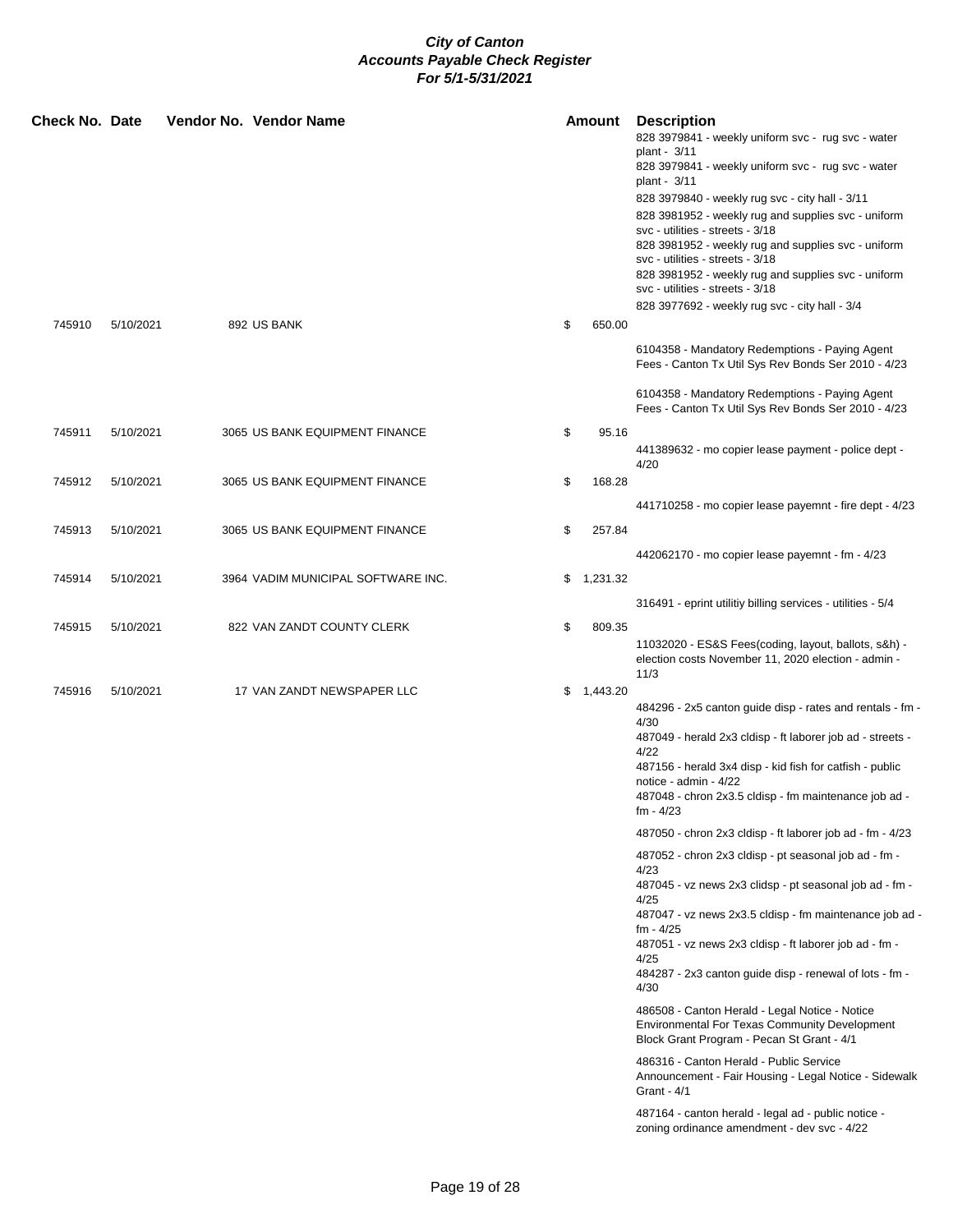| fm - 4/18<br>487046 - herald 2x3.5 cldisp - fm maintenance job ad -<br>fm - 4/22<br>487158 - herald 3x4 disp - kid fish for catfish - public<br>notice - admin - 4/29<br>486284 - chron 2x3 cldisp - seasonal laborers - fm - 4/2<br>487053 - herald 2x3 cldisp - pt seasonal job ad - fm -<br>4/22<br>487035 - vz news 2x3 cldisp - ft laborer job ad - fm -<br>4/18<br>486283 - herald 2x3 cldisp - seasonal laborers - fm - 4/1<br>486282 - chron 2x3.5 cldisp - fm general maintenance -<br>fm - 4/2<br>486281 - vz news 2x3.5 cldisp - fm general<br>maintenance - 4/4<br>486285 - vz news 2x3 cldisp - seasonal laborers job ad -<br>fm - 4/4<br>486286 - vz news 2x3 cldisp - full time laborers job ad -<br>utilities - 4/4<br>487032 - herald 2x3 cldisp - pt seasonal job ad - fm -<br>4/15<br>487034 - vz news2x3 cldisp - pt seasonal job ad - fm -<br>4/18<br>486278 - chron 2x3 cldisp - full time laborer job ad -<br>streets - 4/2<br>486280 - herald 2x3.5 cldisp - fm general maintenance<br>job ad - fm - $4/1$<br>487037 - herald 2x3 cldisp - ft laborer job ad - streets -<br>4/15<br>486279 - herald 2x3 cldisp - full time laborer job ad -<br>streets - 4/1<br>487039 - chron 2x3.5 cldisp - fm maintenance - fm -<br>4/16<br>487036 - chron 2x3 cldis - ft laborer - streets - 4/16<br>487033 - chron 2x3 cldisp - pt seasonal - fm - 4/16<br>487038 - herald 2x3.5 cldisp - fm maintenance job ad -<br>$fm - 4/15$<br>745918<br>3241 VERIZON WIRELESS<br>\$1,528.70<br>5/10/2021<br>9878786666 - mo wifi and cell phone svc - 5/1<br>9878786666 - mo wifi and cell phone svc - 5/1<br>9878786666 - mo wifi and cell phone svc - 5/1<br>9878786666 - mo wifi and cell phone svc - 5/1<br>9878786666 - mo wifi and cell phone svc - 5/1<br>9878786666 - mo wifi and cell phone svc - 5/1<br>9878786666 - mo wifi and cell phone svc - 5/1<br>9878786666 - mo wifi and cell phone svc - 5/1<br>9878786666 - mo wifi and cell phone svc - 5/1<br>9878786666 - mo wifi and cell phone svc - 5/1<br>9878786666 - mo wifi and cell phone svc - 5/1<br>9878786666 - mo wifi and cell phone svc - 5/1<br>9878786666 - mo wifi and cell phone svc - 5/1<br>9878786666 - mo wifi and cell phone svc - 5/1<br>9878786666 - mo wifi and cell phone svc - 5/1<br>9878786666 - mo wifi and cell phone svc - 5/1 | <b>Check No. Date</b> |  | Vendor No. Vendor Name | <b>Amount</b> Description                               |
|-----------------------------------------------------------------------------------------------------------------------------------------------------------------------------------------------------------------------------------------------------------------------------------------------------------------------------------------------------------------------------------------------------------------------------------------------------------------------------------------------------------------------------------------------------------------------------------------------------------------------------------------------------------------------------------------------------------------------------------------------------------------------------------------------------------------------------------------------------------------------------------------------------------------------------------------------------------------------------------------------------------------------------------------------------------------------------------------------------------------------------------------------------------------------------------------------------------------------------------------------------------------------------------------------------------------------------------------------------------------------------------------------------------------------------------------------------------------------------------------------------------------------------------------------------------------------------------------------------------------------------------------------------------------------------------------------------------------------------------------------------------------------------------------------------------------------------------------------------------------------------------------------------------------------------------------------------------------------------------------------------------------------------------------------------------------------------------------------------------------------------------------------------------------------------------------------------------------------------------------------------------------------------------------------------------------------------|-----------------------|--|------------------------|---------------------------------------------------------|
|                                                                                                                                                                                                                                                                                                                                                                                                                                                                                                                                                                                                                                                                                                                                                                                                                                                                                                                                                                                                                                                                                                                                                                                                                                                                                                                                                                                                                                                                                                                                                                                                                                                                                                                                                                                                                                                                                                                                                                                                                                                                                                                                                                                                                                                                                                                             |                       |  |                        | 487040 - vz news 2x3.5 cldisp - fm maintenance job ad - |
|                                                                                                                                                                                                                                                                                                                                                                                                                                                                                                                                                                                                                                                                                                                                                                                                                                                                                                                                                                                                                                                                                                                                                                                                                                                                                                                                                                                                                                                                                                                                                                                                                                                                                                                                                                                                                                                                                                                                                                                                                                                                                                                                                                                                                                                                                                                             |                       |  |                        |                                                         |
|                                                                                                                                                                                                                                                                                                                                                                                                                                                                                                                                                                                                                                                                                                                                                                                                                                                                                                                                                                                                                                                                                                                                                                                                                                                                                                                                                                                                                                                                                                                                                                                                                                                                                                                                                                                                                                                                                                                                                                                                                                                                                                                                                                                                                                                                                                                             |                       |  |                        |                                                         |
|                                                                                                                                                                                                                                                                                                                                                                                                                                                                                                                                                                                                                                                                                                                                                                                                                                                                                                                                                                                                                                                                                                                                                                                                                                                                                                                                                                                                                                                                                                                                                                                                                                                                                                                                                                                                                                                                                                                                                                                                                                                                                                                                                                                                                                                                                                                             |                       |  |                        |                                                         |
|                                                                                                                                                                                                                                                                                                                                                                                                                                                                                                                                                                                                                                                                                                                                                                                                                                                                                                                                                                                                                                                                                                                                                                                                                                                                                                                                                                                                                                                                                                                                                                                                                                                                                                                                                                                                                                                                                                                                                                                                                                                                                                                                                                                                                                                                                                                             |                       |  |                        |                                                         |
|                                                                                                                                                                                                                                                                                                                                                                                                                                                                                                                                                                                                                                                                                                                                                                                                                                                                                                                                                                                                                                                                                                                                                                                                                                                                                                                                                                                                                                                                                                                                                                                                                                                                                                                                                                                                                                                                                                                                                                                                                                                                                                                                                                                                                                                                                                                             |                       |  |                        |                                                         |
|                                                                                                                                                                                                                                                                                                                                                                                                                                                                                                                                                                                                                                                                                                                                                                                                                                                                                                                                                                                                                                                                                                                                                                                                                                                                                                                                                                                                                                                                                                                                                                                                                                                                                                                                                                                                                                                                                                                                                                                                                                                                                                                                                                                                                                                                                                                             |                       |  |                        |                                                         |
|                                                                                                                                                                                                                                                                                                                                                                                                                                                                                                                                                                                                                                                                                                                                                                                                                                                                                                                                                                                                                                                                                                                                                                                                                                                                                                                                                                                                                                                                                                                                                                                                                                                                                                                                                                                                                                                                                                                                                                                                                                                                                                                                                                                                                                                                                                                             |                       |  |                        |                                                         |
|                                                                                                                                                                                                                                                                                                                                                                                                                                                                                                                                                                                                                                                                                                                                                                                                                                                                                                                                                                                                                                                                                                                                                                                                                                                                                                                                                                                                                                                                                                                                                                                                                                                                                                                                                                                                                                                                                                                                                                                                                                                                                                                                                                                                                                                                                                                             |                       |  |                        |                                                         |
|                                                                                                                                                                                                                                                                                                                                                                                                                                                                                                                                                                                                                                                                                                                                                                                                                                                                                                                                                                                                                                                                                                                                                                                                                                                                                                                                                                                                                                                                                                                                                                                                                                                                                                                                                                                                                                                                                                                                                                                                                                                                                                                                                                                                                                                                                                                             |                       |  |                        |                                                         |
|                                                                                                                                                                                                                                                                                                                                                                                                                                                                                                                                                                                                                                                                                                                                                                                                                                                                                                                                                                                                                                                                                                                                                                                                                                                                                                                                                                                                                                                                                                                                                                                                                                                                                                                                                                                                                                                                                                                                                                                                                                                                                                                                                                                                                                                                                                                             |                       |  |                        |                                                         |
|                                                                                                                                                                                                                                                                                                                                                                                                                                                                                                                                                                                                                                                                                                                                                                                                                                                                                                                                                                                                                                                                                                                                                                                                                                                                                                                                                                                                                                                                                                                                                                                                                                                                                                                                                                                                                                                                                                                                                                                                                                                                                                                                                                                                                                                                                                                             |                       |  |                        |                                                         |
|                                                                                                                                                                                                                                                                                                                                                                                                                                                                                                                                                                                                                                                                                                                                                                                                                                                                                                                                                                                                                                                                                                                                                                                                                                                                                                                                                                                                                                                                                                                                                                                                                                                                                                                                                                                                                                                                                                                                                                                                                                                                                                                                                                                                                                                                                                                             |                       |  |                        |                                                         |
|                                                                                                                                                                                                                                                                                                                                                                                                                                                                                                                                                                                                                                                                                                                                                                                                                                                                                                                                                                                                                                                                                                                                                                                                                                                                                                                                                                                                                                                                                                                                                                                                                                                                                                                                                                                                                                                                                                                                                                                                                                                                                                                                                                                                                                                                                                                             |                       |  |                        |                                                         |
|                                                                                                                                                                                                                                                                                                                                                                                                                                                                                                                                                                                                                                                                                                                                                                                                                                                                                                                                                                                                                                                                                                                                                                                                                                                                                                                                                                                                                                                                                                                                                                                                                                                                                                                                                                                                                                                                                                                                                                                                                                                                                                                                                                                                                                                                                                                             |                       |  |                        |                                                         |
|                                                                                                                                                                                                                                                                                                                                                                                                                                                                                                                                                                                                                                                                                                                                                                                                                                                                                                                                                                                                                                                                                                                                                                                                                                                                                                                                                                                                                                                                                                                                                                                                                                                                                                                                                                                                                                                                                                                                                                                                                                                                                                                                                                                                                                                                                                                             |                       |  |                        |                                                         |
|                                                                                                                                                                                                                                                                                                                                                                                                                                                                                                                                                                                                                                                                                                                                                                                                                                                                                                                                                                                                                                                                                                                                                                                                                                                                                                                                                                                                                                                                                                                                                                                                                                                                                                                                                                                                                                                                                                                                                                                                                                                                                                                                                                                                                                                                                                                             |                       |  |                        |                                                         |
|                                                                                                                                                                                                                                                                                                                                                                                                                                                                                                                                                                                                                                                                                                                                                                                                                                                                                                                                                                                                                                                                                                                                                                                                                                                                                                                                                                                                                                                                                                                                                                                                                                                                                                                                                                                                                                                                                                                                                                                                                                                                                                                                                                                                                                                                                                                             |                       |  |                        |                                                         |
|                                                                                                                                                                                                                                                                                                                                                                                                                                                                                                                                                                                                                                                                                                                                                                                                                                                                                                                                                                                                                                                                                                                                                                                                                                                                                                                                                                                                                                                                                                                                                                                                                                                                                                                                                                                                                                                                                                                                                                                                                                                                                                                                                                                                                                                                                                                             |                       |  |                        |                                                         |
|                                                                                                                                                                                                                                                                                                                                                                                                                                                                                                                                                                                                                                                                                                                                                                                                                                                                                                                                                                                                                                                                                                                                                                                                                                                                                                                                                                                                                                                                                                                                                                                                                                                                                                                                                                                                                                                                                                                                                                                                                                                                                                                                                                                                                                                                                                                             |                       |  |                        |                                                         |
|                                                                                                                                                                                                                                                                                                                                                                                                                                                                                                                                                                                                                                                                                                                                                                                                                                                                                                                                                                                                                                                                                                                                                                                                                                                                                                                                                                                                                                                                                                                                                                                                                                                                                                                                                                                                                                                                                                                                                                                                                                                                                                                                                                                                                                                                                                                             |                       |  |                        |                                                         |
|                                                                                                                                                                                                                                                                                                                                                                                                                                                                                                                                                                                                                                                                                                                                                                                                                                                                                                                                                                                                                                                                                                                                                                                                                                                                                                                                                                                                                                                                                                                                                                                                                                                                                                                                                                                                                                                                                                                                                                                                                                                                                                                                                                                                                                                                                                                             |                       |  |                        |                                                         |
|                                                                                                                                                                                                                                                                                                                                                                                                                                                                                                                                                                                                                                                                                                                                                                                                                                                                                                                                                                                                                                                                                                                                                                                                                                                                                                                                                                                                                                                                                                                                                                                                                                                                                                                                                                                                                                                                                                                                                                                                                                                                                                                                                                                                                                                                                                                             |                       |  |                        |                                                         |
|                                                                                                                                                                                                                                                                                                                                                                                                                                                                                                                                                                                                                                                                                                                                                                                                                                                                                                                                                                                                                                                                                                                                                                                                                                                                                                                                                                                                                                                                                                                                                                                                                                                                                                                                                                                                                                                                                                                                                                                                                                                                                                                                                                                                                                                                                                                             |                       |  |                        |                                                         |
|                                                                                                                                                                                                                                                                                                                                                                                                                                                                                                                                                                                                                                                                                                                                                                                                                                                                                                                                                                                                                                                                                                                                                                                                                                                                                                                                                                                                                                                                                                                                                                                                                                                                                                                                                                                                                                                                                                                                                                                                                                                                                                                                                                                                                                                                                                                             |                       |  |                        |                                                         |
|                                                                                                                                                                                                                                                                                                                                                                                                                                                                                                                                                                                                                                                                                                                                                                                                                                                                                                                                                                                                                                                                                                                                                                                                                                                                                                                                                                                                                                                                                                                                                                                                                                                                                                                                                                                                                                                                                                                                                                                                                                                                                                                                                                                                                                                                                                                             |                       |  |                        |                                                         |
|                                                                                                                                                                                                                                                                                                                                                                                                                                                                                                                                                                                                                                                                                                                                                                                                                                                                                                                                                                                                                                                                                                                                                                                                                                                                                                                                                                                                                                                                                                                                                                                                                                                                                                                                                                                                                                                                                                                                                                                                                                                                                                                                                                                                                                                                                                                             |                       |  |                        |                                                         |
|                                                                                                                                                                                                                                                                                                                                                                                                                                                                                                                                                                                                                                                                                                                                                                                                                                                                                                                                                                                                                                                                                                                                                                                                                                                                                                                                                                                                                                                                                                                                                                                                                                                                                                                                                                                                                                                                                                                                                                                                                                                                                                                                                                                                                                                                                                                             |                       |  |                        |                                                         |
|                                                                                                                                                                                                                                                                                                                                                                                                                                                                                                                                                                                                                                                                                                                                                                                                                                                                                                                                                                                                                                                                                                                                                                                                                                                                                                                                                                                                                                                                                                                                                                                                                                                                                                                                                                                                                                                                                                                                                                                                                                                                                                                                                                                                                                                                                                                             |                       |  |                        |                                                         |
|                                                                                                                                                                                                                                                                                                                                                                                                                                                                                                                                                                                                                                                                                                                                                                                                                                                                                                                                                                                                                                                                                                                                                                                                                                                                                                                                                                                                                                                                                                                                                                                                                                                                                                                                                                                                                                                                                                                                                                                                                                                                                                                                                                                                                                                                                                                             |                       |  |                        |                                                         |
|                                                                                                                                                                                                                                                                                                                                                                                                                                                                                                                                                                                                                                                                                                                                                                                                                                                                                                                                                                                                                                                                                                                                                                                                                                                                                                                                                                                                                                                                                                                                                                                                                                                                                                                                                                                                                                                                                                                                                                                                                                                                                                                                                                                                                                                                                                                             |                       |  |                        |                                                         |
|                                                                                                                                                                                                                                                                                                                                                                                                                                                                                                                                                                                                                                                                                                                                                                                                                                                                                                                                                                                                                                                                                                                                                                                                                                                                                                                                                                                                                                                                                                                                                                                                                                                                                                                                                                                                                                                                                                                                                                                                                                                                                                                                                                                                                                                                                                                             |                       |  |                        |                                                         |
|                                                                                                                                                                                                                                                                                                                                                                                                                                                                                                                                                                                                                                                                                                                                                                                                                                                                                                                                                                                                                                                                                                                                                                                                                                                                                                                                                                                                                                                                                                                                                                                                                                                                                                                                                                                                                                                                                                                                                                                                                                                                                                                                                                                                                                                                                                                             |                       |  |                        |                                                         |
|                                                                                                                                                                                                                                                                                                                                                                                                                                                                                                                                                                                                                                                                                                                                                                                                                                                                                                                                                                                                                                                                                                                                                                                                                                                                                                                                                                                                                                                                                                                                                                                                                                                                                                                                                                                                                                                                                                                                                                                                                                                                                                                                                                                                                                                                                                                             |                       |  |                        |                                                         |
|                                                                                                                                                                                                                                                                                                                                                                                                                                                                                                                                                                                                                                                                                                                                                                                                                                                                                                                                                                                                                                                                                                                                                                                                                                                                                                                                                                                                                                                                                                                                                                                                                                                                                                                                                                                                                                                                                                                                                                                                                                                                                                                                                                                                                                                                                                                             |                       |  |                        |                                                         |
|                                                                                                                                                                                                                                                                                                                                                                                                                                                                                                                                                                                                                                                                                                                                                                                                                                                                                                                                                                                                                                                                                                                                                                                                                                                                                                                                                                                                                                                                                                                                                                                                                                                                                                                                                                                                                                                                                                                                                                                                                                                                                                                                                                                                                                                                                                                             |                       |  |                        |                                                         |
|                                                                                                                                                                                                                                                                                                                                                                                                                                                                                                                                                                                                                                                                                                                                                                                                                                                                                                                                                                                                                                                                                                                                                                                                                                                                                                                                                                                                                                                                                                                                                                                                                                                                                                                                                                                                                                                                                                                                                                                                                                                                                                                                                                                                                                                                                                                             |                       |  |                        |                                                         |
|                                                                                                                                                                                                                                                                                                                                                                                                                                                                                                                                                                                                                                                                                                                                                                                                                                                                                                                                                                                                                                                                                                                                                                                                                                                                                                                                                                                                                                                                                                                                                                                                                                                                                                                                                                                                                                                                                                                                                                                                                                                                                                                                                                                                                                                                                                                             |                       |  |                        |                                                         |
|                                                                                                                                                                                                                                                                                                                                                                                                                                                                                                                                                                                                                                                                                                                                                                                                                                                                                                                                                                                                                                                                                                                                                                                                                                                                                                                                                                                                                                                                                                                                                                                                                                                                                                                                                                                                                                                                                                                                                                                                                                                                                                                                                                                                                                                                                                                             |                       |  |                        |                                                         |
|                                                                                                                                                                                                                                                                                                                                                                                                                                                                                                                                                                                                                                                                                                                                                                                                                                                                                                                                                                                                                                                                                                                                                                                                                                                                                                                                                                                                                                                                                                                                                                                                                                                                                                                                                                                                                                                                                                                                                                                                                                                                                                                                                                                                                                                                                                                             |                       |  |                        |                                                         |
|                                                                                                                                                                                                                                                                                                                                                                                                                                                                                                                                                                                                                                                                                                                                                                                                                                                                                                                                                                                                                                                                                                                                                                                                                                                                                                                                                                                                                                                                                                                                                                                                                                                                                                                                                                                                                                                                                                                                                                                                                                                                                                                                                                                                                                                                                                                             |                       |  |                        |                                                         |
|                                                                                                                                                                                                                                                                                                                                                                                                                                                                                                                                                                                                                                                                                                                                                                                                                                                                                                                                                                                                                                                                                                                                                                                                                                                                                                                                                                                                                                                                                                                                                                                                                                                                                                                                                                                                                                                                                                                                                                                                                                                                                                                                                                                                                                                                                                                             |                       |  |                        |                                                         |
|                                                                                                                                                                                                                                                                                                                                                                                                                                                                                                                                                                                                                                                                                                                                                                                                                                                                                                                                                                                                                                                                                                                                                                                                                                                                                                                                                                                                                                                                                                                                                                                                                                                                                                                                                                                                                                                                                                                                                                                                                                                                                                                                                                                                                                                                                                                             |                       |  |                        | 9878786666 - mo wifi and cell phone svc - 5/1           |
| 9878786666 - mo wifi and cell phone svc - 5/1                                                                                                                                                                                                                                                                                                                                                                                                                                                                                                                                                                                                                                                                                                                                                                                                                                                                                                                                                                                                                                                                                                                                                                                                                                                                                                                                                                                                                                                                                                                                                                                                                                                                                                                                                                                                                                                                                                                                                                                                                                                                                                                                                                                                                                                                               |                       |  |                        |                                                         |
|                                                                                                                                                                                                                                                                                                                                                                                                                                                                                                                                                                                                                                                                                                                                                                                                                                                                                                                                                                                                                                                                                                                                                                                                                                                                                                                                                                                                                                                                                                                                                                                                                                                                                                                                                                                                                                                                                                                                                                                                                                                                                                                                                                                                                                                                                                                             |                       |  |                        | 9878786666 - mo wifi and cell phone svc - 5/1           |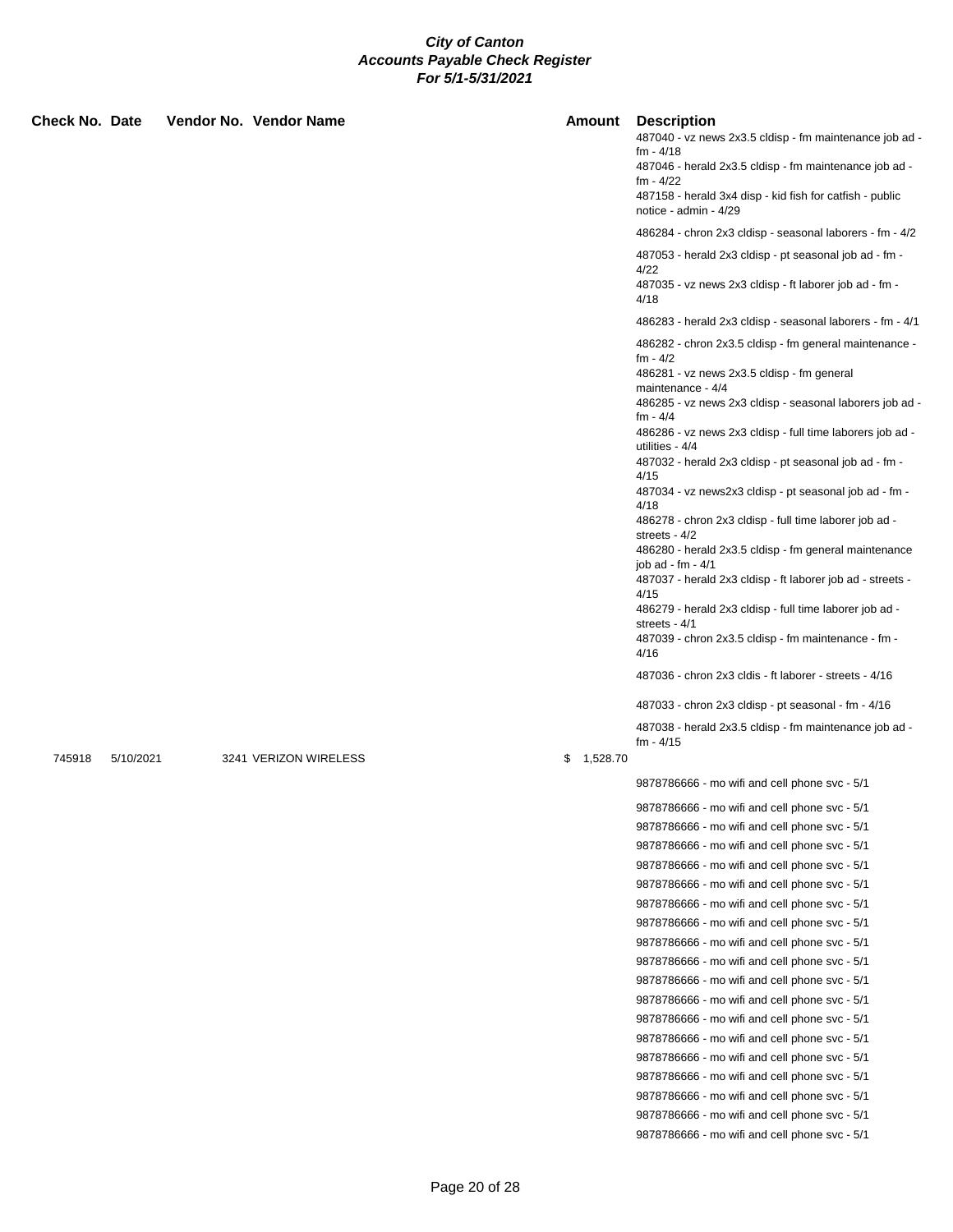| Check No. Date   |                        | Vendor No. Vendor Name |                  |                                                                             |    | Amount              | <b>Description</b><br>9878786666 - mo wifi and cell phone svc - 5/1                                                                                                                                                                                                                                                                                                                                                                                                                                                                                                                                                                                                                                                                                                                                                                                                                                                                                                                                                                                                                                                                                                                                                     |
|------------------|------------------------|------------------------|------------------|-----------------------------------------------------------------------------|----|---------------------|-------------------------------------------------------------------------------------------------------------------------------------------------------------------------------------------------------------------------------------------------------------------------------------------------------------------------------------------------------------------------------------------------------------------------------------------------------------------------------------------------------------------------------------------------------------------------------------------------------------------------------------------------------------------------------------------------------------------------------------------------------------------------------------------------------------------------------------------------------------------------------------------------------------------------------------------------------------------------------------------------------------------------------------------------------------------------------------------------------------------------------------------------------------------------------------------------------------------------|
|                  |                        |                        |                  |                                                                             |    |                     | 9878786666 - mo wifi and cell phone svc - 5/1                                                                                                                                                                                                                                                                                                                                                                                                                                                                                                                                                                                                                                                                                                                                                                                                                                                                                                                                                                                                                                                                                                                                                                           |
| 745919           | 5/10/2021              |                        | 4100 VICTOR RUIZ |                                                                             | \$ | 500.00              |                                                                                                                                                                                                                                                                                                                                                                                                                                                                                                                                                                                                                                                                                                                                                                                                                                                                                                                                                                                                                                                                                                                                                                                                                         |
|                  |                        |                        |                  |                                                                             |    |                     | 05072021 - Sanitation Solutions Scholarship - 5/7                                                                                                                                                                                                                                                                                                                                                                                                                                                                                                                                                                                                                                                                                                                                                                                                                                                                                                                                                                                                                                                                                                                                                                       |
| 745921           | 5/21/2021              |                        |                  | 3576 ADVANCED COMMUNICATIONS LLC                                            | \$ | 1,208.50            |                                                                                                                                                                                                                                                                                                                                                                                                                                                                                                                                                                                                                                                                                                                                                                                                                                                                                                                                                                                                                                                                                                                                                                                                                         |
|                  |                        |                        |                  |                                                                             |    |                     | 255363 - mo phone svc - fm - 5/18                                                                                                                                                                                                                                                                                                                                                                                                                                                                                                                                                                                                                                                                                                                                                                                                                                                                                                                                                                                                                                                                                                                                                                                       |
|                  |                        |                        |                  |                                                                             |    |                     | 255366 - mo phone svc - water plant - 5/18                                                                                                                                                                                                                                                                                                                                                                                                                                                                                                                                                                                                                                                                                                                                                                                                                                                                                                                                                                                                                                                                                                                                                                              |
|                  |                        |                        |                  |                                                                             |    |                     | 255368 - mo phone svc - civic center - 5/18                                                                                                                                                                                                                                                                                                                                                                                                                                                                                                                                                                                                                                                                                                                                                                                                                                                                                                                                                                                                                                                                                                                                                                             |
|                  |                        |                        |                  |                                                                             |    |                     | 255369 - mo phone svc - utilities - 5/18                                                                                                                                                                                                                                                                                                                                                                                                                                                                                                                                                                                                                                                                                                                                                                                                                                                                                                                                                                                                                                                                                                                                                                                |
|                  |                        |                        |                  |                                                                             |    |                     | 255360 - mo phone svc - new city hall - 5/18                                                                                                                                                                                                                                                                                                                                                                                                                                                                                                                                                                                                                                                                                                                                                                                                                                                                                                                                                                                                                                                                                                                                                                            |
|                  |                        |                        |                  |                                                                             |    |                     | 255356 - mo phone svc - police dept - 5/18                                                                                                                                                                                                                                                                                                                                                                                                                                                                                                                                                                                                                                                                                                                                                                                                                                                                                                                                                                                                                                                                                                                                                                              |
|                  |                        |                        |                  |                                                                             |    |                     | 255365 - mo phone svc - animal shelter - 5/18                                                                                                                                                                                                                                                                                                                                                                                                                                                                                                                                                                                                                                                                                                                                                                                                                                                                                                                                                                                                                                                                                                                                                                           |
|                  |                        |                        |                  |                                                                             |    |                     | 255367 - mo phone svc - sr citzn bldg - 5/18                                                                                                                                                                                                                                                                                                                                                                                                                                                                                                                                                                                                                                                                                                                                                                                                                                                                                                                                                                                                                                                                                                                                                                            |
| 745922<br>745923 | 5/21/2021<br>5/21/2021 |                        |                  | 422 AMERICAN HERITAGE LIFE INS CO<br>1496 CARD SERVICES-CITY OF CANTON-0093 | \$ | 82.68<br>\$5,919.13 | M0189687130 - Mo Cancer Insurance Policy Premiums -<br>June 2021<br>M0189687130 - Mo Cancer Insurance Policy Premiums -<br><b>June 2021</b><br>M0189687130 - Mo Cancer Insurance Policy Premiums -<br><b>June 2021</b><br>M0189687130 - Mo Cancer Insurance Policy Premiums -<br>June 2021                                                                                                                                                                                                                                                                                                                                                                                                                                                                                                                                                                                                                                                                                                                                                                                                                                                                                                                              |
|                  |                        |                        |                  |                                                                             |    |                     | 15270213S01B2ZXRX - google suite - google<br>workspace - 5/2                                                                                                                                                                                                                                                                                                                                                                                                                                                                                                                                                                                                                                                                                                                                                                                                                                                                                                                                                                                                                                                                                                                                                            |
|                  |                        |                        |                  |                                                                             |    |                     | 7521769326ZGHWEN4 - gordon electric supply -<br>midwest br32u 30a 2p3w receptacles - for rv park - 4/7                                                                                                                                                                                                                                                                                                                                                                                                                                                                                                                                                                                                                                                                                                                                                                                                                                                                                                                                                                                                                                                                                                                  |
|                  |                        |                        |                  |                                                                             |    |                     | 5543286315SPXQLH5 - amazon - outdoor flood lights -<br>cyra - 4/7<br>05345883EHF0435V4 - 1000 bulbs - sales tax refunded<br>- fm - 3/16<br>15270213S01B2ZXRX - google suite - google<br>workspace - 5/2<br>15270213S01B2ZXRX - google suite - google<br>workspace - 5/2<br>15270213S01B2ZXRX - google suite - google<br>workspace - 5/2<br>55432863Q5SPF3LWJ - amazon - adhesive wall hooks -<br>fire dept - $4/16$<br>15270213S01B2ZXRX - google suite - google<br>workspace - 5/2<br>5531020372DLGN487 - amazon - batteries for restroom<br>soap dispensors - fm - 4/17<br>15270213S01B2ZXRX - google suite - google<br>workspace - 5/2<br>15270213S01B2ZXRX - google suite - google<br>workspace - 5/2<br>15270213S01B2ZXRX - google suite - google<br>workspace - 5/2<br>554295033RSB1PYD7 - wildflower meadows - surface<br>mount rv power outlet boxes - for rv park - fm - 4/8<br>554887238BLYHHT5Y - texas commission on fire<br>protection - exam - anthony bates - fire dept - 4/8<br>5548077348B8A3D5K - obb starters and alternators -<br>unit fm $35 -$ starter - fm - $4/8$<br>02305373B00E4P7Z5 - usps - mailing calendars - fm -<br>4/16<br>02305373F00FSWQJ9 - usps - mailing calendars - fm -<br>4/20 |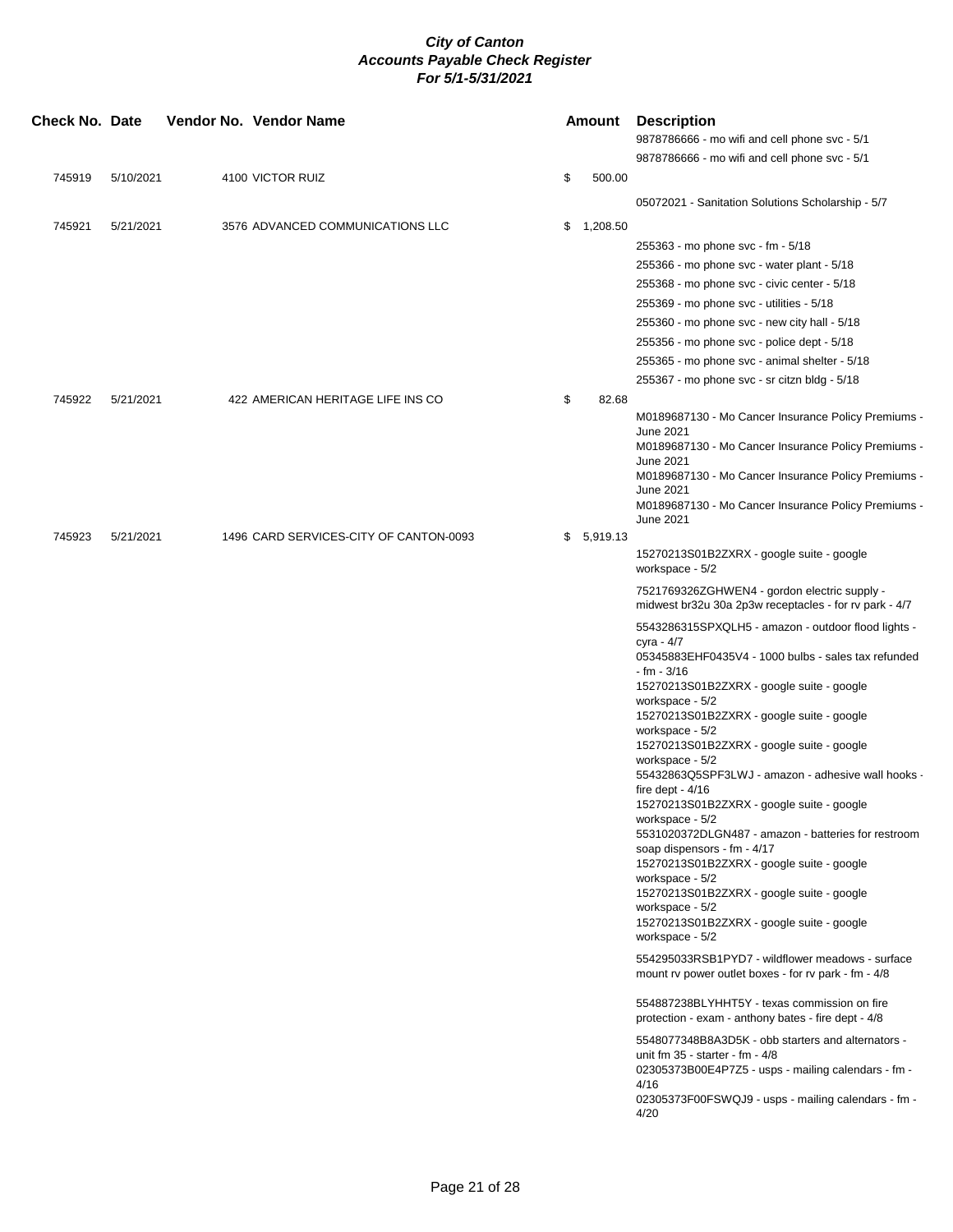**Check No. Date Vendor No. Vendor Name Amount Description**

05345883FHESAKKLK - 1000bulbs - clips for lights on log cabin - fm - 4/20 55432863G5SWPE7SE - amazon - flood lights - cyra - 4/22 82305093H000K1JWE - filterbuy - air filters - tc 4 food court - 4/23 02305373300GDY99H - brookshires - groceries for trustee meals - police dept - 4/8 05436843PBLJKW6W - walmart -bristal lewispersonnal purchase accidently used city card - admin - 4/28 753453333S66GH0E1 - texas grafix plus - ppe embroidery on hoods - fire dept - 4/9 15270213S01B2ZXRX - google suite - google workspace - 5/2 55432863B5SJBX429 - amazon - batteries - for restroom soap dispensors - fm - 4/12 85180893HWGVEKZXQ - ole west bean and burger business lunch - Lonny cluck - julie seymore - walt lehmann - j horton - eric pickins - anthony prox - steven lewis - admin - 4/22 023053734HEWHJP48 - tractor supply - ant poison police dept - 4/8 05436843ABLJWEDL8 - walmart - hand soap - fire dept - 4/15 55432862Z5V0NZY6A - amazon - envelopes - police dept - 4/3 05436842XBLK9FGGS - walmart - computer monitor police dept - 4/2 55263523A60YNB7N4 - dairy queen - meal for trustees police dept - 4/15 05140483AMHE2MPGX - sonic - meal for trustees police dept - 4/16 02305373300GDY978 - usps - postage - police dept - 4/8 054868030RBGKSA82 - exxonmobil - tobacco for trustees - police dept - 4/5 05314613800AR2KFW - roth seafood and steak business lunch - brent stewart - debra johnson - teri pruitt - lonny cluck - 4/13 05436843PBLJZKW48 - walmart - batteries and battery charger for gate opener - dish soap - seat cover and seat protector - duct cleaner - febreze auto - kit - glass cleaner - disinfectant - bug tar - speader - animal shelter - 4/28 05436843PBLJZKW48 - walmart - batteries and battery charger for gate opener - dish soap - seat cover and seat protector - duct cleaner - febreze auto - kit - glass cleaner - disinfectant - bug tar - speader - animal shelter - 4/28 05436843PBLJZKW48 - walmart - batteries and battery charger for gate opener - dish soap - seat cover and seat protector - duct cleaner - febreze auto - kit - glass cleaner - disinfectant - bug tar - speader - animal shelter - 4/28 054868039RBGKN1FY - exxonmobil - tobacco for trustees - police dept - 4/14 854309339WGNA36QE - craft 64 burgers - business lunch - lonny cluck - brent stewart - jayla bray - admin - 4/14 15270213S01B2ZXRX - google suite - google workspace - 5/2

75470693QGTLYR8TI - ochoas café - business lunch lonny cluck - mayor - jayla bray - ladeania jones - paula bates - admin - 4/16

75306373R60D56MBR - van zandt tax - veh reg - city hall - utilities - fire dept - water plant - 4/30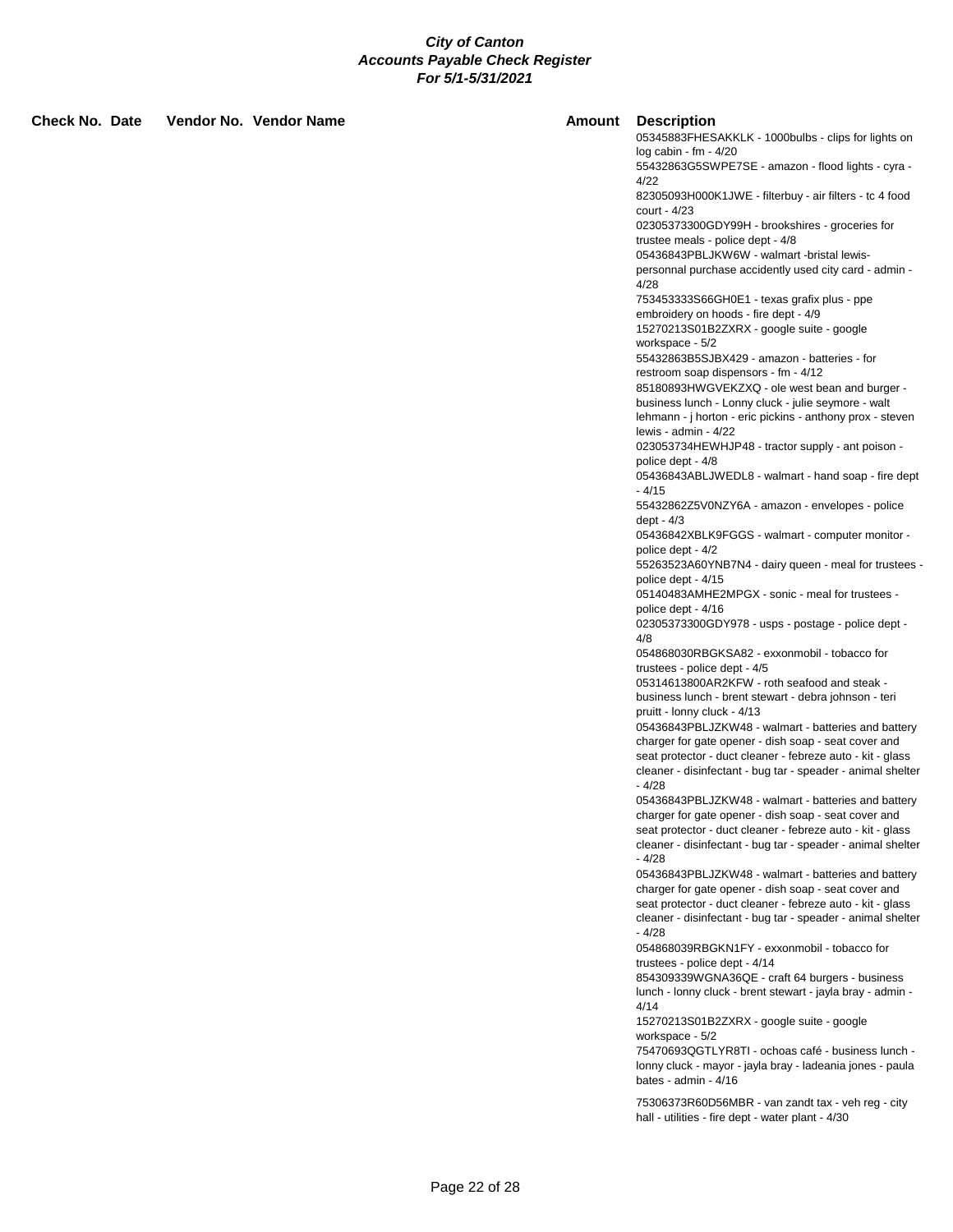**Check No. Date Vendor No. Vendor Name Amount Description**

75306373R60D56MBR - van zandt tax - veh reg - city hall - utilities - fire dept - water plant - 4/30

75306373R60D56MBR - van zandt tax - veh reg - city hall - utilities - fire dept - water plant - 4/30

75306373R60D56MBR - van zandt tax - veh reg - city hall - utilities - fire dept - water plant - 4/30

75306373R60D56MBR - van zandt tax - veh reg - city hall - utilities - fire dept - water plant - 4/30

55432733G2DYGE38A - shoplet - sticky note pads - file folders - copy paper - labels - muni court - 4/22

85230723EWGN9PT4P - latham bakery - danishes and sausage muffins - for brad allison birthday breakfast admin - 4/19

55483823NAT840Y05 - sams club membership renewal - admin - 5/17

75306373P5XNPGQAP - van zandt co clerk - filing lien - 400 Beard - admin - 4/29

15270213S01B2ZXRX - google suite - google workspace - 5/2

15270213S01B2ZXRX - google suite - google workspace - 5/2

554887237BM6VL6BH - tceq license renewal - rick malone - wwtp - 4/12

55310202Z2DZ6X1QK - amazon - computer speakers pens - police dept - 4/4

75306373H4S1APZ54 - pjs café - meal for trustees police dept - 4/21

55432863J5SAXZLD5 - teex - billie jean tennenbaugh tuition for class - police dept - 4/23

85347013NWGNAKRAG - lapradera mexican restaurant - meal for trustees - police dept - 4/27 55421353GVALP6XHK - home store - refrigerator police dept - 4/21 05486803NRBGLPZ86 - exxonmobil - tobacco for

trustees - police dept - 4/27

55310203P2E0L4FTN - amazon - body camera - police dept - 4/27

05486803GRBGLJXAA - exxonmobil - tobacco for trustees - police dept - 4/21

55432863P5SVQY855 - amazon - body camera mount police dept - 4/27

02305373R00GFB1EJ - usps - postage - police dept - 4/29

02305373P00GB1JSX - brookshires - propane for trustee meals - police dept - 4/28

55429503BJJ384FQY - forensics - credit for double payment - fire dept - 4/16

75306373H4S1APZ5N - pjs café - double charged meal for trustees - police dept - 4/21

5531020382D9SSXPX - refund - rust-resistant tension corner pole caddy - fire dept - 4/13

55432863B5SKPSZFE - amazon - ladder - fire dept - 4/14

823050938000DDYJX - imtc products - all-hazards response and planning guides - fire dept - 4/14

55488723DBMK55A2 - dshs - renewal ems personnel bryan mcateer - fire dept - 4/18 02305373P00GB1K09 - brookshires - groceries for trustees - 4/28 054368437BLJYD2YD - walmart - creamer - cocoa cream - fire dept - 4/12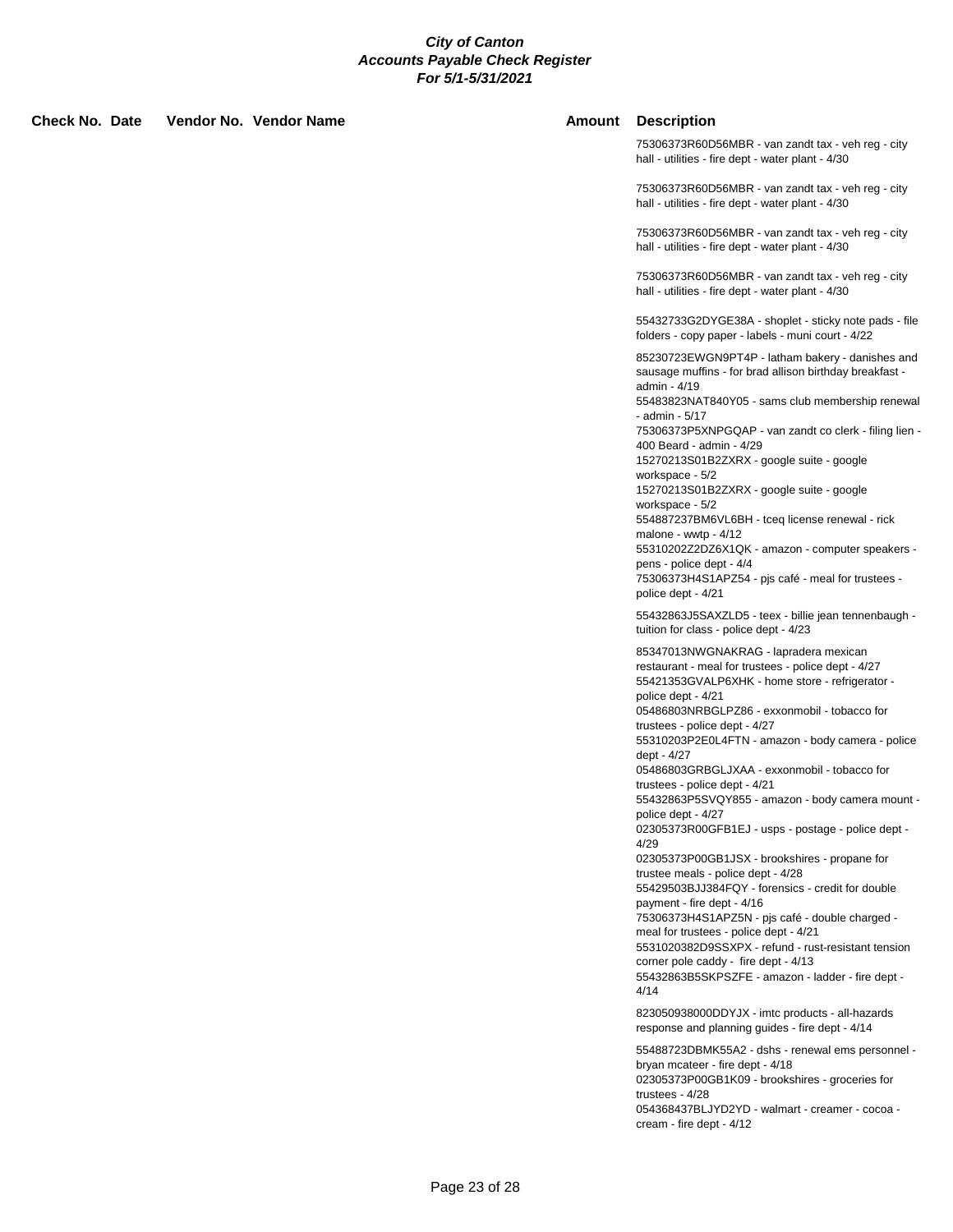| Check No. Date |           | Vendor No. Vendor Name           | <b>Amount</b> |              | <b>Description</b>                                                                                                                                                             |
|----------------|-----------|----------------------------------|---------------|--------------|--------------------------------------------------------------------------------------------------------------------------------------------------------------------------------|
|                |           |                                  |               |              | 5531020302DLZ7W3Y - wall hooks - tension rods - rust-<br>resistant tension corner pole caddy - fire dept - 4/13                                                                |
|                |           |                                  |               |              | 55432862Y5SZ0V0YS - amazon - appliance power cord<br>- dryer duct - fire dept - 4/2<br>05436843PBLJZKW27 - toilet paper - paper towles - fire<br>dept - 4/28                   |
|                |           |                                  |               |              | 55483822X2LR698GW - walmart - samsung led - fire                                                                                                                               |
|                |           |                                  |               |              | dept - 4/2<br>55483822Y2LR698T5 - walmart - toilet brush - cleaner -<br>plunger - fire dept - 4/3<br>5270487392MH3BD59 - pizza hut - meal for trustees -<br>police dept - 4/14 |
|                |           |                                  |               |              | 55548072XLKQ1DEFN - sears - washer and dryer - fire<br>dept - 4/23                                                                                                             |
| 745927         | 5/21/2021 | 135 CARTER EQUIPMENT             |               | \$1,193.60   |                                                                                                                                                                                |
|                |           |                                  |               |              | 9256 - field work for sludge conveyor service - wwtp -<br>5/11                                                                                                                 |
| 745928         | 5/21/2021 | 875 CEDC                         | \$            | 491.38       |                                                                                                                                                                                |
|                |           |                                  |               |              | 05142021-2 - City Sales Tax to CEDC                                                                                                                                            |
|                |           |                                  |               |              | 05142021-2 - City Sales Tax to CEDC                                                                                                                                            |
| 745929         | 5/21/2021 | 875 CEDC                         |               | \$109,922.08 |                                                                                                                                                                                |
|                |           |                                  |               |              | 05142021 - CEDC State Sales Tax April 2021                                                                                                                                     |
| 745930         | 5/21/2021 | 1723 CNA SURETY                  | \$            | 6.95         |                                                                                                                                                                                |
|                |           |                                  |               |              | 5/21-00927942TX - Tx Tceq No Msw40266 Canton -<br>Transfer Station to Cover - Bond # 00927942TX - 11/25                                                                        |
| 745931         | 5/21/2021 | 33 CRANDALL TRUCKING CO., INC.   | \$            | 290.27       |                                                                                                                                                                                |
|                |           |                                  |               |              | C-4570 - 26.63 tons crushed rock - streets - 5/6                                                                                                                               |
| 745932         | 5/21/2021 | 213 DUKO                         |               | \$14,293.67  |                                                                                                                                                                                |
|                |           |                                  |               |              | 05212021 - 2000 gal Gasoline                                                                                                                                                   |
|                |           |                                  |               |              | 05212021 - 2000 gal Gasoline                                                                                                                                                   |
|                |           |                                  |               |              | 05212021 - 2000 gal Gasoline                                                                                                                                                   |
|                |           |                                  |               |              | 05212021 - 2000 gal Gasoline                                                                                                                                                   |
|                |           |                                  |               |              | 05212021 - 2000 gal Gasoline                                                                                                                                                   |
|                |           |                                  |               |              | 05212021 - 2000 gal Gasoline                                                                                                                                                   |
|                |           |                                  |               |              | 05212021 - 2000 gal Gasoline                                                                                                                                                   |
|                |           |                                  |               |              | 05212021 - 2000 gal Gasoline                                                                                                                                                   |
|                |           |                                  |               |              | 05212021 - 2000 gal Gasoline                                                                                                                                                   |
|                |           |                                  |               |              | 05212021 - 2000 gal Gasoline                                                                                                                                                   |
|                |           |                                  |               |              | 197605 - 5000 gal gasoline - 1/20                                                                                                                                              |
|                |           |                                  |               |              | 197605 - 5000 gal gasoline - 1/20                                                                                                                                              |
|                |           |                                  |               |              | 197605 - 5000 gal gasoline - 1/20                                                                                                                                              |
|                |           |                                  |               |              | 197605 - 5000 gal gasoline - 1/20                                                                                                                                              |
|                |           |                                  |               |              | 197605 - 5000 gal gasoline - 1/20                                                                                                                                              |
|                |           |                                  |               |              | 197605 - 5000 gal gasoline - 1/20                                                                                                                                              |
|                |           |                                  |               |              | 197605 - 5000 gal gasoline - 1/20                                                                                                                                              |
|                |           |                                  |               |              | 197605 - 5000 gal gasoline - 1/20                                                                                                                                              |
|                |           |                                  |               |              | 197605 - 5000 gal gasoline - 1/20                                                                                                                                              |
|                |           |                                  |               |              | 197605 - 5000 gal gasoline - 1/20                                                                                                                                              |
|                |           |                                  |               |              | 197605 - 5000 gal gasoline - 1/20                                                                                                                                              |
|                |           |                                  |               |              | 05212021 - 2000 gal Gasoline                                                                                                                                                   |
| 745933         | 5/21/2021 | 348 EAGLE SECURITY SYSTEMS, INC. | \$            | 115.00       |                                                                                                                                                                                |
|                |           |                                  |               |              | 45501 - service call - replace camera baluns on<br>dispatch camera - police dept - 5/13                                                                                        |
| 745934         | 5/21/2021 | 2098 ETHERIDGE PLUMBING          | \$            | 275.00       |                                                                                                                                                                                |
|                |           |                                  |               |              | 05192021 - camera inspection of sewer lines - Deer<br>Meadow Estates - WW Coll - 5/19                                                                                          |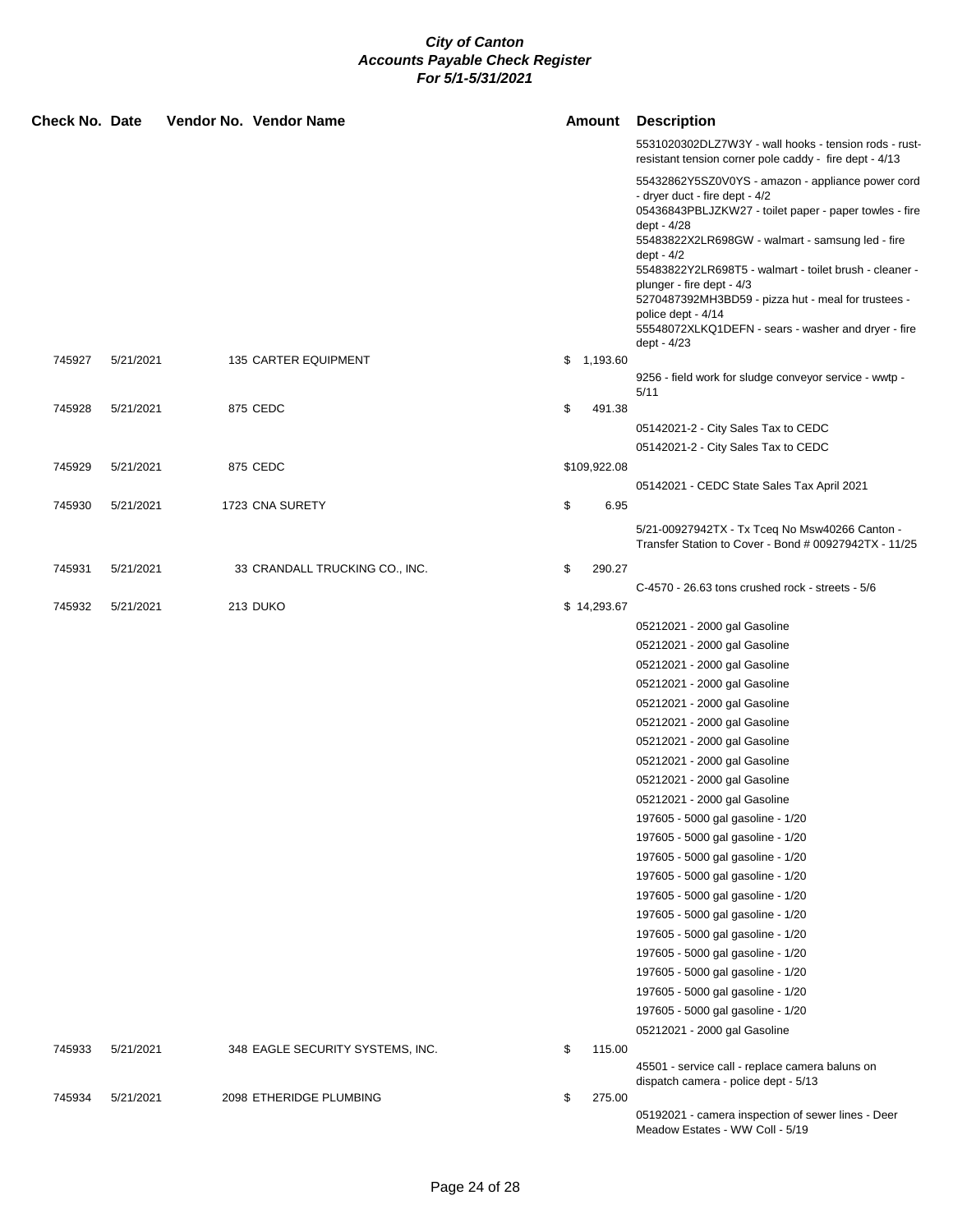| Check No. Date<br>745935 | 5/21/2021 | Vendor No. Vendor Name<br>1497 FIRST MONDAY |    | Amount<br>\$5,000.00 | <b>Description</b>                                                              |
|--------------------------|-----------|---------------------------------------------|----|----------------------|---------------------------------------------------------------------------------|
|                          |           |                                             |    |                      | 05212021 - Startup Money for First Monday                                       |
| 745936                   | 5/21/2021 | 3489 FRONTIER                               | \$ | 71.52                |                                                                                 |
|                          |           |                                             |    |                      | 6/21-903-567-0484-050302-5 - mo phone svc - fm -                                |
| 745937                   | 5/21/2021 | 1162 GARY R TRAYLOR & ASSOCIATES, INC.      |    | \$7,000.00           | 5/10                                                                            |
|                          |           |                                             |    |                      | 8969 - 2020-2021 Sidewalk Grant - Sidewalk                                      |
|                          |           |                                             |    |                      | Improvements - Administrative Services Rendered                                 |
| 745938                   | 5/21/2021 | 3865 HALL CHEVROLET BUICK GMC               | \$ | 34.00                |                                                                                 |
|                          |           |                                             |    |                      | 901235 - shifter cable - unit 2 - fm - 5/18                                     |
| 745939                   | 5/21/2021 | 107 HOYT BREATHING AIR PROD.                | \$ | 342.00               |                                                                                 |
| 745940                   | 5/21/2021 | 3677 NAFECO                                 |    | \$13,272.00          | 121931 - hydrostatic test - fire dept - 5/10                                    |
|                          |           |                                             |    |                      | 1087505 - Bunker Gear - Fire Dept - 5/10                                        |
| 745941                   | 5/21/2021 | 3036 ORKIN PEST CONTROL                     | \$ | 115.00               |                                                                                 |
|                          |           |                                             |    |                      | 216281477 - mo pest control service and one time                                |
|                          |           |                                             |    |                      | rodant bait trap charge - animal shelter - 5/12                                 |
|                          |           |                                             |    |                      | 216153749 - one time pest control - civic center cage -<br>$fm - 4/28$          |
| 745942                   | 5/21/2021 | 3357 Pacesetter K9 LLC                      | \$ | 450.00               |                                                                                 |
|                          |           |                                             |    |                      | 1805 - Recertification Course - Chad Mattingly and Mido<br>- Police Dept - 5/19 |
| 745943                   | 5/21/2021 | <b>84 POSTMASTER</b>                        | \$ | 245.00               |                                                                                 |
|                          |           |                                             |    |                      | 05202021 - USPS Marketing Mail - PI - 171 - Postage -<br>Utilities - 5/20       |
| 745944                   | 5/21/2021 | 3121 PRESTON SEPTIC SERVICE                 | \$ | 650.00               |                                                                                 |
|                          |           |                                             |    |                      | 12379 - pump grease traps - civic center - tc 4 food<br>court - fm - 5/14       |
| 745945                   | 5/21/2021 | 175 RAYMOND PRUITT                          | \$ | 32.00                |                                                                                 |
|                          |           |                                             |    |                      | 550397 - 30wt oil - for gear drives on pumps - wwtp -<br>5/7                    |
| 745946                   | 5/21/2021 | 4102 REBECCA FREZIA                         | \$ | 120.00               |                                                                                 |
|                          |           |                                             |    |                      | 05172021 - Refund - RV Rent - check was deposited by                            |
| 745947                   | 5/21/2021 | 2231 RON FIELDS                             | \$ | 316.75               | mistake - FM - 5/17                                                             |
|                          |           |                                             |    |                      | 05122021 - reimbursal - paid from pocket - new tire for                         |
| 745948                   | 5/21/2021 | 3895 ROSS NEFF                              | \$ | 250.00               | work truck - water plant - 5/12                                                 |
|                          |           |                                             |    |                      | 000017 - lawn care - 400 Beard St - 4/12/2021 - Code                            |
|                          |           |                                             |    |                      | Enf - 4/12                                                                      |
|                          |           |                                             |    |                      | 20 - lawn care clean up - 400 Beard st - Code Enf - 5/15                        |
| 745949                   | 5/21/2021 | 2672 SAFETY CONTROL OF TEXAS                | \$ | 381.25               | 1701050521 - Semi-Annual System Inspection and                                  |
|                          |           |                                             |    |                      | maintenance - R-102 Fire Suppression System - Civic                             |
| 745950                   | 5/21/2021 | 2788 SAM WALLACE                            | \$ | 400.00               | Center - 5/7                                                                    |
|                          |           |                                             |    |                      | 837611 - bucket seat reapulstered - unit 100 - utilities -                      |
|                          |           |                                             |    | 697.98               | 5/4                                                                             |
| 745951                   | 5/21/2021 | 1122 SCOTT WALKER SERVICE                   | \$ |                      | 687086 - compressor - fire dept - 5/18                                          |
| 745952                   | 5/21/2021 | 3230 STAPLES ADVANTAGE                      | \$ | 62.51                |                                                                                 |
|                          |           |                                             |    |                      | 8062243270 - paper towels for restrooms - toilet paper -<br>city hall - $5/13$  |
| 745953                   | 5/21/2021 | 93 TOMMY'S TOWING & REPAIR                  | \$ | 125.00               |                                                                                 |
|                          |           |                                             |    |                      | 001558 - tow bill for seized vehicle 2021 mustang -                             |
| 745954                   | 5/21/2021 | 79 TRINITY VALLEY ELEC COOP                 | \$ | 22.00                | police dept - 5/14                                                              |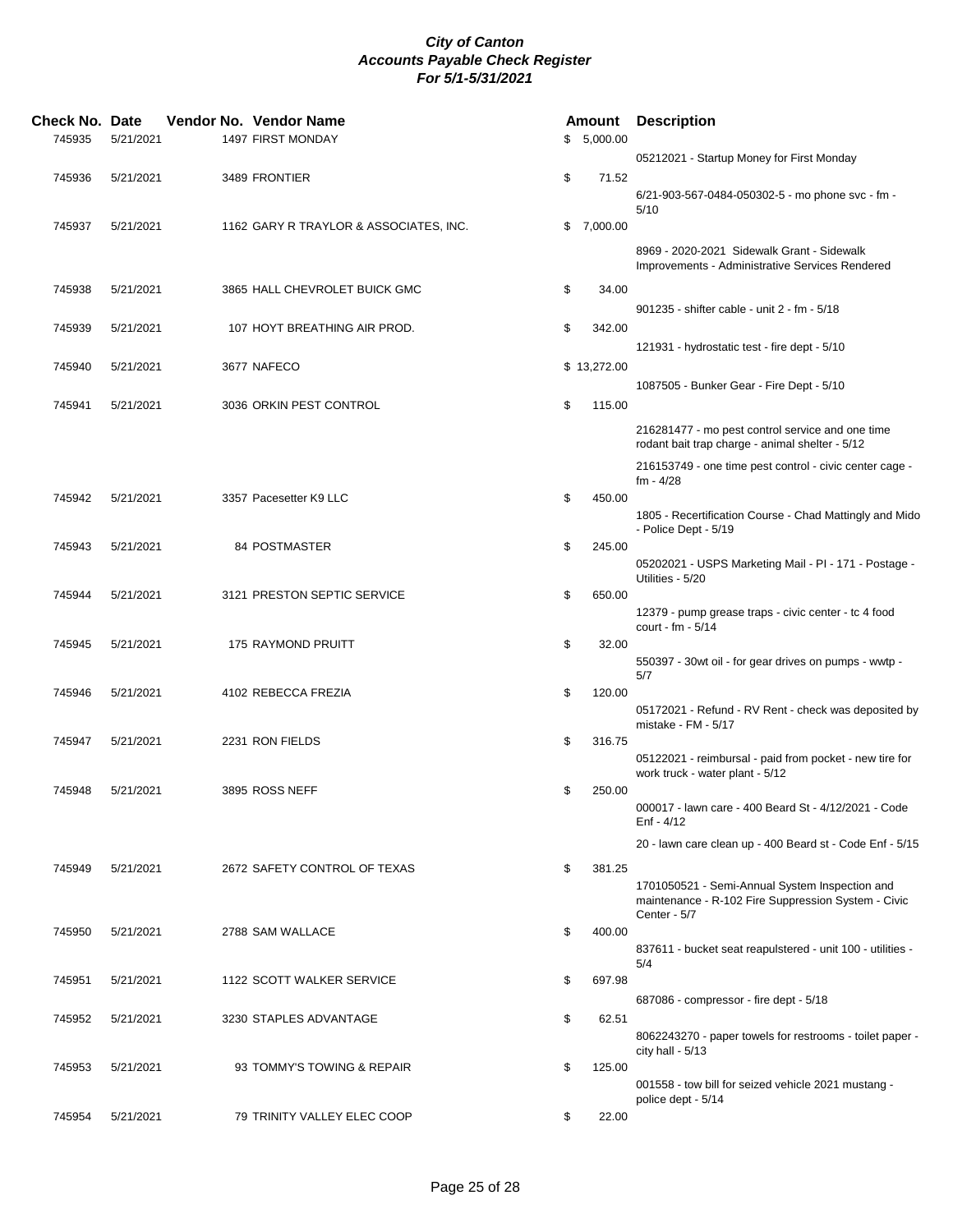| <b>Check No. Date</b> |           |  | Vendor No. Vendor Name                   | Amount       | <b>Description</b><br>5/21-30043297007 - mo electric - I-20 Tornado Siren -<br>Fire Dept - 5/11                                                                                                                                                                                                                                                                                                                                                                                                                                                                                                                                                                                                                                                                                                                                                                                                                                                                                                                                                                                                                                                                                                                                                                                                                                                                                                                                                                                                                                                                                                                                                                                                                                                                                                                                                                         |
|-----------------------|-----------|--|------------------------------------------|--------------|-------------------------------------------------------------------------------------------------------------------------------------------------------------------------------------------------------------------------------------------------------------------------------------------------------------------------------------------------------------------------------------------------------------------------------------------------------------------------------------------------------------------------------------------------------------------------------------------------------------------------------------------------------------------------------------------------------------------------------------------------------------------------------------------------------------------------------------------------------------------------------------------------------------------------------------------------------------------------------------------------------------------------------------------------------------------------------------------------------------------------------------------------------------------------------------------------------------------------------------------------------------------------------------------------------------------------------------------------------------------------------------------------------------------------------------------------------------------------------------------------------------------------------------------------------------------------------------------------------------------------------------------------------------------------------------------------------------------------------------------------------------------------------------------------------------------------------------------------------------------------|
| 745955                | 5/21/2021 |  | 3650 TYLER FIRE EXTINGUISHER COMPANY INC | \$<br>557.00 | 1255 - Semi Annual Kitchen Hood System Maintenance<br>- Test Link - Fsible Links - Nozzle Caps - Civic Center -<br>$fm - 5/12$<br>1256 - Semi Annual Kitchen Hood System Maintenance<br>- Burrito Loco - fm - 5/12<br>1257 - Semi Annual Kitchen Hood System Maintenance<br>- Gordy's BBQ Shack - fm - 5/12                                                                                                                                                                                                                                                                                                                                                                                                                                                                                                                                                                                                                                                                                                                                                                                                                                                                                                                                                                                                                                                                                                                                                                                                                                                                                                                                                                                                                                                                                                                                                             |
|                       |           |  |                                          |              | 1254 - Semi Annual Kitchen Hood System Maintenance<br>- Test Link - Fsible Links - TC 4 Food Court - fm - 5/12                                                                                                                                                                                                                                                                                                                                                                                                                                                                                                                                                                                                                                                                                                                                                                                                                                                                                                                                                                                                                                                                                                                                                                                                                                                                                                                                                                                                                                                                                                                                                                                                                                                                                                                                                          |
| 745956                | 5/21/2021 |  | 3070 UNIFIRST                            | \$2,622.45   | 828 3986199 - weekly rug svc supplies - uniform svc -<br>utilities - streets - 4/1<br>828 3988315 - weekly uniform svc and rug svc - wwtp -<br>4/8<br>828 3990449 - weekly rug svc - city hall - 4/15<br>828 3988313 - weekly rug svc - city hall - 4/8<br>828 3986202 - weekly rug svc - city hall - 4/1<br>828 3992548 - weekly rug svc - city hall - 4/22<br>828 3994685 - weekly rug svc - city hall - 4/29<br>828 3994686 - weekly rug svc - uniform svc - water<br>plant - 4/29<br>828 3994686 - weekly rug svc - uniform svc - water<br>plant - 4/29<br>828 3988312 - weekly rug svc - fm - 4/8<br>828 3986201 - weekly rug svc - fm - 4/1<br>828 3990448 - weekly rug svc - fm - 4/15<br>828 3992547 - weekly rug svc - fm - 4/22<br>828 3994684 - weekly rug svc - fm - 4/29<br>828 3990446 - weekly rug svc supplies - uniform svc -<br>utilities - streets - 4/15<br>828 3988310 - weekly rug svc supplies - uniform svc -<br>utilities - streets - 4/8<br>828 3988315 - weekly uniform svc and rug svc - wwtp -<br>4/8<br>828 3990446 - weekly rug svc supplies - uniform svc -<br>utilities - streets - 4/15<br>828 3990446 - weekly rug svc supplies - uniform svc -<br>utilities - streets - 4/15<br>828 3988310 - weekly rug svc supplies - uniform svc -<br>utilities - streets - 4/8<br>828 3986199 - weekly rug svc supplies - uniform svc -<br>utilities - streets - 4/1<br>828 3994682 - weekly rug svc supplies - uniform svc -<br>utilities - streets - 4/29<br>828 3986199 - weekly rug svc supplies - uniform svc -<br>utilities - streets - 4/1<br>828 3994682 - weekly rug svc supplies - uniform svc -<br>utilities - streets - 4/29<br>828 3986200 - weekly uniform svc - fm - parks - 4/1<br>828 3992545 - weekly rug svc supplies - uniform svc -<br>utilities - streets - 4/22<br>828 3992545 - weekly rug svc supplies - uniform svc - |
|                       |           |  |                                          |              | utilities - streets - 4/22<br>828 3992545 - weekly rug svc supplies - uniform svc -<br>utilities - streets - 4/22<br>828 3988310 - weekly rug svc supplies - uniform svc -<br>utilities - streets - 4/8<br>828 3994682 - weekly rug svc supplies - uniform svc -<br>utilities - streets - 4/29                                                                                                                                                                                                                                                                                                                                                                                                                                                                                                                                                                                                                                                                                                                                                                                                                                                                                                                                                                                                                                                                                                                                                                                                                                                                                                                                                                                                                                                                                                                                                                          |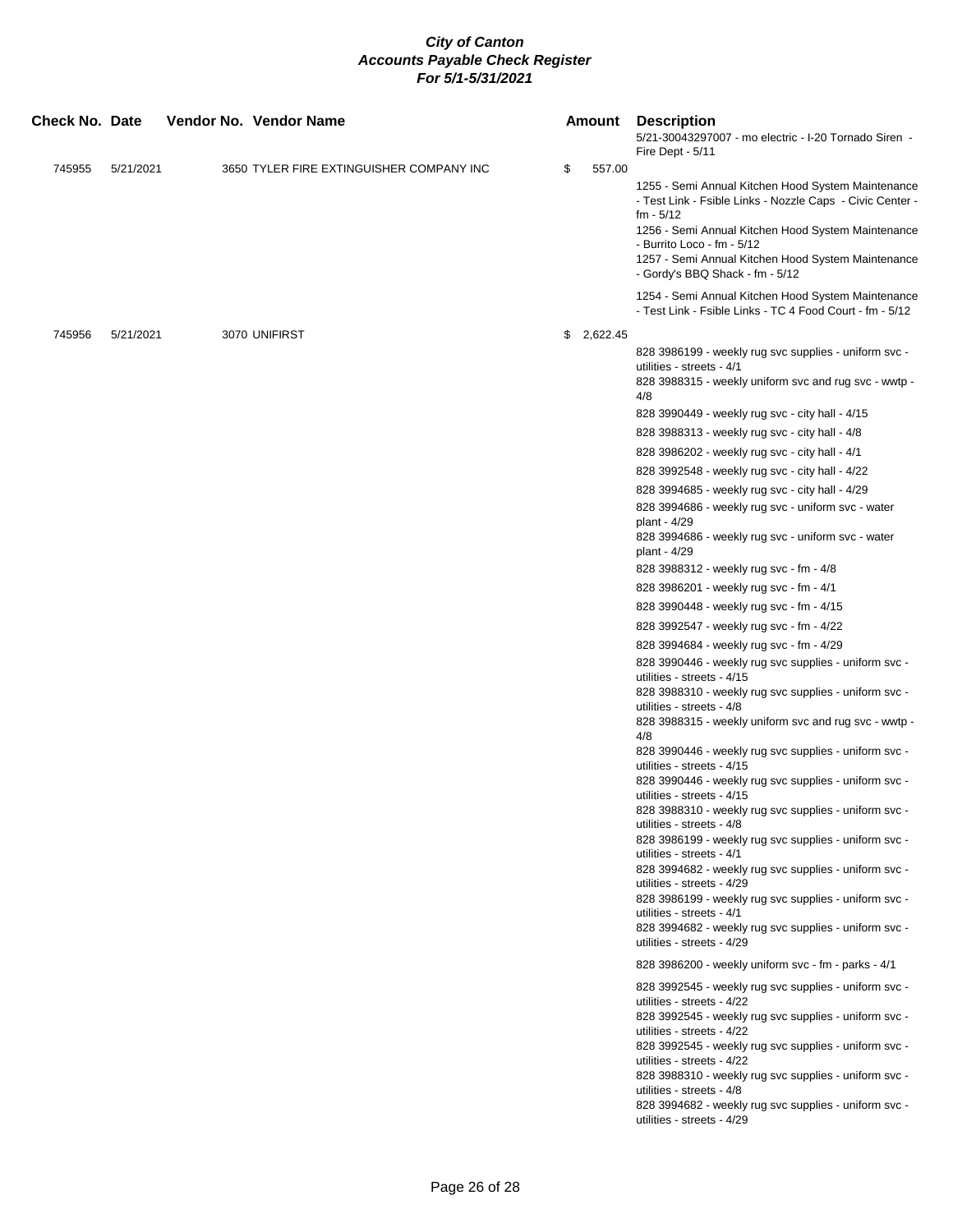| Check No. Date |           | Vendor No. Vendor Name         | Amount       | <b>Description</b><br>828 3988314 - weekly uniform svc and rug svc - water<br>plant - $4/8$<br>828 3994687 - weekly uniform svc and rug svc - wwtp -<br>4/29 |
|----------------|-----------|--------------------------------|--------------|--------------------------------------------------------------------------------------------------------------------------------------------------------------|
|                |           |                                |              | 828 3988311 - weekly uniform svc - fm - parks - 4/8                                                                                                          |
|                |           |                                |              | 828 3990447 - weekly uniform svc - fm - parks - 4/15                                                                                                         |
|                |           |                                |              | 828 3990447 - weekly uniform svc - fm - parks - 4/15                                                                                                         |
|                |           |                                |              | 828 3986200 - weekly uniform svc - fm - parks - 4/1                                                                                                          |
|                |           |                                |              | 828 3988311 - weekly uniform svc - fm - parks - 4/8                                                                                                          |
|                |           |                                |              | 828 3992546 - weekly uniform svc - fm - parks - 4/22                                                                                                         |
|                |           |                                |              | 828 3992546 - weekly uniform svc - fm - parks - 4/22                                                                                                         |
|                |           |                                |              | 828 3994683 - weekly uniform svc - fm - parks - 4/29                                                                                                         |
|                |           |                                |              | 828 3988314 - weekly uniform svc and rug svc - water<br>plant - $4/8$                                                                                        |
|                |           |                                |              | 828 3990450 - weekly uniform svc and rug svc - water<br>plant - 4/15                                                                                         |
|                |           |                                |              | 828 3990451 - weekly uniform svc and rug svc - wwtp -<br>4/15                                                                                                |
|                |           |                                |              | 828 3994687 - weekly uniform svc and rug svc - wwtp -<br>4/29                                                                                                |
|                |           |                                |              | 828 3992550 - weekly uniform svc and rug svc - wwtp -<br>4/22                                                                                                |
|                |           |                                |              | 828 3994683 - weekly uniform svc - fm - parks - 4/29                                                                                                         |
|                |           |                                |              | 828 3990451 - weekly uniform svc and rug svc - wwtp -<br>4/15                                                                                                |
|                |           |                                |              | 828 3990450 - weekly uniform svc and rug svc - water<br>plant - 4/15                                                                                         |
|                |           |                                |              | 828 3986204 - weekly uniform svc and rug svc - wwtp -<br>4/1                                                                                                 |
|                |           |                                |              | 828 3986204 - weekly uniform svc and rug svc - wwtp -<br>4/1                                                                                                 |
|                |           |                                |              | 828 3986203 - weekly uniform svc and rug svc - water<br>plant - $4/1$                                                                                        |
|                |           |                                |              | 828 3986203 - weekly uniform svc and rug svc - water<br>plant - $4/1$                                                                                        |
|                |           |                                |              | 828 3992549 - weekly uniform svc and rug svc - water<br>plant - 4/22                                                                                         |
|                |           |                                |              | 828 3992549 - weekly uniform svc and rug svc - water<br>plant - 4/22                                                                                         |
|                |           |                                |              | 828 3992550 - weekly uniform svc and rug svc - wwtp -<br>4/22                                                                                                |
| 745958         | 5/21/2021 | 892 US BANK                    | \$63,280.00  |                                                                                                                                                              |
|                |           |                                |              | 1771952 - Acct 140499000 - Texas Utility System<br>Revenue Bonds, series 2010 - 5/17                                                                         |
|                |           |                                |              | 1771952 - Acct 140499000 - Texas Utility System<br>Revenue Bonds, series 2010 - 5/17                                                                         |
| 745959         | 5/21/2021 | 3065 US BANK EQUIPMENT FINANCE | \$<br>100.00 |                                                                                                                                                              |
|                |           |                                |              | 442557104 - mo copier lease payment - muni court - 5/4                                                                                                       |
| 745960         | 5/21/2021 | 2726 WINDSTREAM                | \$<br>100.92 |                                                                                                                                                              |
| 745961         | 5/25/2021 | 134 MY CREDIT UNION            | \$<br>425.00 | 73765833 - mo phone svc - wwtp - 5/10                                                                                                                        |
|                |           |                                |              | 05252021 - EMPLOYEE DIRECT SAVINGS DEPOSIT                                                                                                                   |
|                |           |                                |              | 05252021 - EMPLOYEE DIRECT SAVINGS DEPOSIT                                                                                                                   |

05252021 - EMPLOYEE DIRECT SAVINGS DEPOSIT